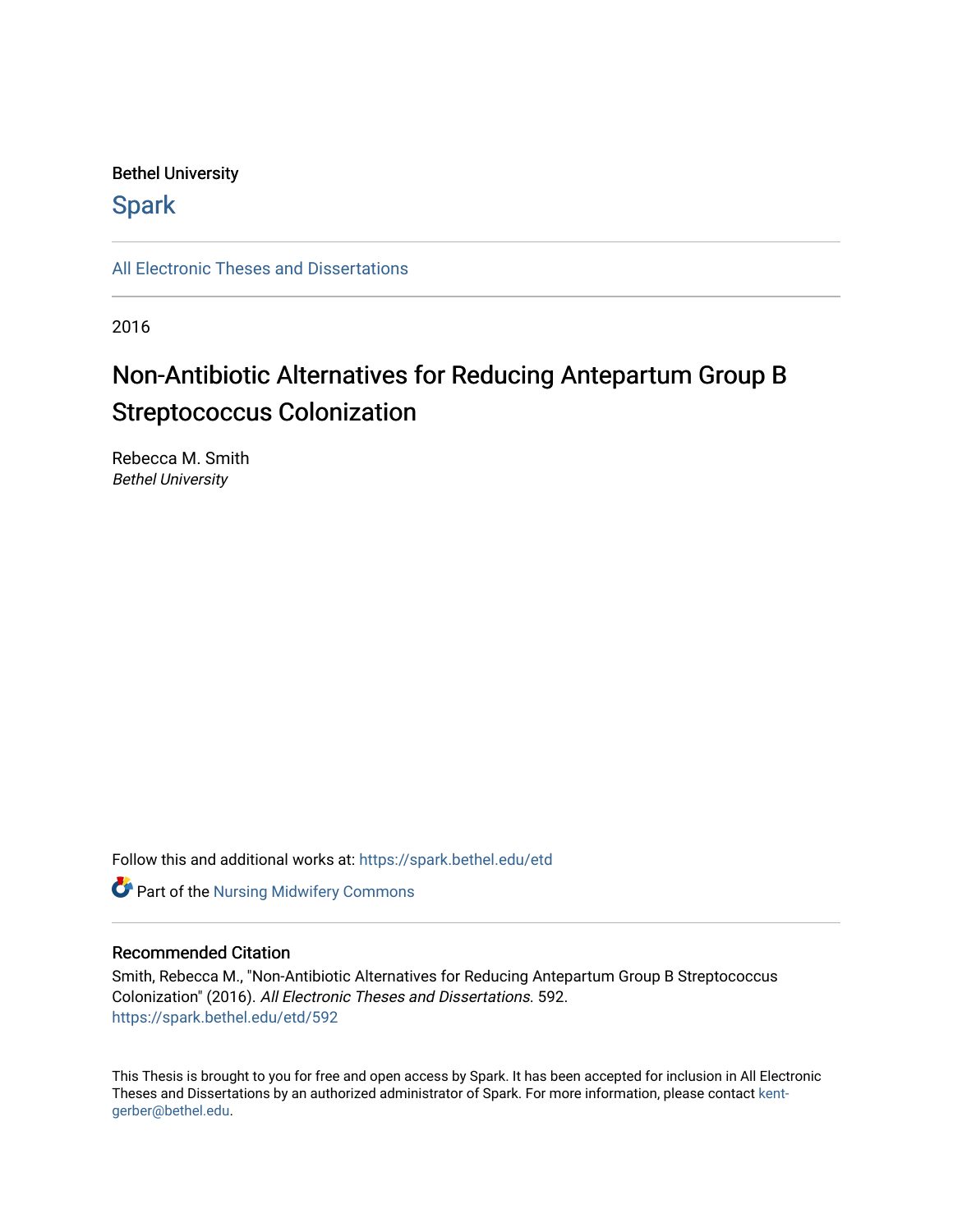## NON-ANTIBIOTIC ALTERNATIVES FOR REDUCING ANTEPARTUM GROUP B STREPTOCOCCAL COLONIZATION

# A MASTER'S PROJECT SUBMITTED TO THE GRADUATE FACULTY OF THE GRADUATE SCHOOL BETHEL UNIVERSITY

BY

## REBECCA M. SMITH

## IN PARTIAL FULFILLMENT OF THE REQUIREMENTS

## FOR THE DEGREE OF

## MASTER OF SCIENCE IN NURSE-MIDWIFERY

MAY 2016

BETHEL UNIVERSITY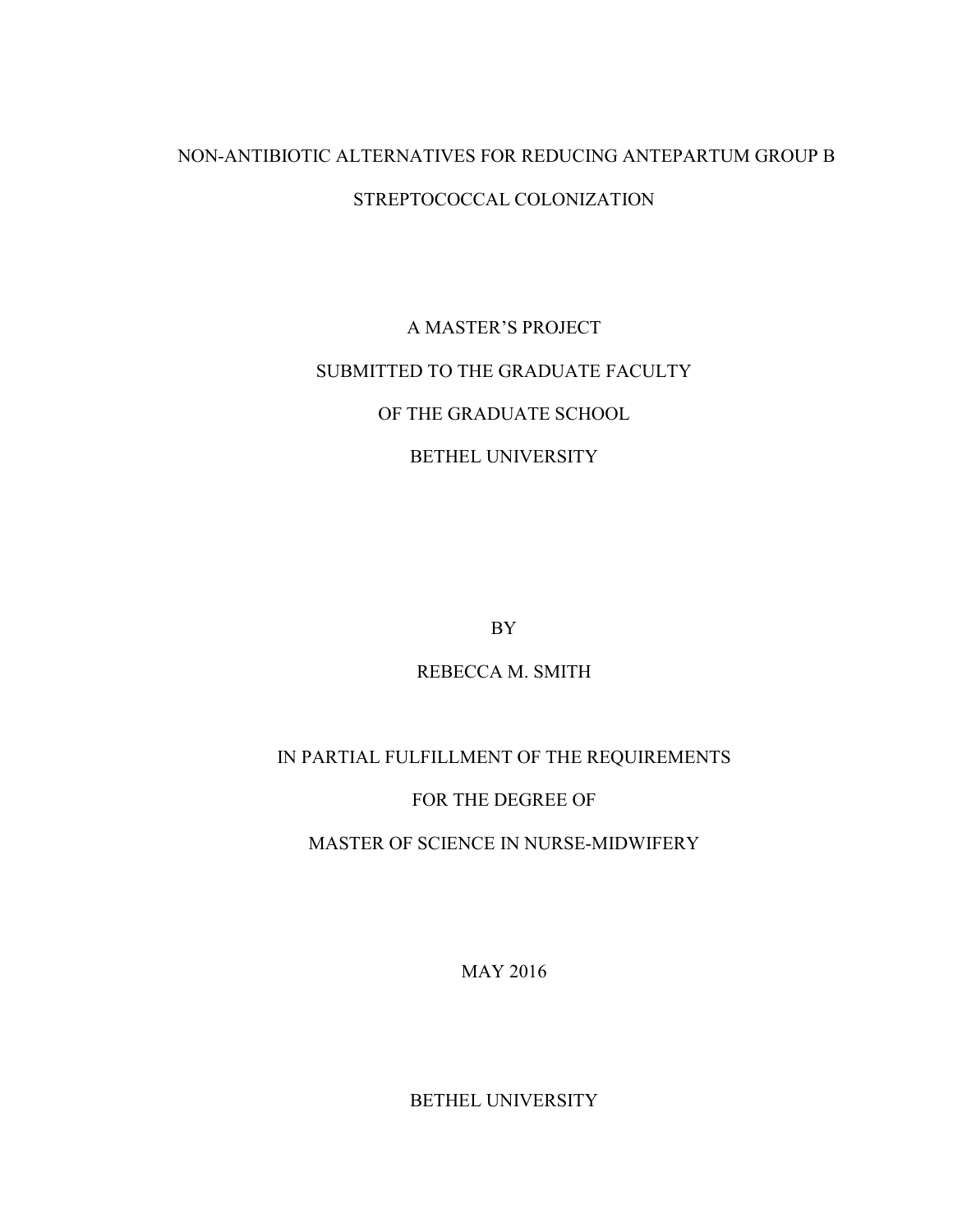## BETHEL UNIVERSITY

## NON-ANTIBIOTIC ALTERNATIVES FOR REDUCING ANTEPARTUM GROUP B STREPTOCOCCAL COLONIZATION

Rebecca M. Smith

May 2016

## Approvals:

| Project Advisor Name:                           | Kristin Sandau, PhD                         |
|-------------------------------------------------|---------------------------------------------|
| Project Advisor Signature:                      | Knith & Sarker                              |
| Second Reader Name:                             | Julie Ann Vingers, PhD, APRN,<br><b>CNM</b> |
| Second Reader Signature:                        |                                             |
| Director of Graduate Nursing Program Name:      | Jane Wrede, PhD, APRN, CNM                  |
| Director of Graduate Nursing Program Signature: | fame Wurde                                  |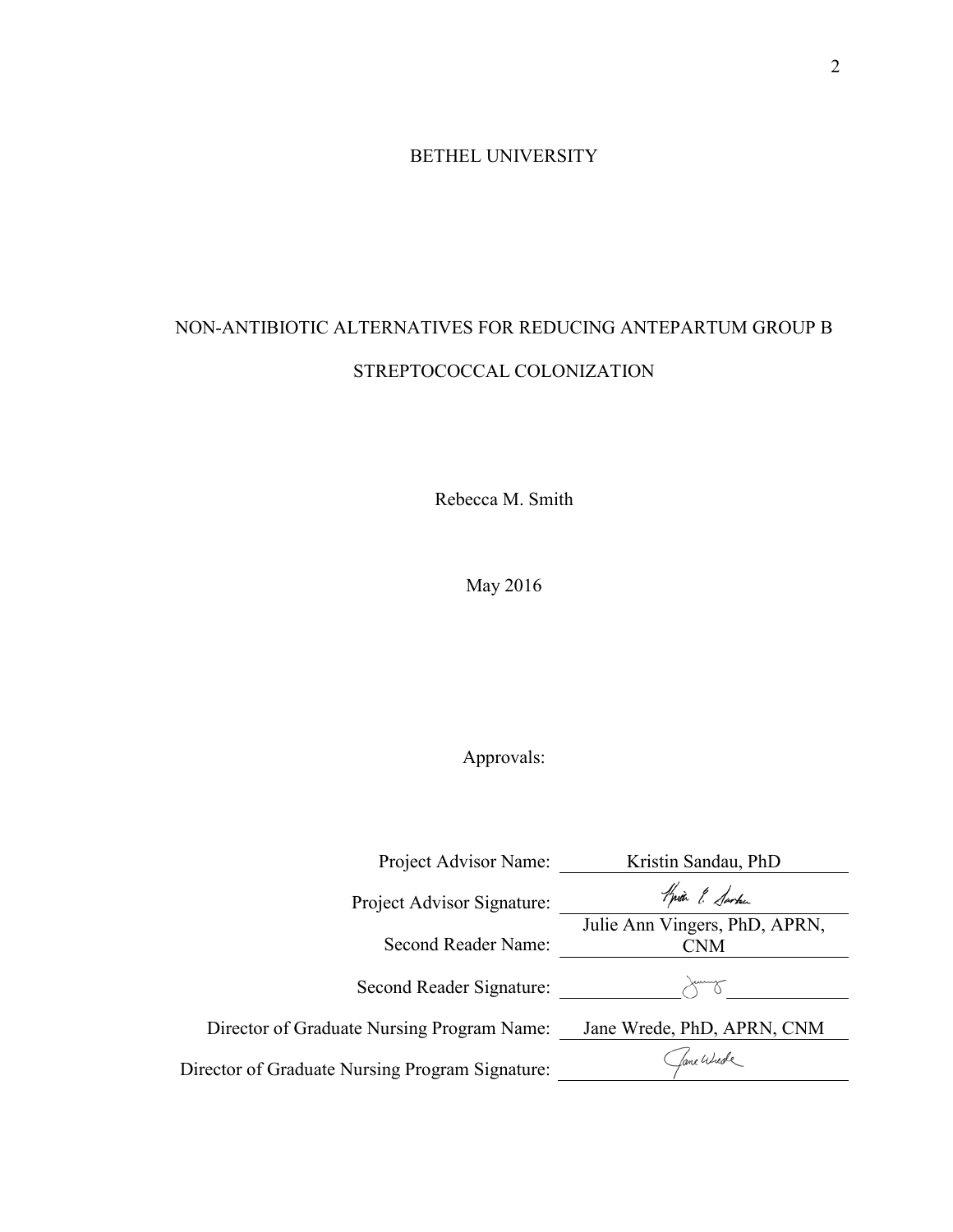## **Table of Contents**

| .20 |
|-----|
|     |
|     |
|     |
|     |
|     |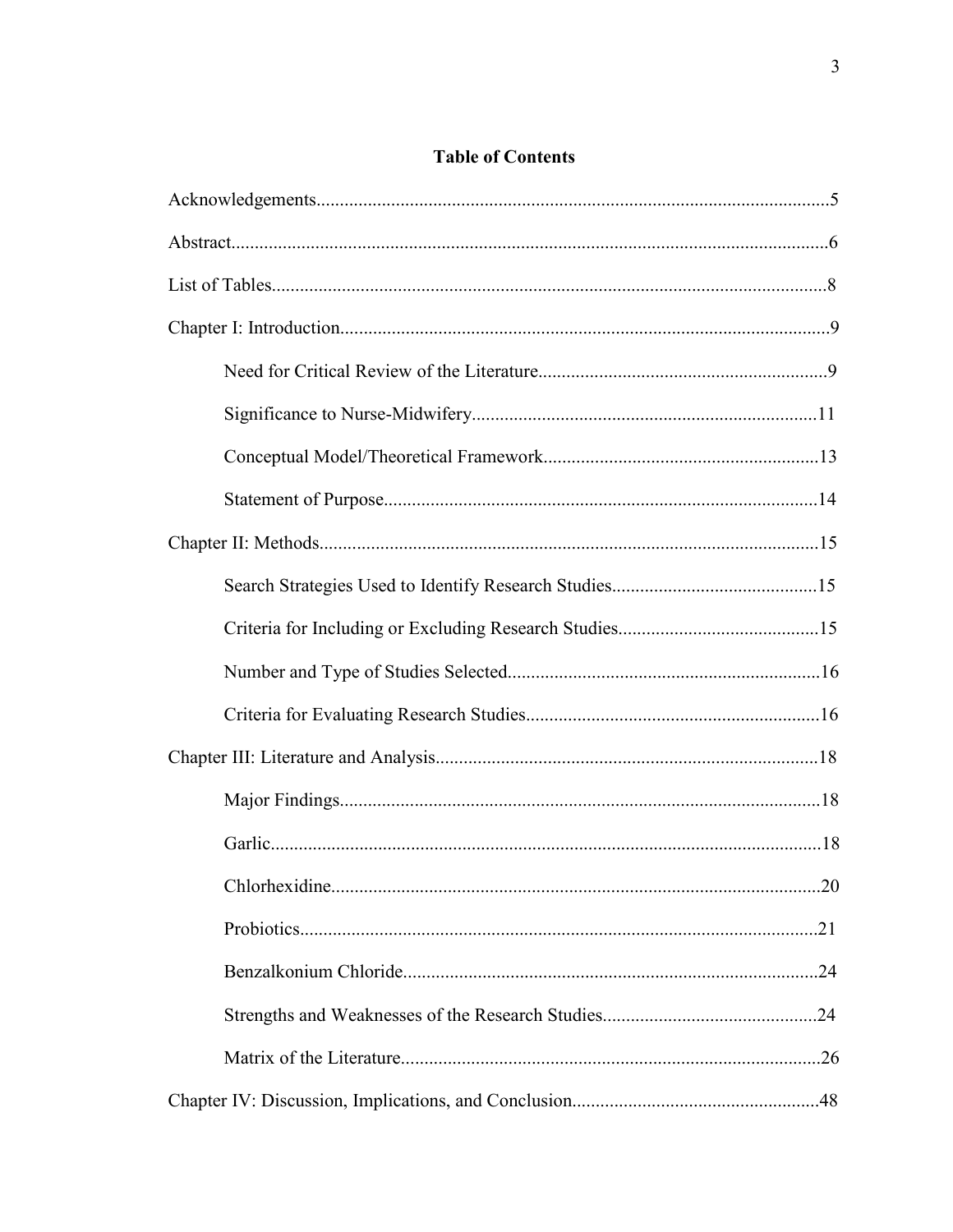| 52 |
|----|
|    |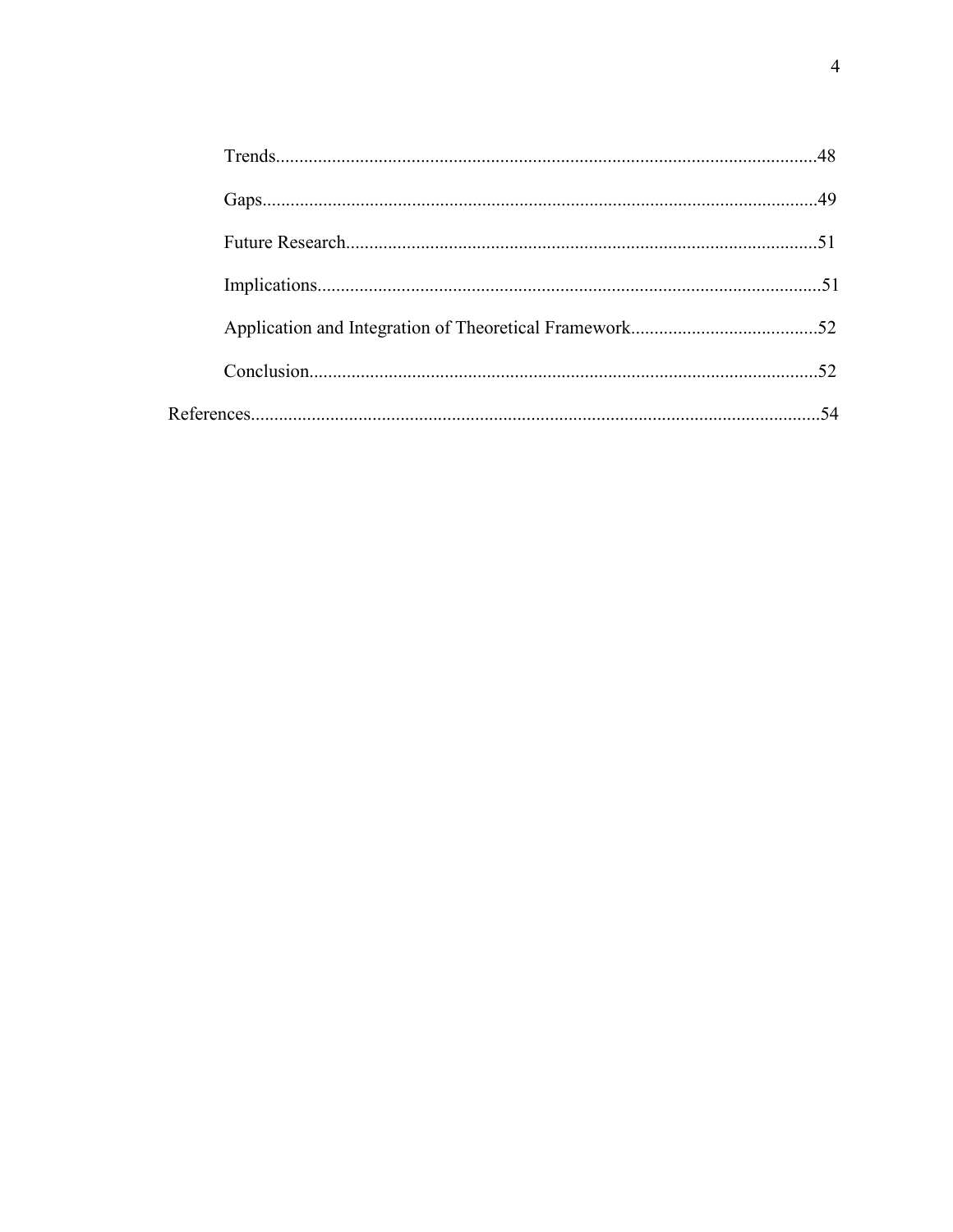#### **Acknowledgements**

To LeAnn van den Bosch, CNM, for taking me off work at 40 weeks – and then when I complained about boredom, giving me a 'project'. After two years of graduate school, countless hours at my computer, several reams of paper, a Costco-size bottle of Excedrin Headache, and a full semester of Mac-trackpad-related wrist tendonitis…I will never again complain of boredom in your presence.

To my Dad, who was so surprised that I ever questioned my ability to do this. Everyone needs someone in their life who is convinced, beyond any doubt, of their ability to accomplish great things. 'Of course you're going to make it. You're my kid. You're a Toth. We are a bunch of eccentric misfits yes, but we are *intelligent* eccentric misfits!'

To my Mom, who expresses love in the form of comfort food and "I'm just going to quick do a little laundry while I'm here". Shep would like to thank you for making sure that he ate some meals with redeemable nutritional qualities while I've been in school!

To Dr. Kristin Sandau and Dr. Julie Ann Vingers, for doing the impossible – reigniting my love for research, which had been dormant for over a decade after a painful undergrad nursing research class! I look forward to following in your footsteps, offering my own contributions to the incredible fields of nursing and midwifery.

And to my longsuffering husband Will – behind every determined woman is her husband telling her the good news, that there is no cap on the student loan debt one individual can have. I promise I'm (almost) done!

> La vita é questa niente é facile e nulla é impossibile. *Life is that nothing is easy, and nothing is impossible.*  -Bishop Giacomo Donadei (1351-1431)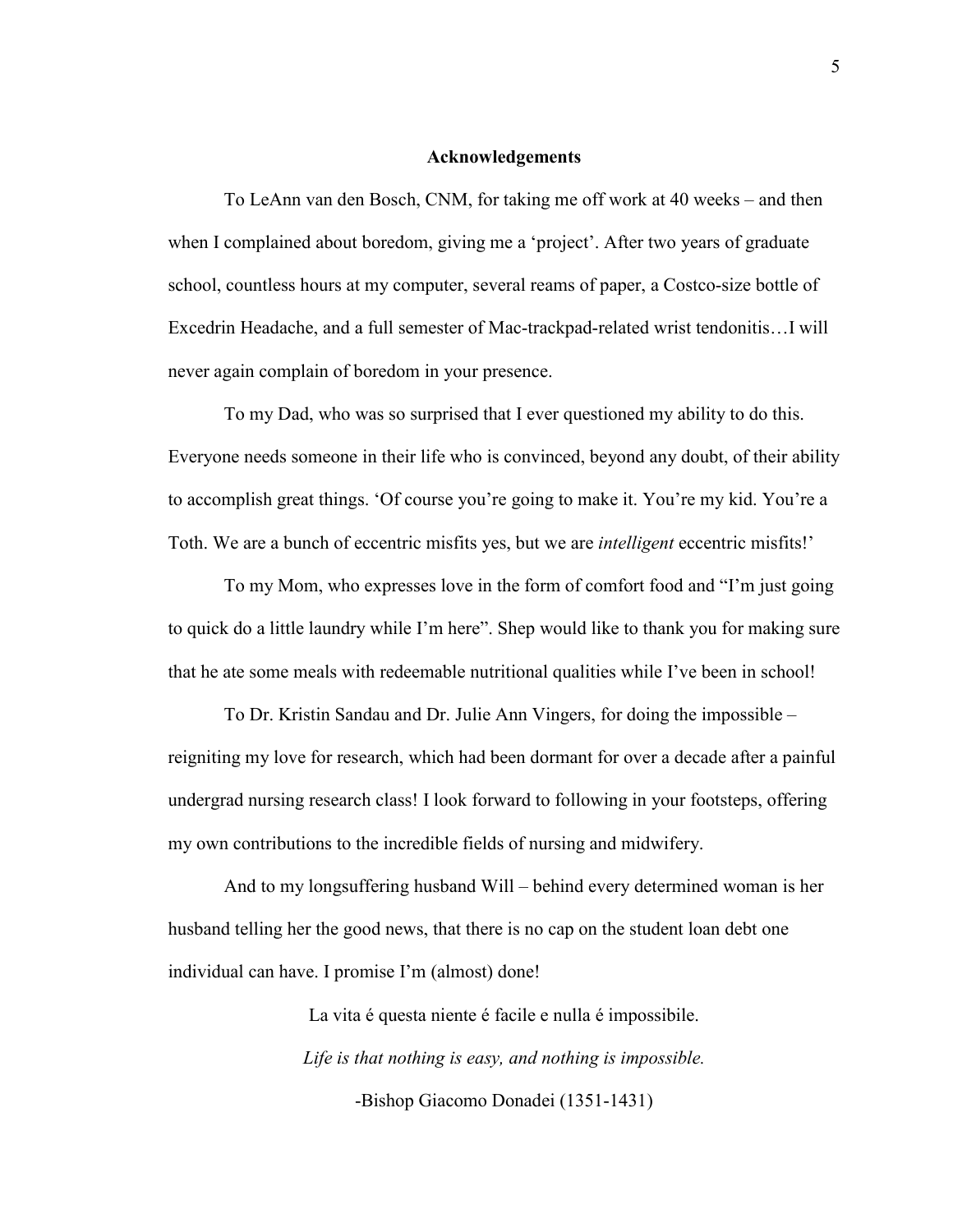#### **Abstract**

**Background:** *Streptococcus agalactiae* (known as Group B strep, or GBS) is a bacterium that resides in the gastrointestinal tract and/or vaginal canal and is typically benign, but during pregnancy and birth it can potentially colonize the neonate, causing early-onset group B streptococcal disease (EOGBSD) of the neonate. The use of antibiotics has reduced the morbidity and mortality associated with neonatal infections, but it is not an entirely effective means of preventing the infections and the development of antibiotic resistance may render antibiotics ineffective for this purpose. Alternative methods of preventing GBS colonization are in use by consumers and out-of-hospital birth providers, but it is unclear whether or not these methods are supported in the literature.

**Purpose:** To evaluate the literature in support of alternative methods to reduce or prevent GBS colonization.

**Results:** Using germ theory as a theoretical framework, twenty-two articles were identified for review and appraised using the Johns Hopkins Research Evidence Appraisal Tool. The major findings of the reviewed literature were that chlorhexidine has not demonstrated consistent benefit in reducing GBS colonization, and both probiotics and garlic have in vitro effects against GBS, but they lack the testing necessary to support in vivo use.

**Conclusion:** There are many alternative methods in practice, but they all suffer from a lack of literature to guide their use.

**Implications for Research and Practice:** The findings of this review support the idea that alternative methods may be a viable alternative to antibiotics, but there is a critical need for research to definitively support the practice.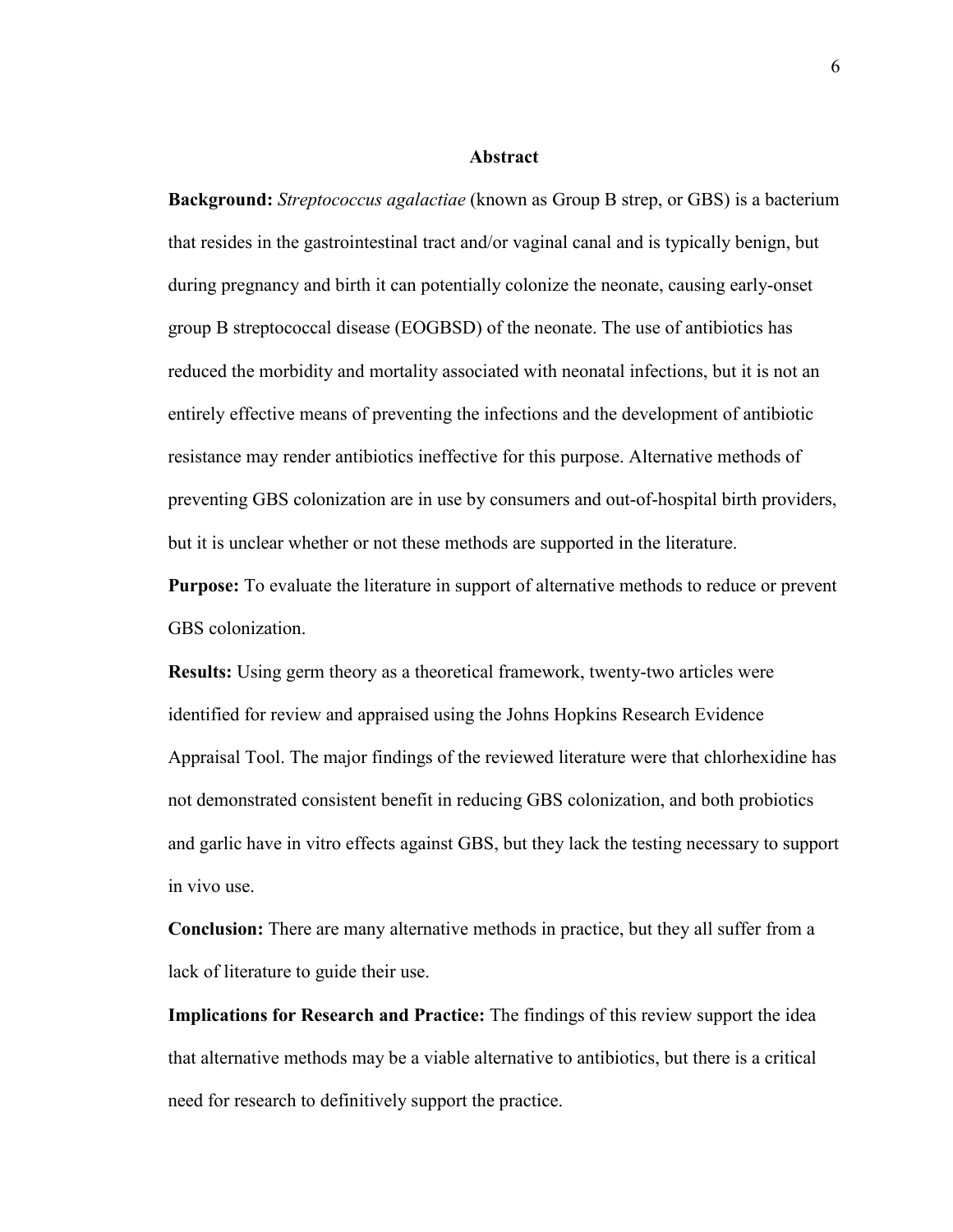**Keywords:** group b streptococcus, GBS, GBS colonization, pregnancy, antibiotics, probiotics, garlic, chlorhexidine, neonatal sepsis, midwifery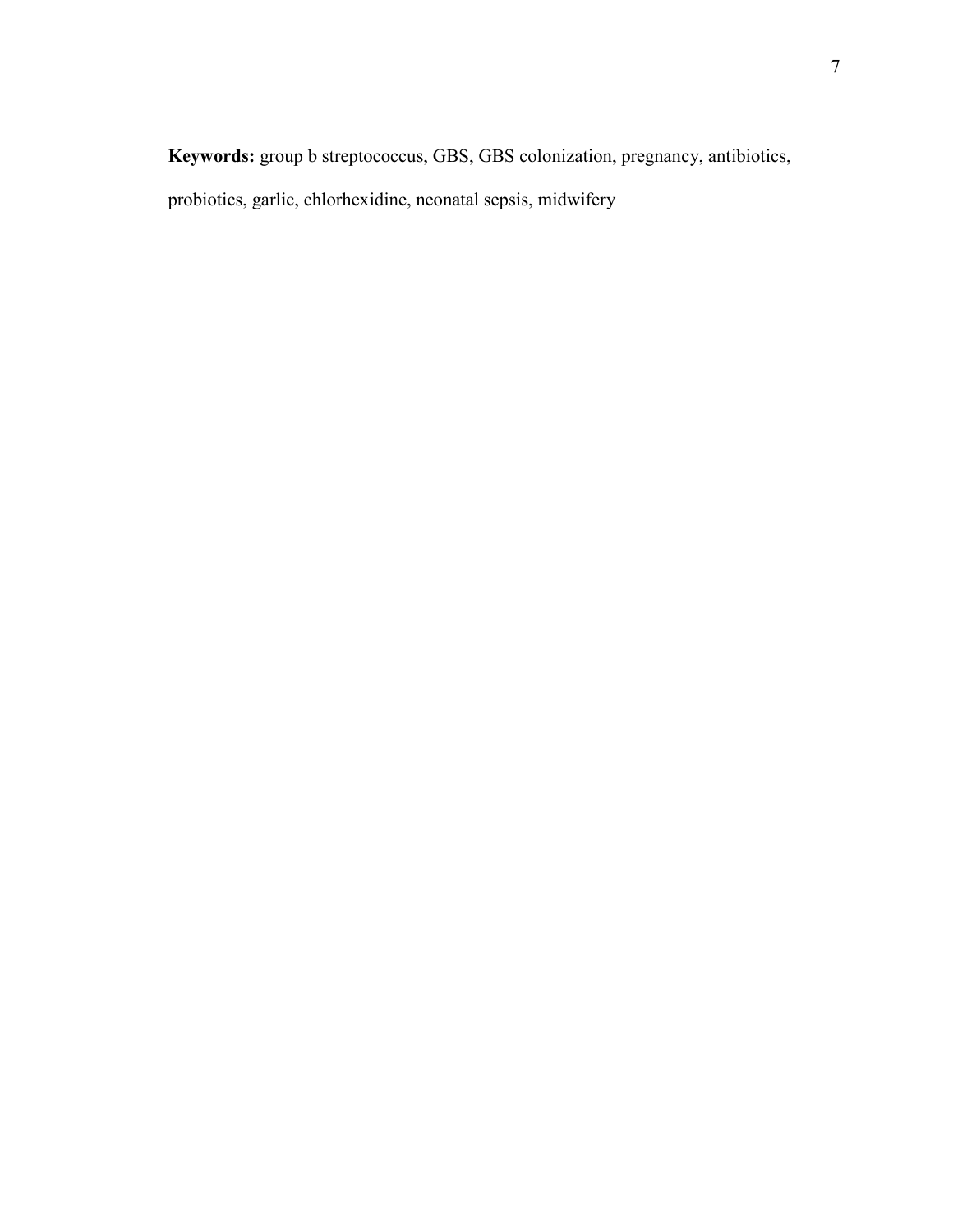## **List of Tables**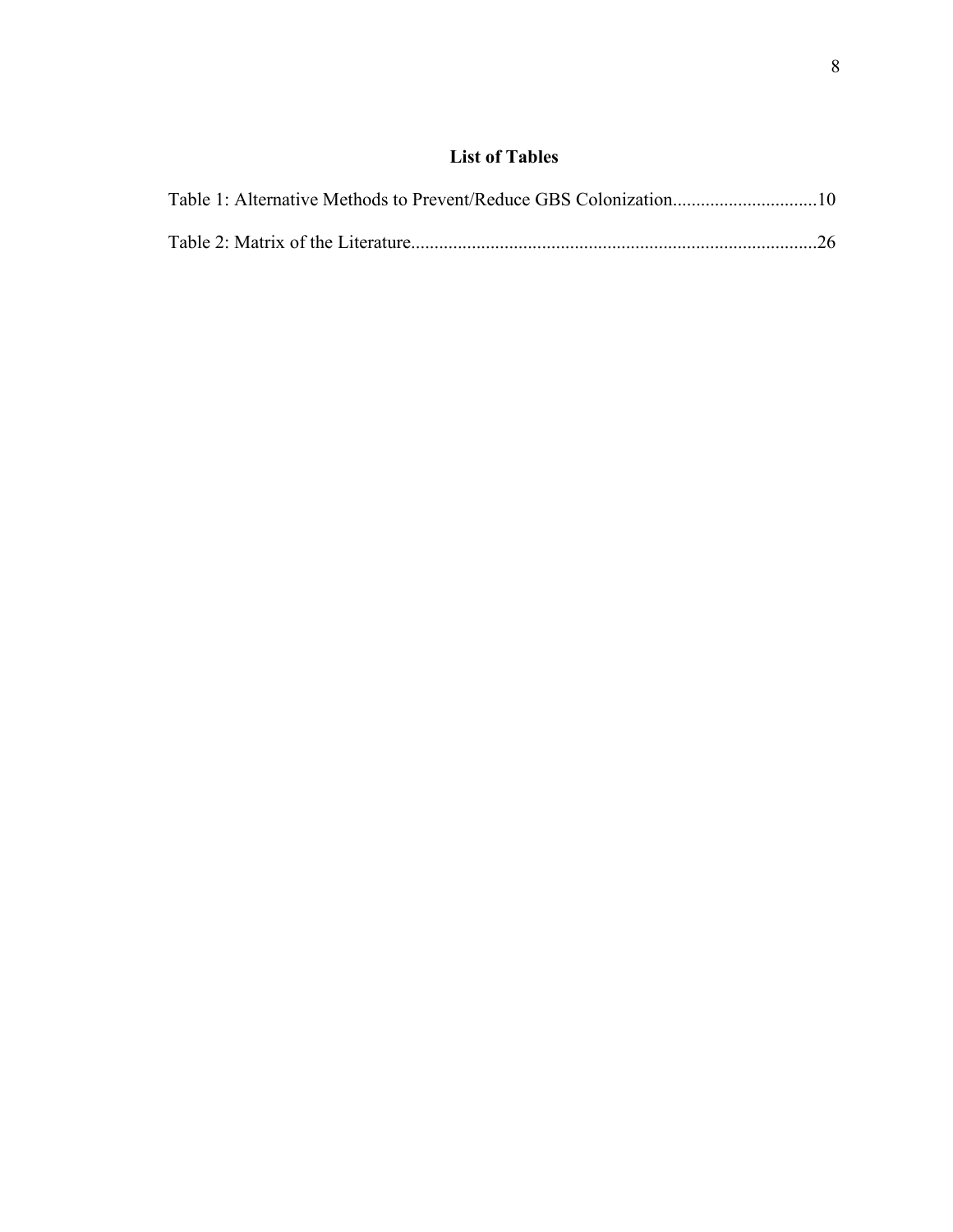#### **Chapter I: Introduction**

#### **Need for Critical Review of a Nurse-Midwifery Problem**

*Streptococcus agalactiae,* most commonly known as "Group B strep" (GBS), is a gram-positive coccus that can colonize in the vaginal canal. Unless abnormal overgrowth has taken place, GBS is a normal variant of vaginal flora and is harmless. During pregnancy however, it is a significant contributor to neonatal GBS infection, which is the most common cause of neonatal sepsis and meningitis, and the mortality rate with earlyonset GBS disease (EOGBSD) is 2% to 30% (Siewert & Holida, 2010). In the absence of any other definitive and targeted approach, most birth professionals in the United States adhere to the universal approach of administering antibiotics to all women who have a positive GBS culture, which is typically obtained via vaginal and rectal swab at 36 to 37 weeks gestation. Vaginal colonization of GBS has been reported to occur in 10-30% of women (CDC, 2010) and those women are typically treated with antibiotics in labor to prevent EOGBSD in the neonate.

The use of antibiotics has become the gold standard of neonatal GBS disease prevention; however, the supporting evidence is weak. The three primary studies on which the practice was based are more than 20 years old (Boyer & Gotoff, 1986; Tuppurainen & Hallman, 1989; Matorras, García-Perea, Madero, & Usandizaga, 1991) included a total of only 500 women, and the studies have long been criticized for bias and poor methodology. Antibiotic prophylaxis is the accepted practice in the absence of other viable alternatives, but there is lack of evidence from well designed and conducted trials to recommend intrapartum antibiotic prophylaxis (IAP) to reduce neonatal EOGBSD (Ohlsson & Shah, 2014).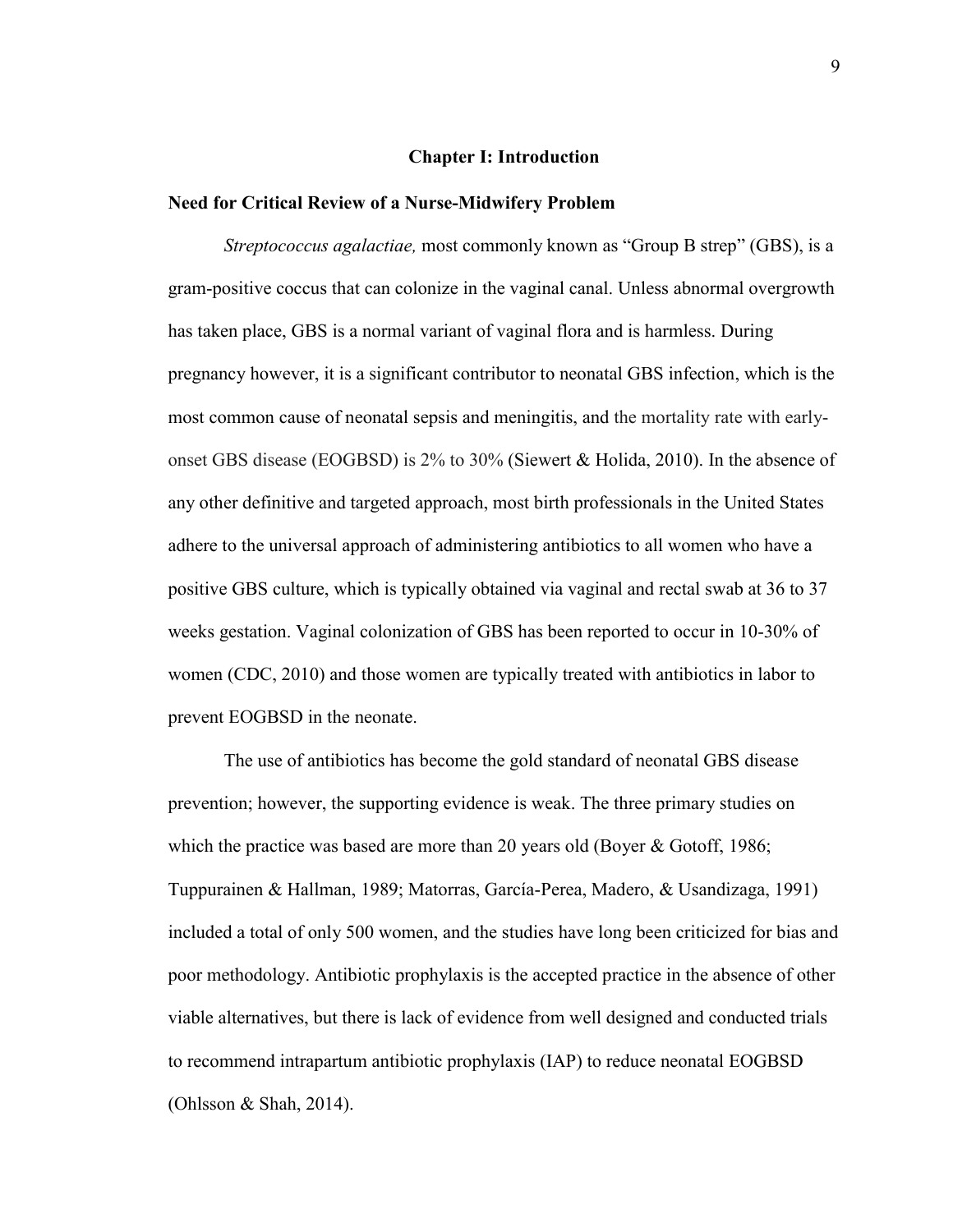The risks of antibiotics for the woman include allergic reaction such as hives or pruritus, anaphylactic reaction, antibiotic drug resistance and perpetuation of drugresistant bacteria and elimination of beneficial vaginal flora potentially causing opportunistic infections. For the neonate, bacterial flora in the gut can be protective against pathogens, and alternation of the flora by exposure to antibiotics is a potentially important risk factor in the development of allergic disease (McKeever, Lewis, Smith, & Hubbard, 2002). The combined use of ampicillin and gentamicin in early life can have significant effects on the evolution of the infant gut microbiota, the long-term health implications of which remain unknown (Fouhy, et al., 2012). For both mother and neonate, intrapartum antibiotic exposure is associated with higher rates of thrush within one month of delivery (Dinsmoor, Viloria, Lief, & Elder, 2005).

Some birth professionals, primarily midwives, use alternative methods to prevent or treat GBS colonization. With the goal of removing the need for antibiotics or minimizing the risk of transmission of GBS to the neonate, these methods have seen increased usage in recent years. As demonstrated in Table 1, there are a multitude of alternative methods that are in use. Many of these methods have not been tested in a research setting, so the goal of this synthesis is to determine what alternative practices, if any, are supported in the literature for primary prevention of GBS colonization.

| <b>Table 1: Alternative Methods to Prevent/Reduce GBS Colonization</b> |  |
|------------------------------------------------------------------------|--|
| Apple cider vinegar                                                    |  |
| Bentonite clay                                                         |  |
| Colloidal silver                                                       |  |
|                                                                        |  |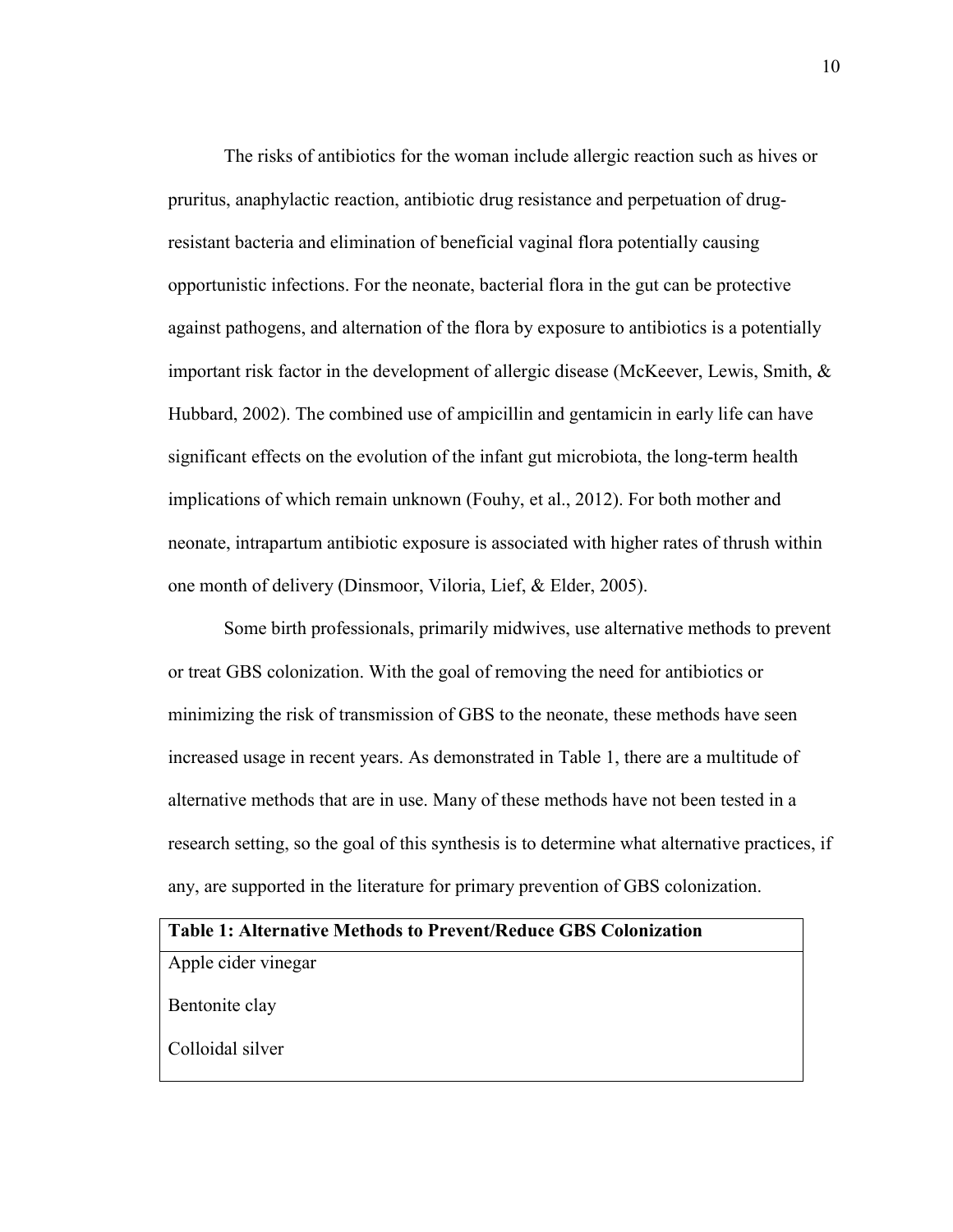Diatomaceous earth Essential oils (*Melaleuca alternifolia, cinnamomum verum, syzygium aromaticum*) Fermented foods (kefir, kombucha, sauerkraut, kimchi) Garlic Probiotics/yogurt Water birth

#### **Significance to Nurse-Midwifery**

This topic is of high interest to midwives in practice, as neonatal sepsis related to GBS colonization has serious, and potentially fatal, outcomes in neonates. Approximately 10-30% of pregnant women are colonized with GBS in the vagina or rectum, and in the absence of any intervention, an estimated 1%-2% of infants born to colonized mothers develop early-onset GBS infections (CDC, 2010). In the United States mortality rates were reported to be between 4 and 6%, although it has been suggested that the rate of neonatal disease is considerably underestimated because the requirement for positive cultures from blood or cerebrospinal fluid underrepresents the true burden of disease (Johri, et al., 2006). Importantly, morbidity is high, as approximately 50% of neonates who survive GBS infection suffer complications, including neurological sequelae, cortical blindness, deafness, uncontrolled seizures, hydrocephalus, hearing loss, and speech and language delay (Johri, et al., 2006).

Some early onset infections can occur when the neonate is exposed to GBS during passage through the birth canal, but most early onset infections are probably caused by ascending movement of the organism from the maternal genital area through ruptured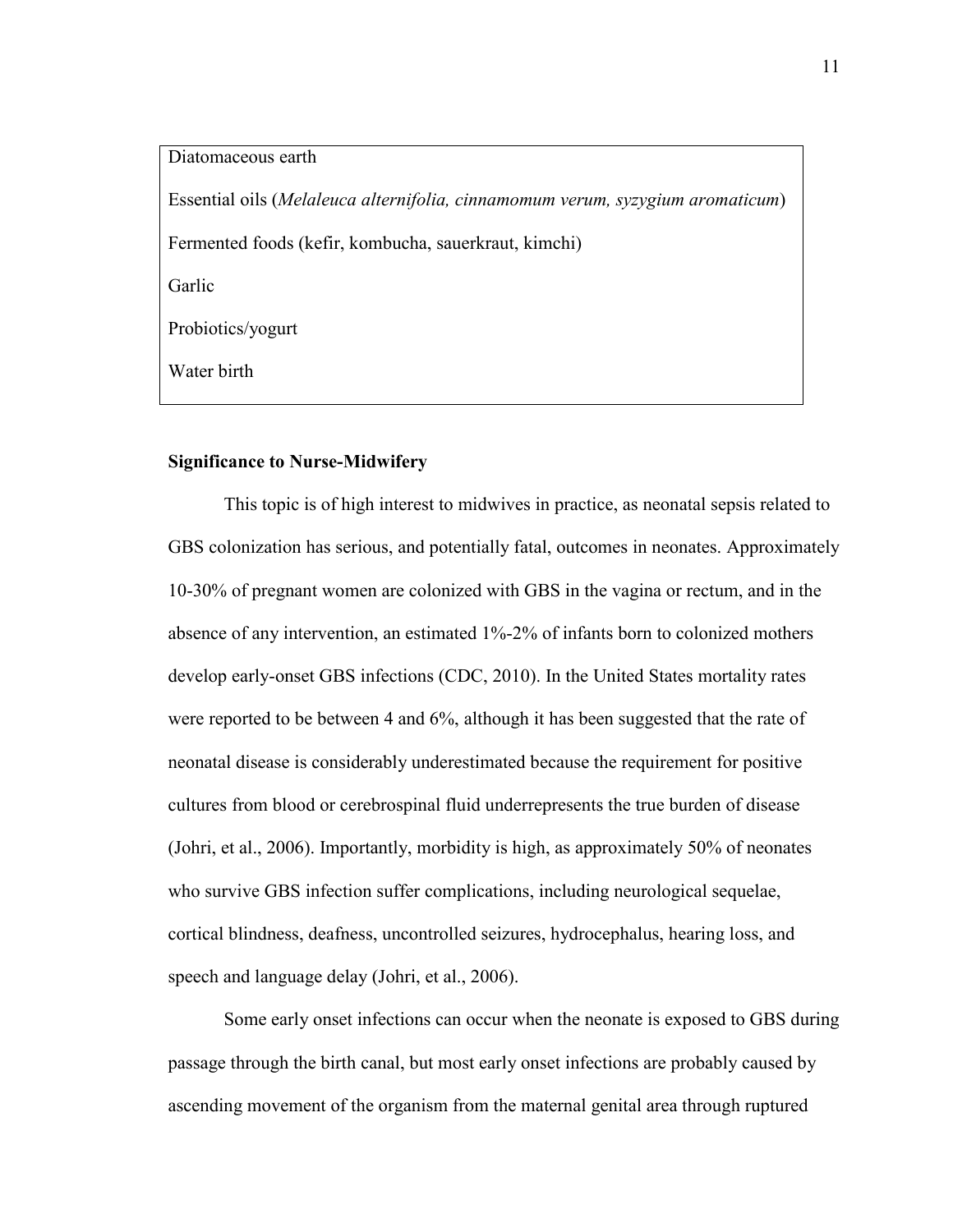membranes into the amniotic fluid, where the organism multiplies and ultimately colonizes the respiratory tract of the fetus (Johri, et al., 2011). However intact membranes do not preclude vertical transmission, as GBS can cross intact amniotic membranes (CDC, 2010).

The current approach of prophylactic antibiotics has been a valiant although only moderately effective effort to eliminate neonatal sepsis from GBS, and overuse and resistance to antibiotics is a public health concern. GBS has built resistance to antibiotics that were previously considered effective, and some strains of GBS have been found to be resistant to treatment by all currently used forms of antibiotics (Dabrowska-Szponar & Galinski, 2001). No new classes of antibiotics have been introduced since 2003, and despite the advances in antimicrobial and vaccine development, infectious diseases still remain as the third-leading cause of death in the United States (Conly & Johnston, 2005). The question of time left until there is no longer a viable antibiotic effective against GBS makes the prevention of GBS colonization particularly critical. Even more concerning is the treatment for women who are allergic to penicillin, as up to 29% of GBS strains have been shown to be resistant to non-penicillin antibiotics (Bland, et al., 2001).

Access to antibiotics is not universal, but in the United States access is a concern unique to midwives practicing outside of the hospital. Depending on the state legislation, certified professional or direct entry midwives may not be authorized to administer antibiotics in the home or birth center setting. This restriction forces women who are seeking to give birth in a home or birth center setting with a midwife to make a critical decision regarding GBS prophylaxis. Some women choose not to be tested, some choose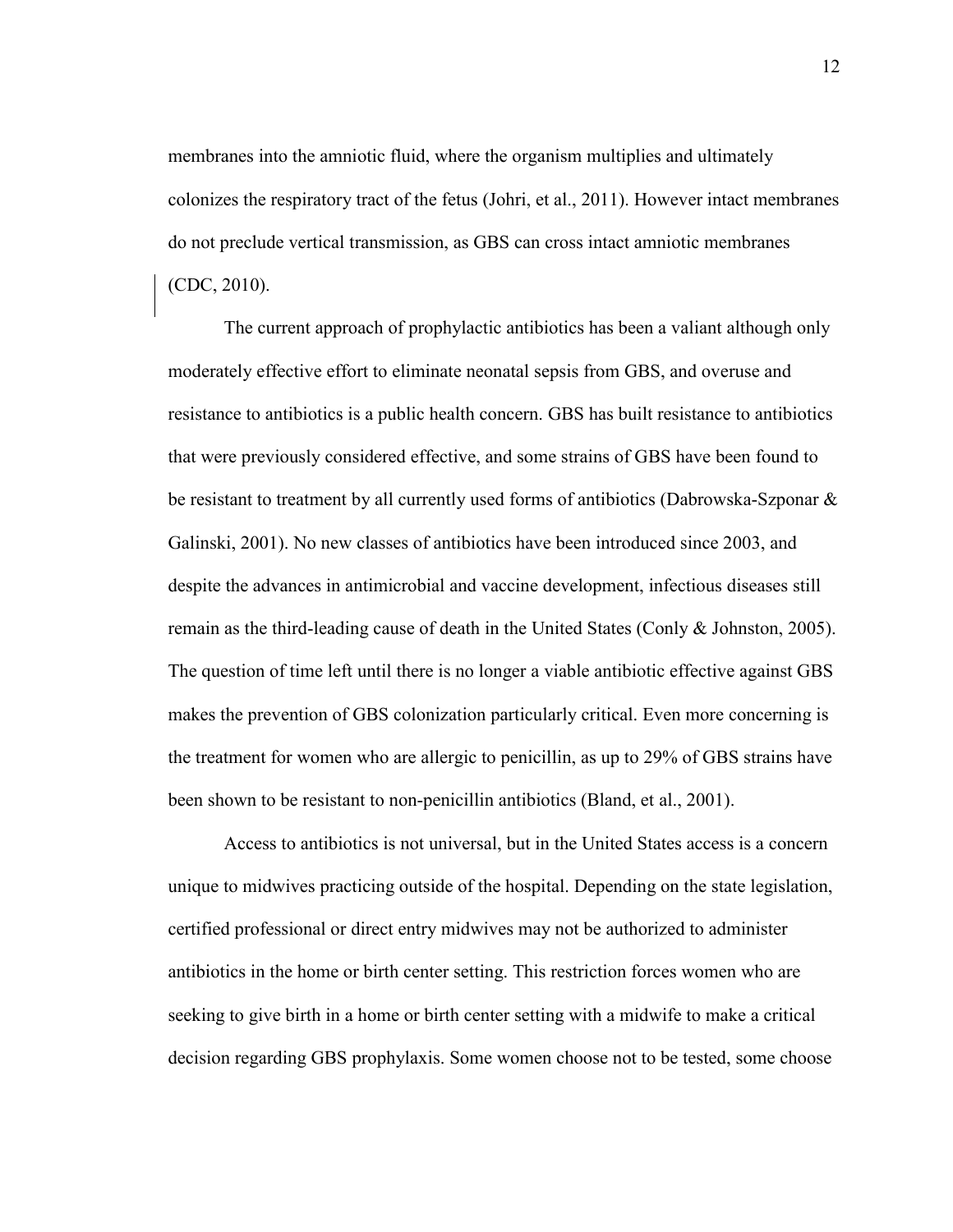to transfer to a hospital for antibiotic administration if they are GBS positive, and others choose to prevent or treat GBS with alternative methods.

Many women who seek midwifery care, irrespective of birth setting, do so in part because of low rates of intervention, and the willingness of midwives to consider alternative approaches to typical interventions. Studies identified regarding the use of alternative solutions to antibiotics for GBS may support the practices of midwives who are unable to administer antibiotics in their practice, and for midwives whose clients prefer to avoid the use of antibiotics. Alternatives to antibiotics are currently in use amongst midwives, and further research may suggest that the reasoning behind some of these practices are not entirely unfounded and may find that the methods have merit.

#### **Conceptual Model/Theoretical Framework**

The theoretical model used in this review is germ theory, which is based on factors that alter the interactions and effects of microorganisms on human life. Germ theory was first introduced in the early 1800s as medicine developed, and as a theory has withstood the test of time. Germ theory is not a specific theory with a single author, but rather discoveries that culminate in the germ theory have had a long gestation period, and were a collective process (Snowden, 2010). Since its beginnings as a continued study by many scientists and physicians, most notably Louis Pasteur, Joseph Lister, and Robert Koch, it has become a foundational theory for virtually all aspects of human biology. At the time of Lister's medical practice, 'As many as 80% of all operations were followed by hospital gangrene, and almost one half of all patients died after a major operation' (Alexander, 1985, as cited in Jessney, 2012). After Pasteur, Lister and others showed the medical significance of bacteria in the 1860s, great progress was made in identifying new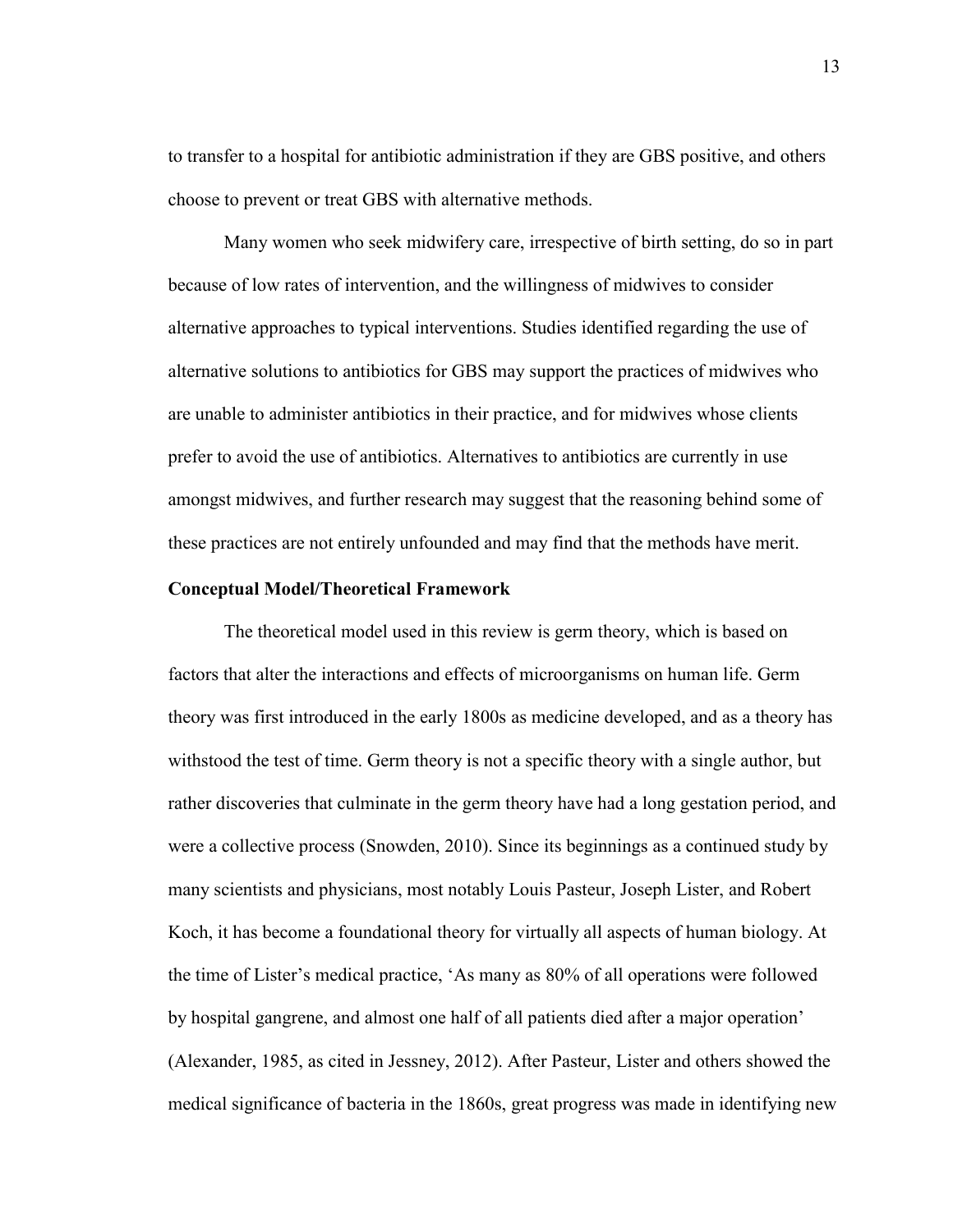kinds of bacteria and demonstrating their roles in a host of diseases, including diphtheria, tuberculosis, and cholera (Thagard, 1997). Each advancement was then built upon by subsequent research and scientists, starting with the identification of bacteria, recognition of specific bacteria as the cause of specific diseases, means of preventing infection, and methods for immunization. Application of germ theory to GBS in this review is the identification of methods that reduce the incidence of GBS colonization in the antepartum, defined as the time during labor and birth.

#### **Statement of Purpose**

The most common remedies that are in use by consumers and some out-ofhospital birth providers are garlic, chlorhexidine, and probiotics. The intent of this review is to determine if there is literature to support the use of these methods as a means of preventing GBS colonization.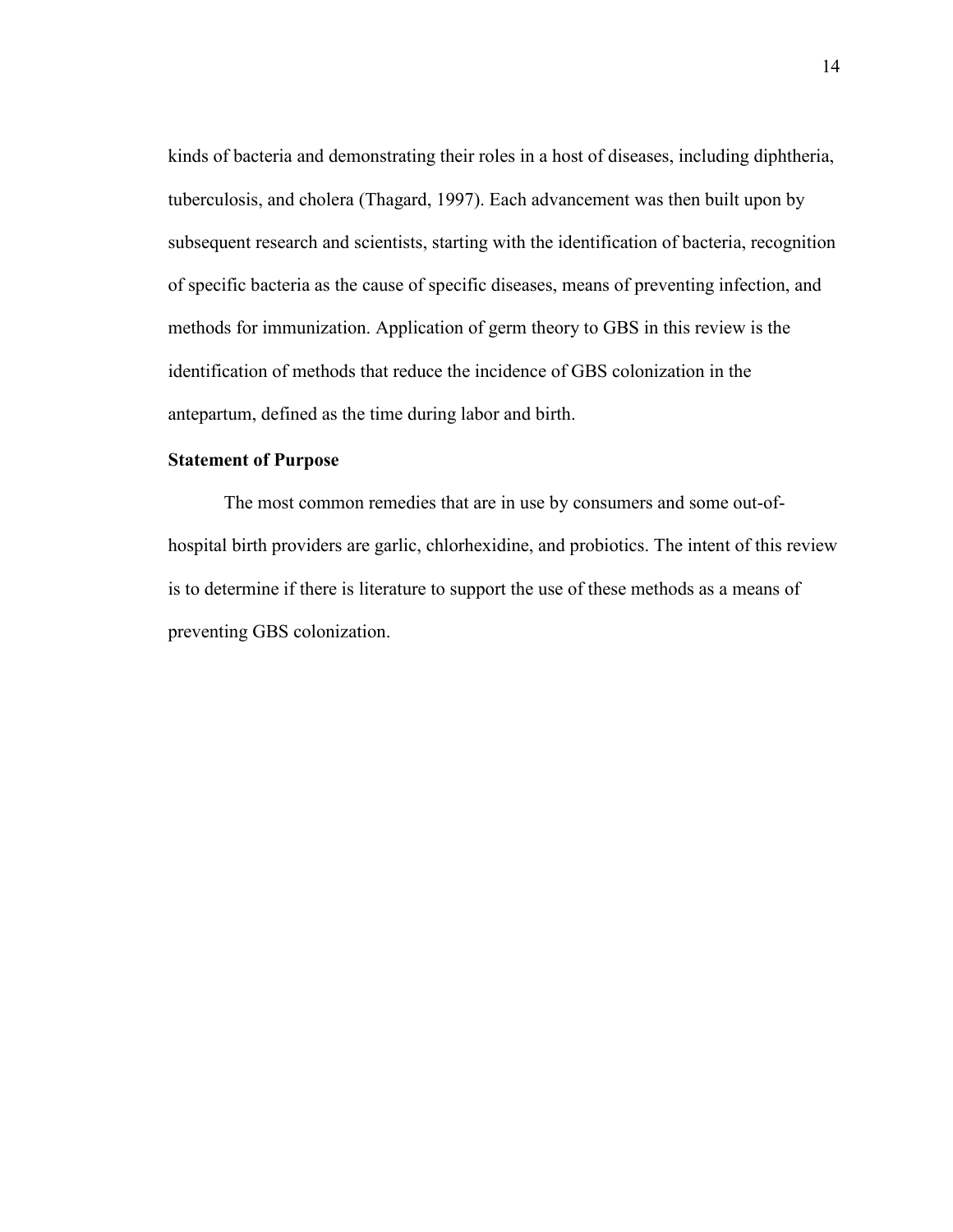#### **Chapter II: Methods**

#### **Search Strategies Used to Identify Research Studies**

The databases that were utilized were Embase, CINAHL, PubMED, and the Cochrane Database of Systematic Reviews. An initial search of PubMed was conducted using the keywords "group B strep" OR 'streptococcus agalactiae" AND probiotics, which yielded 22 items. A search of CINAHL using the keywords "group B strep" OR 'streptococcus agalactiae" AND probiotics, which yielded 47 items.

An Embase search was conducted with keywords "Streptococcus agalactiae" or "group B strep", along with "prenatal", "prenatal care", "pregnancy", "pregnant women", "pregnan\*" (to capture both pregnant and pregnancy), "antenatal", "prevent" or "prophyl\*", "prevention", "anti-infection agents", "vaginal", "antiseptic", "complementary therapies", "without antibiotics", "no antibiotics", "chlorhexidine", "probiotic", "probiotics", "garlic", "allium", or "allicin". This search yielded seven results.

A search of the Cochrane Database of Systematic Reviews with keywords "group b strep" and "prevention" yielded six results.

#### **Criteria for Including or Excluding Research Studies**

The inclusion criteria requires articles to have been written in English and published in the last 10 years. Two earlier published articles and one article written in Turkish were included after the initial inclusion and exclusion criteria applied due to their applicability to the research question. In addition, the four individual studies that made up the Cochrane Review were added, although they were older than the chosen criteria.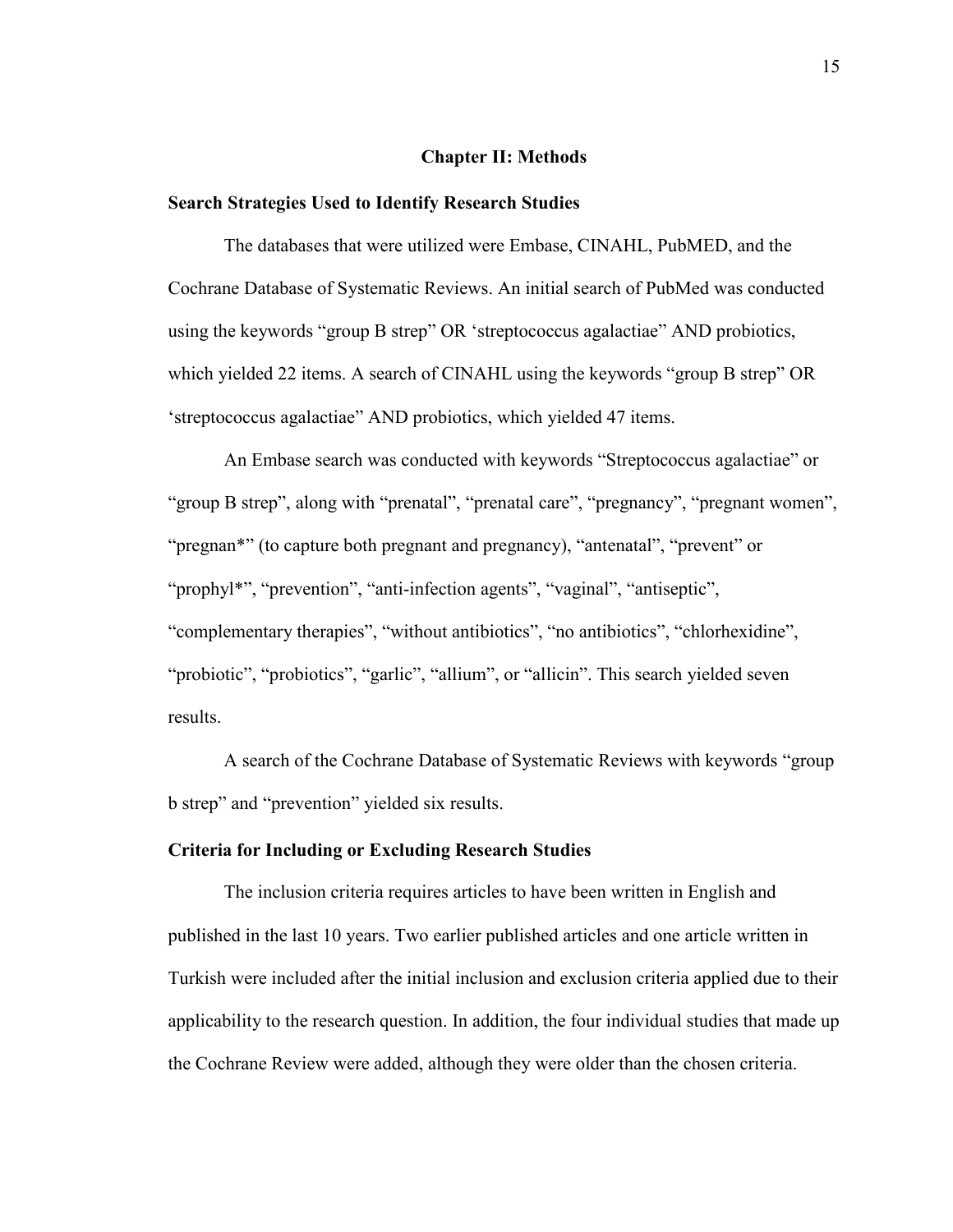Articles were excluded if they focused on secondary prevention, defined as treating with antibiotics after GBS colonization testing has been performed and resulted in a positive culture. Articles regarding the creation, testing, and acceptance of a GBS vaccination or a rapid result GBS test were also excluded as outside of the scope of this project. Articles that focused on bacterial vaginosis were excluded unless the article had findings specific to GBS, as there can be multiple pathogens responsible for bacterial vaginosis. Also excluded were articles that focused on GBS in animal populations.

**Number and Types of Studies Selected** After application of the inclusion/exclusion criteria, 18 articles remained. With the four individual articles from the Cochrane Review, the total articles came to 22. The articles were categorized using the criteria from Johns Hopkins (Dearholt & Dang, 2012):

- Level I experimental studies  $(n=8)$
- Level II, quasi-experimental studies (n=2)
- Level III, non-experimental studies  $(n=10)$
- Level IV, clinical practice guidelines  $(n=0)$
- Level V, non-research literature reviews and case studies  $(n=2)$

#### **Criteria for Evaluating Research Studies**

Article quality was then determined using the Johns Hopkins Research Evidence Appraisal Tool (Dearholt & Dang, 2012). Level I, level II, and level III articles were evaluated for their consistency of results, sufficiency of sample size, whether or not controls were adequate, and the comprehensiveness of the literature reviews. Level IV articles were evaluated for the documentation of search strategy, consistency of results,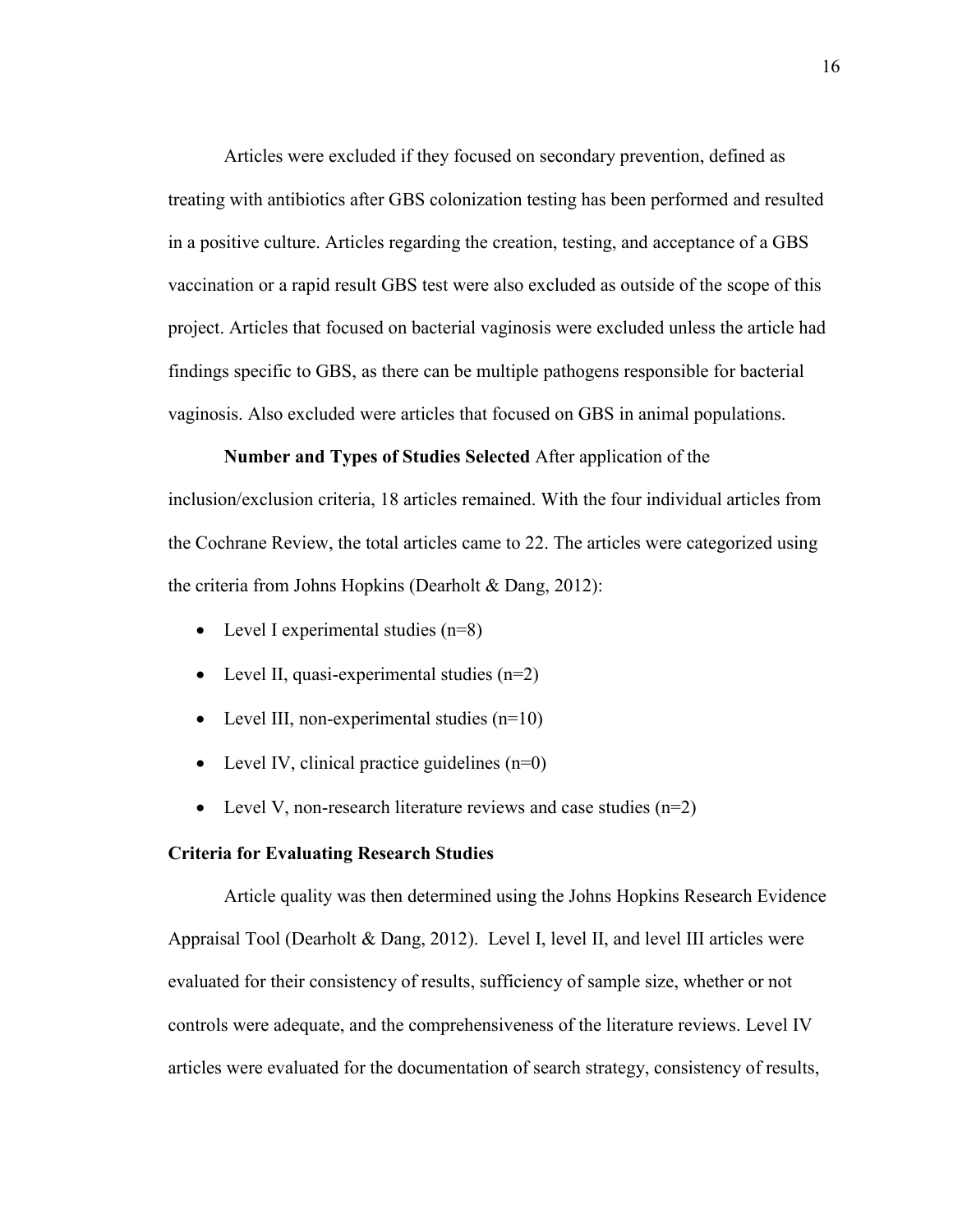sufficiency of sample size, evaluation of included studies, strength of conclusions, and date of publication. Level V articles were evaluated for the clarity of expertise, definitive conclusions, and consistency and use of scientific evidence in recommendations. Strengths and weaknesses of the individual articles is discussed in Chapter III.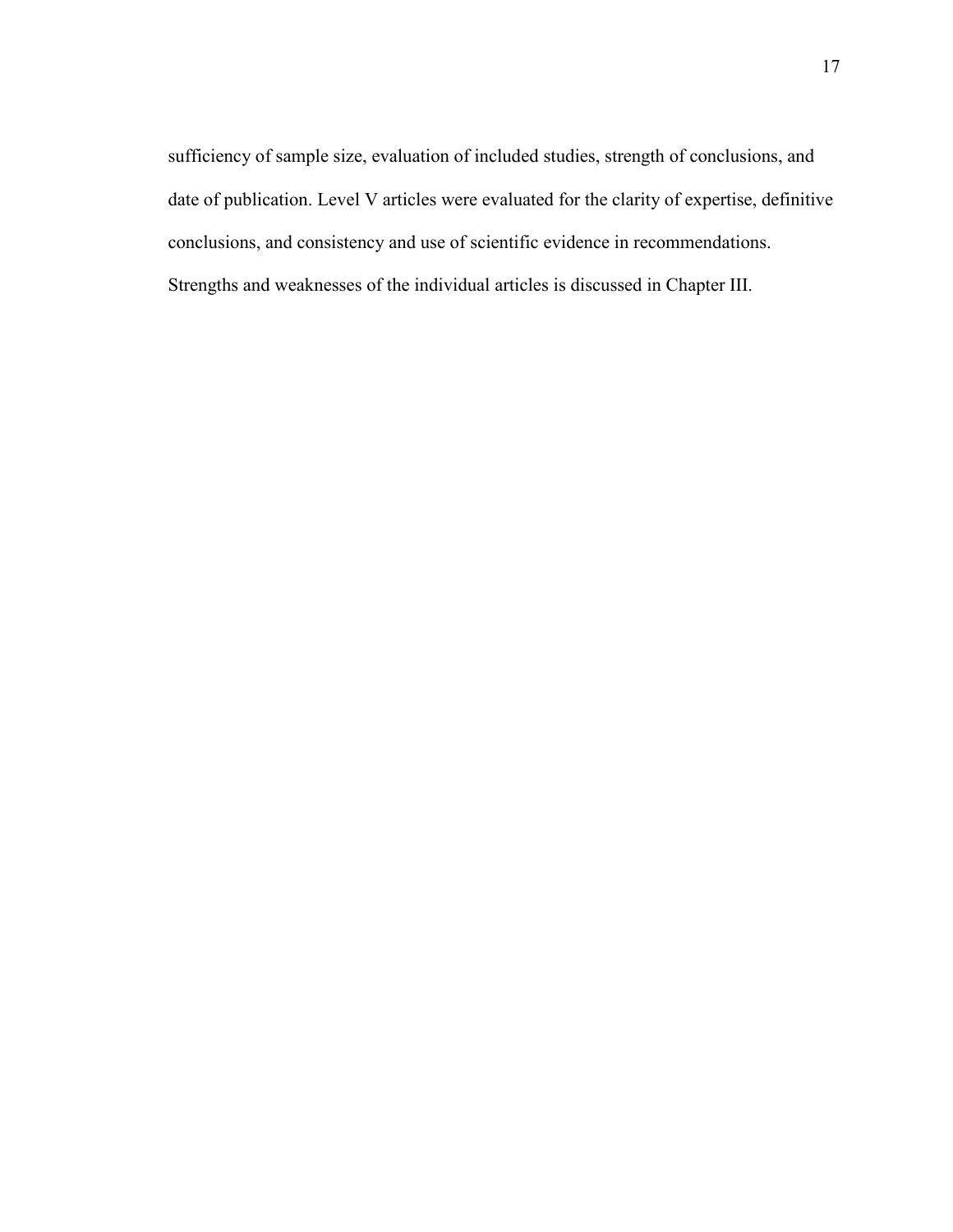#### **Chapter III: Literature and Analysis**

#### **Major Findings**

**Garlic.** Garlic was frequently mentioned in midwifery periodicals for GBS prophylaxis, specifically the intravaginal use of garlic cloves, and garlic is a well-known and well-accepted natural remedy. But despite the general popularity of garlic, very little was found about the activity of garlic on GBS in the review of the literature.

Ankri and Mirelman (1999) reviewed the antibacterial activity of allicin, which is one of the active principles of freshly crushed garlic homogenates. Various garlic preparations have been shown to exhibit a wide spectrum of antibacterial activity against Gram-negative and Gram-positive bacteria (Ankri & Mirelman, 1999). Authors described the substrate alliin and the enzyme alliinase as a protective mechanism against microbial invaders from surrounding soil, and when the membrane that encloses the enzyme and substrate and compromised, the result is allicin which is antibacterial. However Ankri and Mirelman reported that GBS strains were found to be resistant to the action of allicin (1999). It was thought that the hydrophilic capsular layers of the Streptococcus bacteria prevent penetration of the allicin compound; however, the article did not articulate the basis for that conclusion.

Cohain (2009) reported using garlic with eight cases of confirmed symptomatic vaginal GBS of 6 months to 4 years during, not resolved by course(s) of oral antibiotics. This article references adjunctive local therapies including chlorhexidine and povidoneiodine, but garlic was chosen for its accessibility and ease of use. The women all successfully resolved the symptoms by using half a freshly cut clove of garlic inserted vaginally at night and removed in the morning, for 3-6 weeks followed by maintenance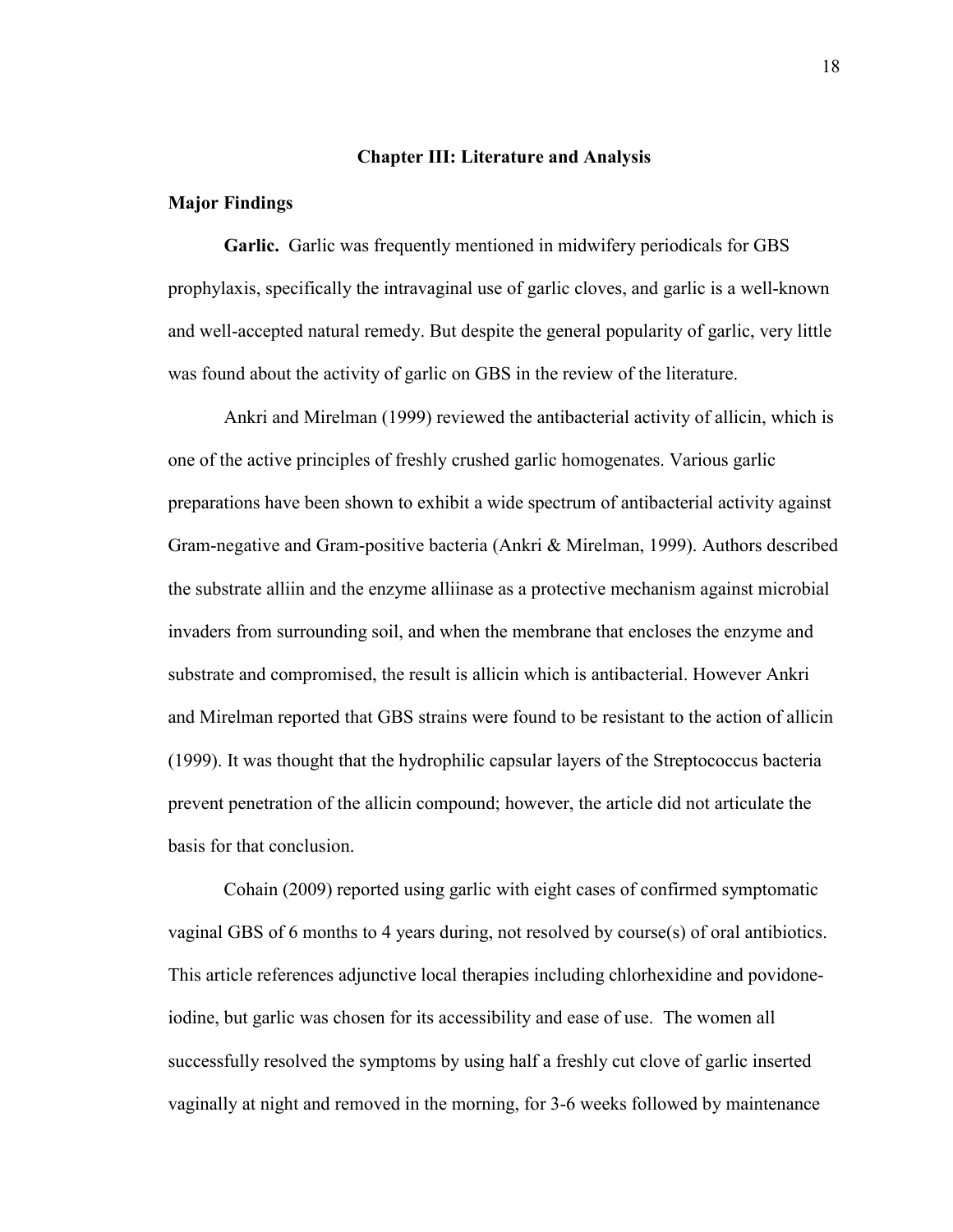doses of once every 2-4 days (Cohain, 2009). The subjects were not pregnant and already had active infections; however, it was the only article that specifically evaluated the use of an alternative method to treat GBS being used on human subjects.

Cutler, et al., (2009) evaluated the effectiveness of extracts of allicin in water or a novel gel formulation, specifically for prevention of GBS colonization. The solution was a 500mg/L aqueous solution, and a combination of the aqueous solution with a commercially available gel to make up the gel formulation. The two types of allicin formulations were used on seventy-six non-duplicate clinical isolates of GBS from vaginal swabs, and the minimum inhibitory concentrations (MICs) and minimum bactericidal concentrations (MBCs) were determined using a microtiter plate, liquid culture system. There was a >6 log reduction in bacterial load in all cases compared with the growth control and there was no detectable growth (detection limit 100 cfu/mL) after 8 or 24 hours of treatment (Cutler, et al., 2009). While this article does support garlic as being a potentially effective remedy, it still lacks the in vivo testing needed for acceptance and there is no clear determination of how long the effects of garlic would last until re-colonization was possible. The most interesting aspect of this article is the assertion that the different types of preparations (such as cream vs. gel) can impact its efficacy.

All three articles offer support to garlic as a potential agent for reducing GBS colonization. However, it is clear that further research is needed to support and direct the use of garlic.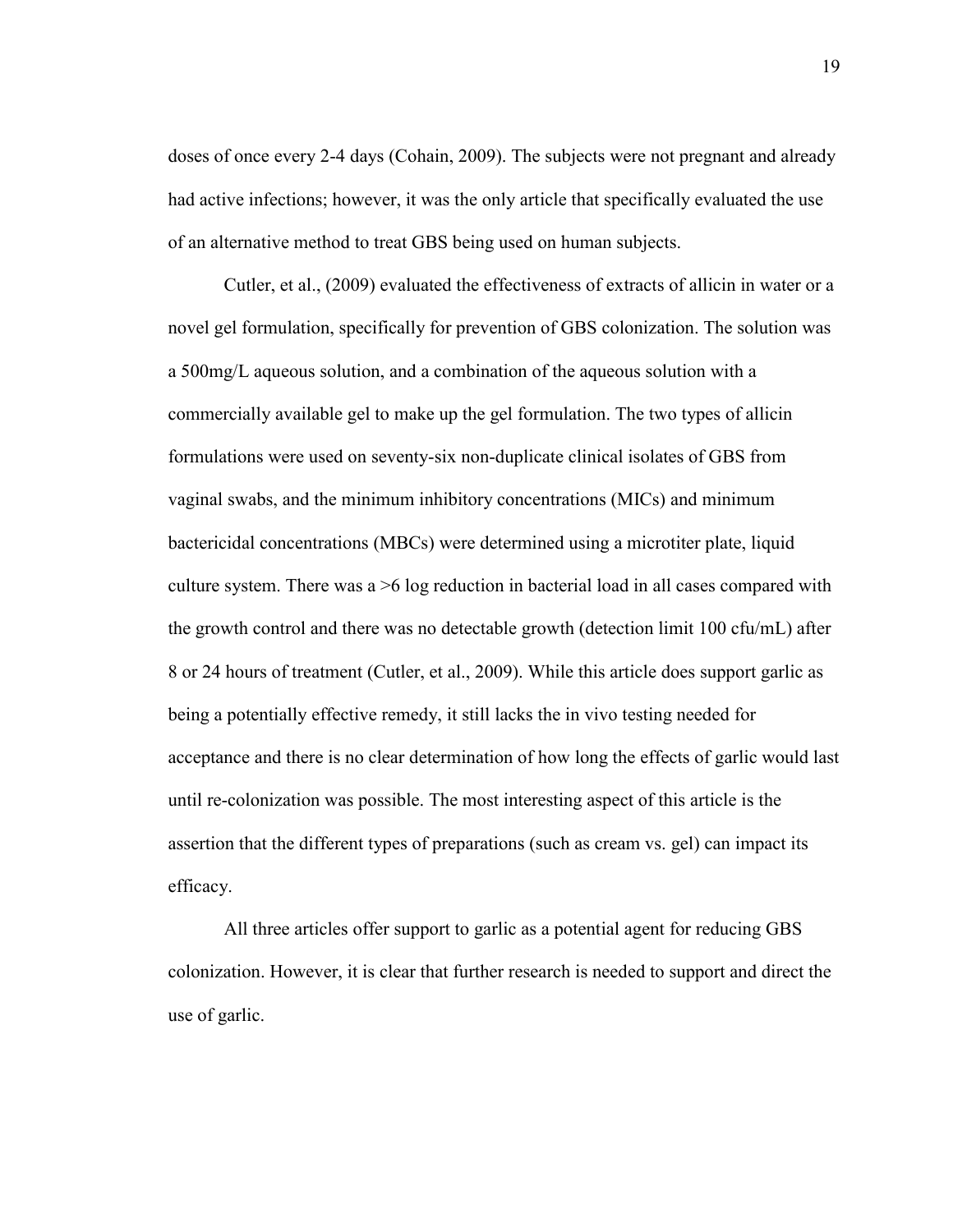**Chlorhexidine.** Ohlsson, Shah, and Stade (2014) conducted a Cochrane review of the use of vaginal chlorhexidine during labor in an effort to prevent early-onset neonatal GBS infections. The four studies in the review are as follows.

Adriaanse, Kollée, Muytjens, Nijhuis, de Haan, and Eskes (1995) evaluated the effect of chlorhexidine gel placed intravaginally after active labor had started, and found a modest reduction in vertical transmission of GBS ( $p = 0.069$ ). The timing of the intervention may be a factor to consider in future studies, as this study initiated the intervention after the woman was in active labor and it has been theorized that vertical transmission may occur before the onset of labor.

Burman and Christensen (1992) evaluated the effectiveness of vaginal flushing with chlorhexidine on admission rates to special-care neonatal units, and found a modest improvement. Compared with placebo, antepartum vaginal chlorhexidine disinfection reduced the overall admission rate to special-care neonatal units from 2.9% to 2.0% (RR 1.48,  $95\%$  CI 1.01-2.16;  $p = 0.04$ ). Additionally, the reduction in admissions after chlorhexidine prophylaxis vs. placebo was greater among infants born of GBS carrier mothers (5.4% to 2.8%; RR 1.95, 95% CI 0.94-4.03) than among those whose mothers were non-carriers (24% to 19%; RR 127, 95% CI 0.81-2.00) (Burman & Christensen, 1992).

Stray-Pedersen, Bergan, Hafstad, Normann, Grogaard, and Vangdal (1998) further reviewed the topic using vaginal douching with chlorhexidine as the intervention. They found that when comparing the two douched groups (chlorhexidine or saline), the infants of the chlorhexidine group had significantly less overall neonatal morbidity of infectious diseases (combined incidences of septicemia, respiratory problems and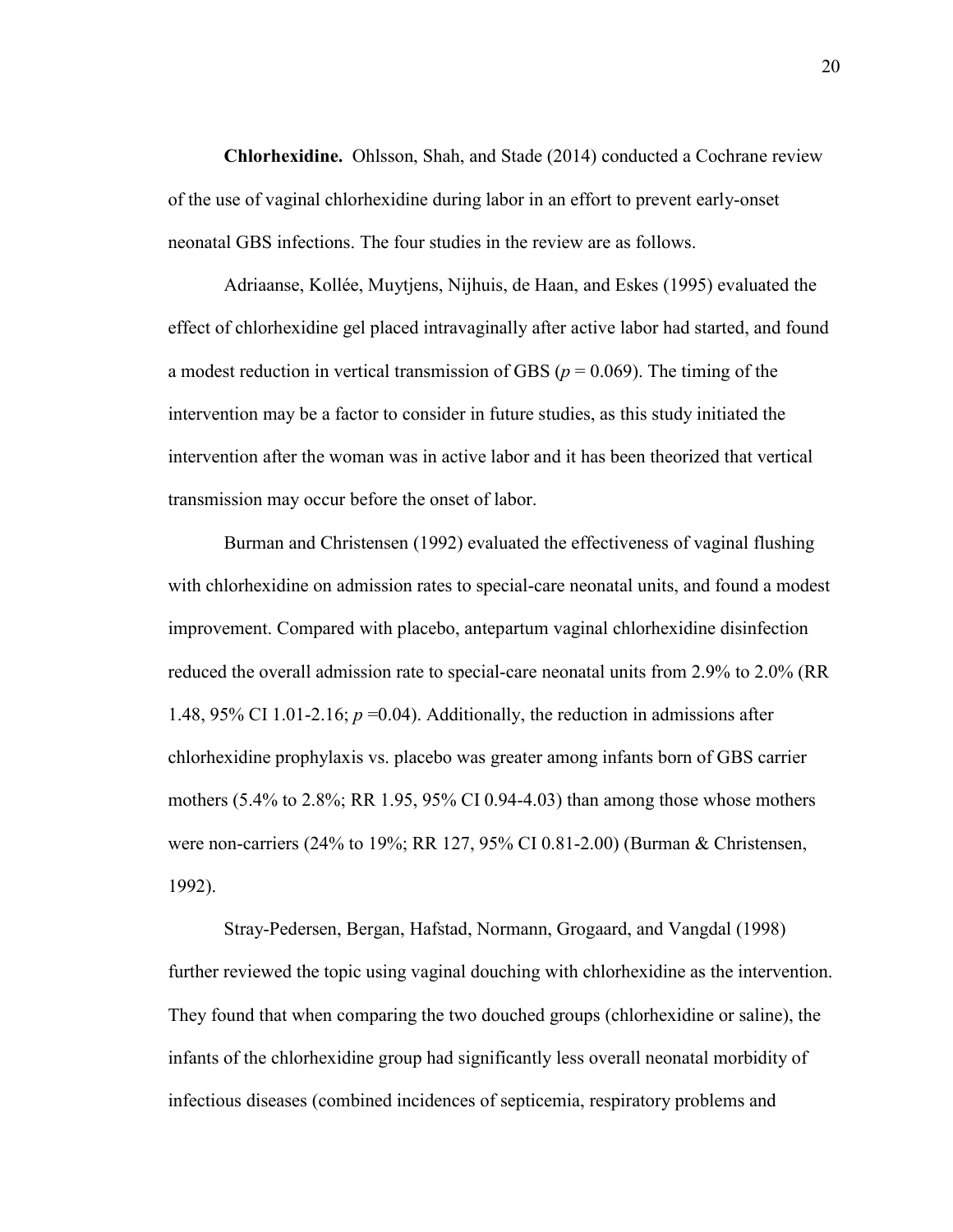superficial infections) than those of the saline group ( $p = 0.05$ , 95% confidence interval 0.00-0.06) (Stray-Pedersen, et al., 1998).

Hennquin, Tecco, and Vokaer (1995) wrote a letter to the editor of the *Acta Obstetrica et Gynecologica Scandinavica* that reviewed the results of a randomized controlled study that evaluated the use of gloves lubricated with chlorhexidine, and found no reduction in neonatal colonization with GBS.

Cutland, et al. (2009) studied the effect of intravaginal chlorhexidine washes during labor and full-body neonatal chlorhexidine washes on neonatal sepsis in South Africa. There were 289 cases of early-onset sepsis, and there was no significant difference in rates between the intervention group (34.6 per 1000 births) and control groups (36.5 per 1000 births).

Goldenberg, McClure, Saleem, Rouse, and Vermund (2006) did a literature review for all articles related to use of chlorhexidine in the context of pregnancy, vagina, infant, newborn, and neonatal. They further narrowed the review to include only chlorhexidine use vaginally during pregnancy or as a treatment of the newborn. The results were not significant improvements in overall maternal and neonatal outcomes; however, they identified that there was potential benefit in developing countries due to the low cost and ease of accessibility.

**Probiotics.** Rönnqvist, Ström, Forsgren-Rusk, and Håkansson (2005) identified two strains of Lactobacillus that held promise as a urogenital probiotic, using panty liners impregnated with freeze-dried Lactobacillus. Rönnqvist, Forsgren-Brusk, and Grahn Håkansson (2006) reported that higher amounts of lactobacilli in the genital tract was associated with a lower vaginal pH.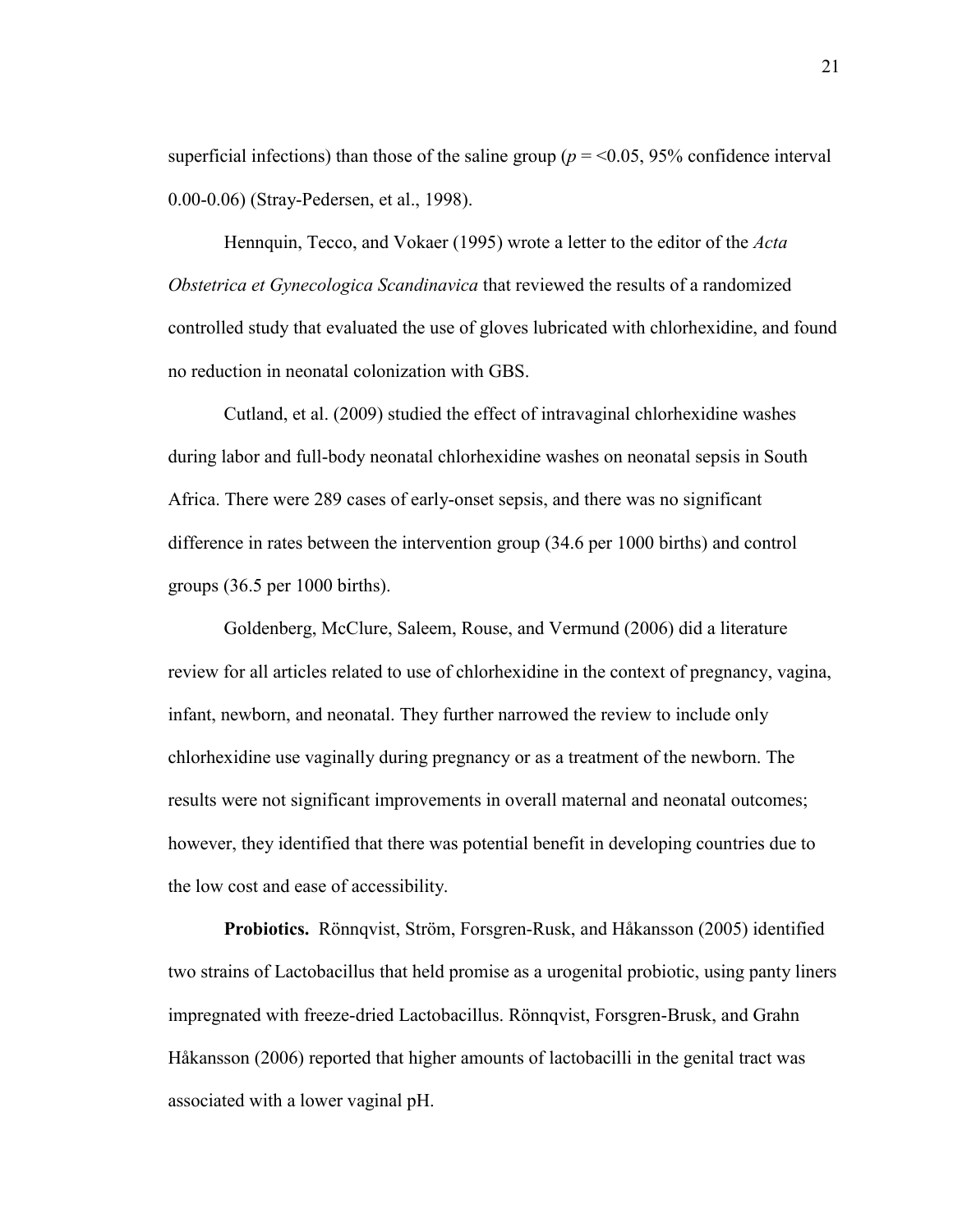Açikgöz, Gamberzade, Göçer, and Ceylan (2005) reported inhibitory effects of strains of Lactobacilli on GBS, specifically *Lactobacillus rhamnosus*.

Ortiz, Ruiz, Pascual, and Barberis (2014) found that *Lactobacillus fermentum* and *Lactobacillus rhamnosus* may protect the vaginal epithelium through a series of barriers (self-aggregation, co-aggregation with potential pathogens, and adherence) and interference (receptor binding interference block) mechanisms. Similarly, Pradhan, Mohanty, and Mishra (2011) focused on specific strains of lactobacilli that had inhibitory action against pathogens, including GBS.

Ruiz, et al. (2012) describe a synergistic effect when two Lactobacillus species are used together, reporting the bacteriocin-like inhibitory substances (BLIS) from two Lactobacillus species being better than the BLIS of each one alone  $(p = 0.05)$  as GBS growth inhibitors. Zárate and Nader-Macias (2006) also evaluated the inhibitory action of lactobacilli on adhesion of GBS to vaginal epithelial cells, and found that *Streptococcus agalactiae* showed a high degree of inhibition by *L. acidophilus* CRL 1259 and *L. paracasei* CRL 1289. Reid, et al. (2003) found that oral use of lactobacillus strains could alter vaginal flora, supporting the idea that oral probiotic regimens could potentially be used to alter vaginal flora.

Ephraim, et al. (2012) evaluated the antagonistic effects of two probiotics on GBS. *Lactobacillus rhamnosus* HN001 is a specific strain of Lactobacillus, and Florajen 3 is a commercially available probiotic capsule containing *lactobacillus acidophilus*, *Bifidobacterium lactis*, and *Bifidobacterium longum*. They specifically evaluated the antagonistic effects of both probiotics against GBS in co-cultures, attachment of Florajen 3 and *L. rhamnosus* HN001 to cell monolayers, and inhibition of GBS adherence to Vero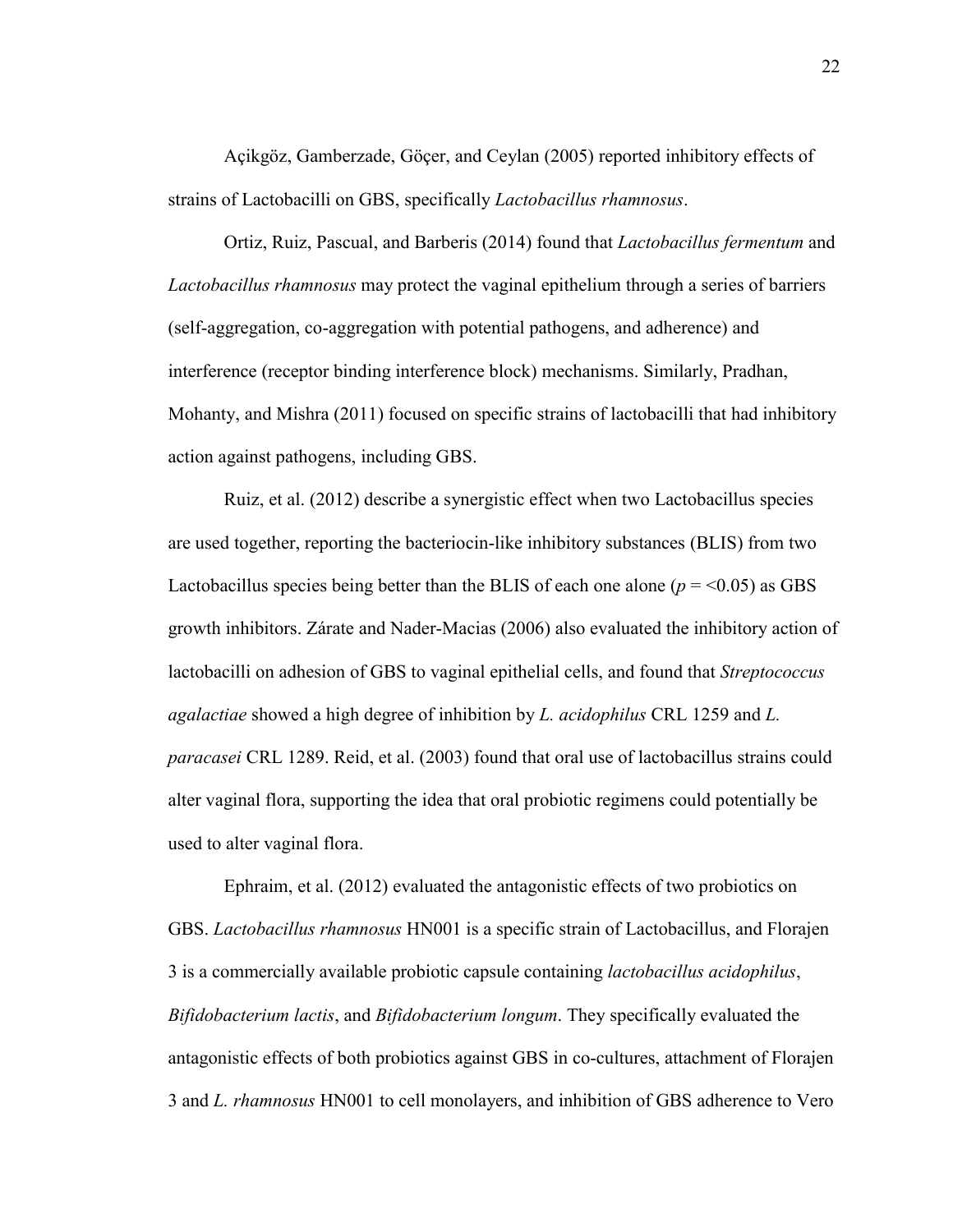cells and MDCK cells. This study also evaluated the affinity of probiotics to adhere to host cells which could exclude GBS through competition for attachment sites on host cells. The understanding of different strains having different effects on host cells is compelling and could help with identification of strains with the strongest effects against GBS.

Hanson, VandeVusse, Duster, Warrack, and Safdar (2014) found that there were no significant differences ( $p = .05$ ) in GBS colony counts between probiotic and control group participants' vaginal or rectal swabs at any of the three data collection points. However, the two probiotic group participants who were positive for GBS at final culture had lower colony counts (2 x  $10^2$  CFU) on the quantitative cultures than the two control group participants (7 x  $10^2$  CFU and 2.07 x  $10^7$  CFU). In addition, the eight GBS negative averaged 90% adherence compared with two GBS positive women who averaged 68%, as well as a significant inverse relationship ( $p = 0.02$ ) between yogurt ingestion and GBS colonization at 36 weeks gestation (Hanson, et al., 2014). While these findings are interesting, the sample size (10 in the probiotic group, 10 in the control group) was insufficient to demonstrate that probiotics can prevent GBS colonization although it does demonstrate diet as a potential confounding variable, and adherence to a probiotic regimen as a factor in potential efficacy of the regimen. This was also the only study to discuss the timing of initiation of probiotic therapy in pregnancy, as well as the amount of probiotic required to be ingested for efficacy.

The in vitro studies give credence to the idea that probiotics could potentially prevent GBS colonization. Lindsay, Brennan, and McAuliffe (2014) demonstrated that a prenatal probiotic capsule intervention had high acceptability and likelihood of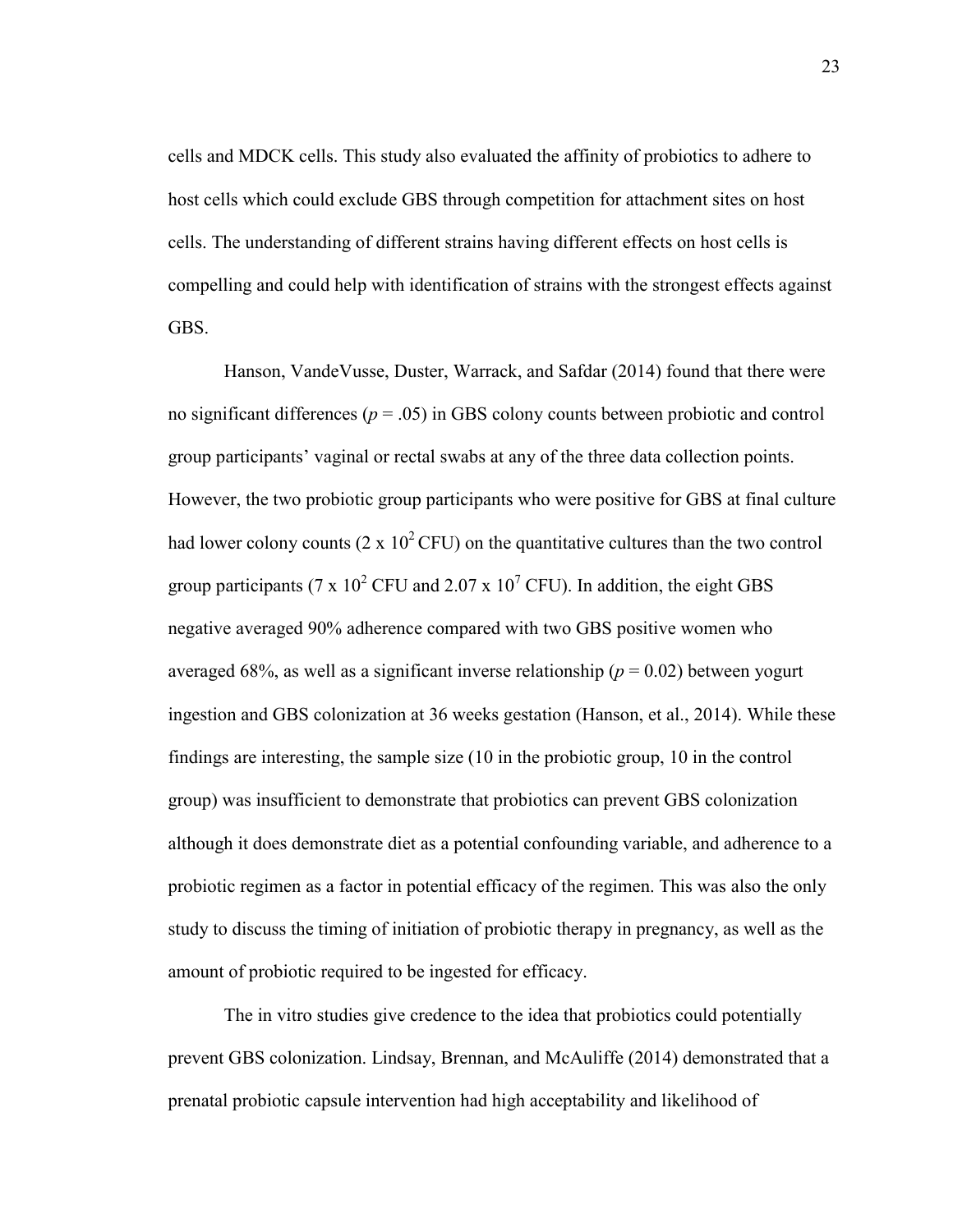compliance amongst pregnant women. However, a randomized controlled trial with a larger sample size would be required before any definitive determination can be made regarding the efficacy of prenatal probiotic therapy against GBS. If similar results could be obtained in vivo, the use of these probiotics in preventing and treating GBS infection in pregnant women would be highly promising (Ephraim, et al., 2012).

**Benzalkonium Chloride.** Mosca, Russo, and Miragliotta (2005) evaluated the antimicrobial activity of benzalkonium chloride, which is used as an antiseptic. A total of 52 strains of GBS isolated from vaginal swabs of pregnant women were used, along with a solution of powdered benzalkonium chloride reconstituted with distilled water. After 24 hours of incubation at 37C, the MIC value was recorded as the lowest concentration of benzalkonium chloride that inhibited visible growth when compared with that in the control growth tube (Mosca, Russo, & Miragliotta, 2005). They investigated antibiotic susceptibility, and found that for all the strains tested benzalkonium chloride susceptibility was not related to antibiotic resistance. This was the only mention of benzalkonium chloride in the literature, but there is potential for further study, preferably a randomized controlled trial evaluating in vivo effects.

#### **Strengths and Weaknesses of the Research Studies**

Benzalkonium chloride and garlic may have potential efficacy in their antibacterial mechanisms, but there is currently so little research that their use is limited until larger studies can be done. Probiotics seem to have the most potential of any method in the literature, however they suffer from a lack of in vivo studies and there are many variables (e.g., required amount to survive the GI tract) that have not been addressed.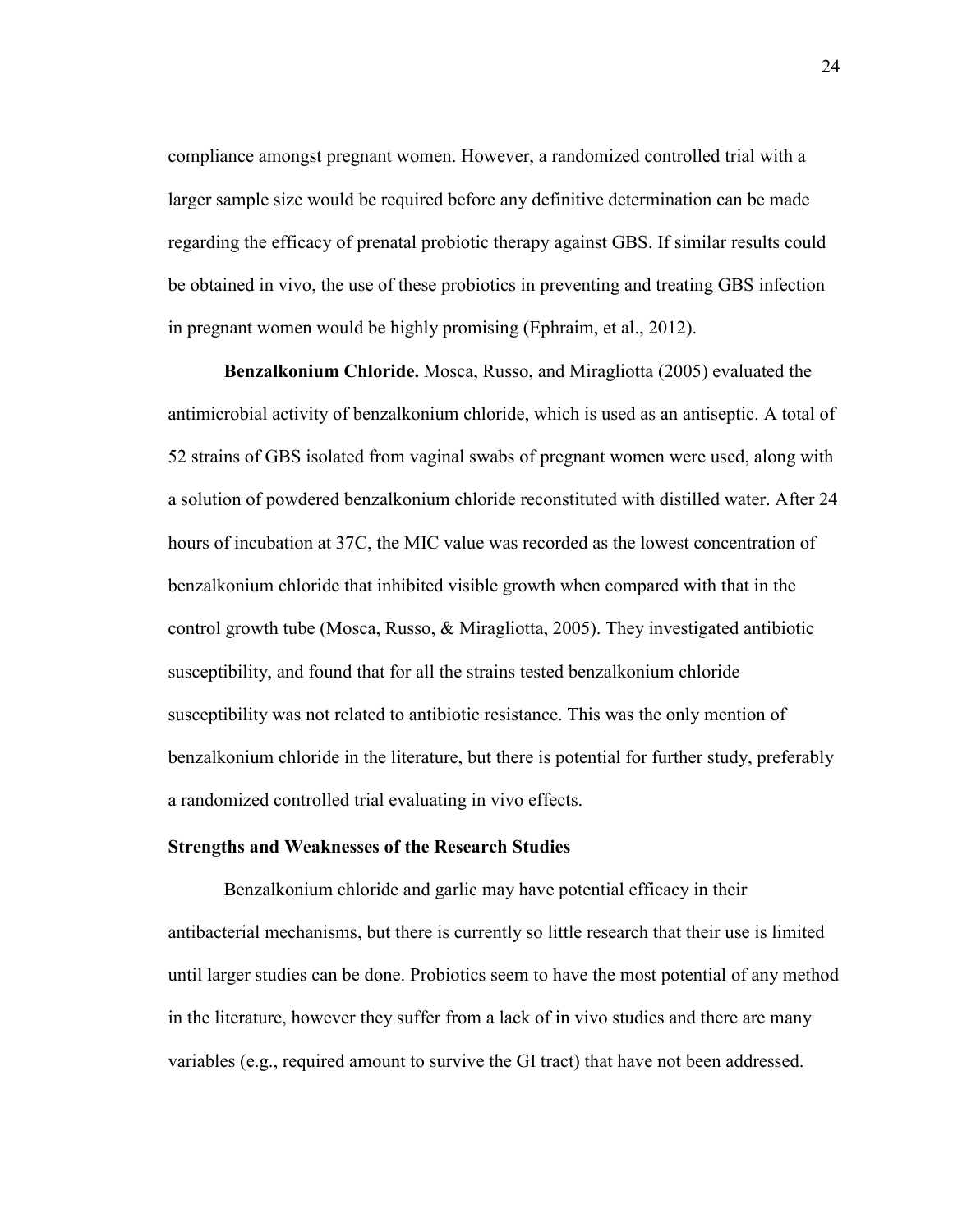Chlorhexidine was the only method that had enough data to suggest that it was not a replacement for antibiotics, as literature showed only modest improvement in rates of neonatal EOGBSD.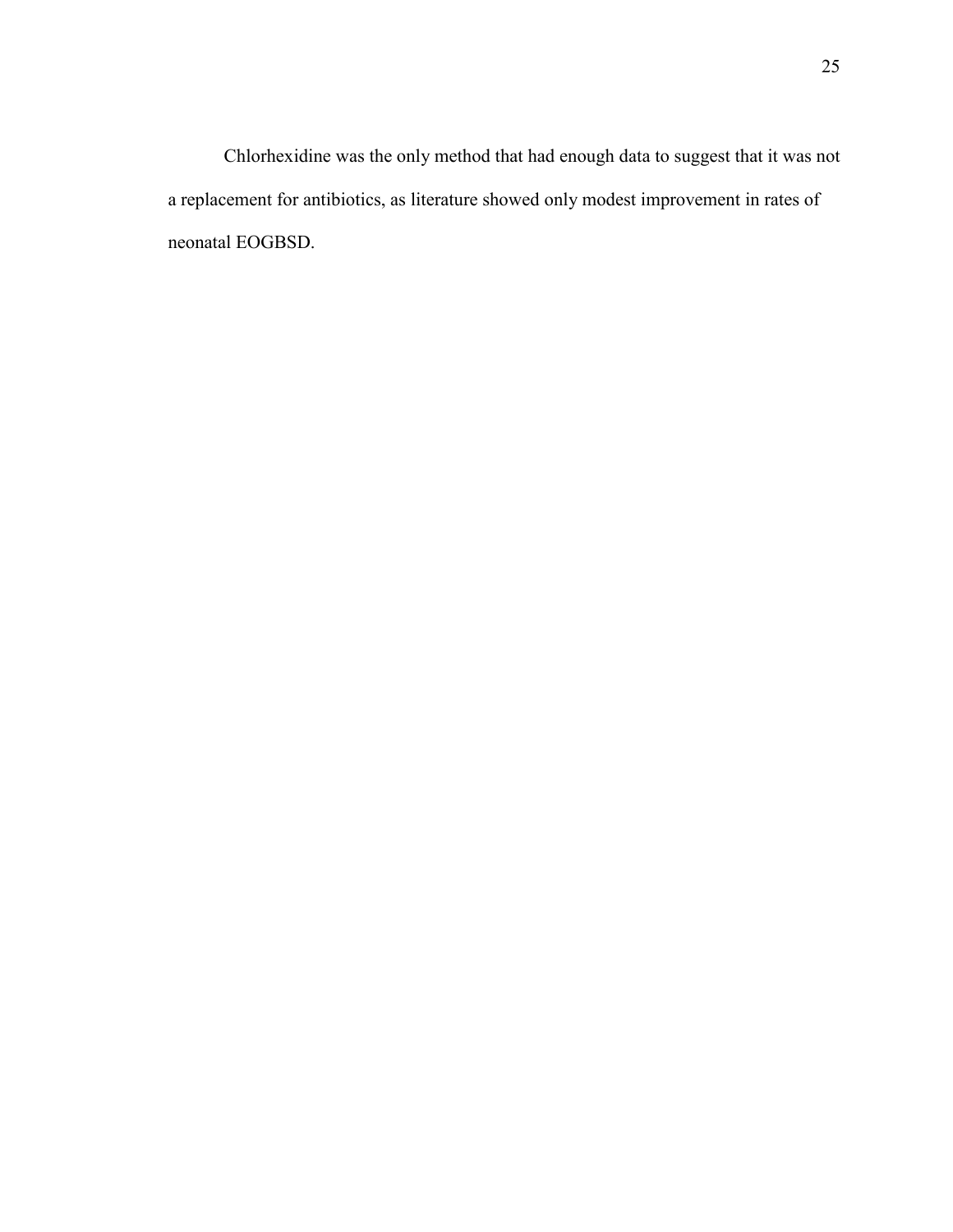### **Matrix of the Literature**

**Source:** Açikgöz, Z., Gamberzade, S., Göçer, S., & Ceylan, P. (2005). Inhibitor effect of vaginal lactobacilli on group B streptococci. *Mikrobiyoloji Bulteni, 39(*1), 17-23. Retrieved from http://www.ncbi.nlm.nih.gov/pubmed/15900833 **Location:** Turkey

| <b>Purpose/Level/Quality</b>                                                                                                   | <b>Design</b>          | <b>Measurement</b>           | <b>Findings/Outcomes</b>        |  |
|--------------------------------------------------------------------------------------------------------------------------------|------------------------|------------------------------|---------------------------------|--|
| <b>Purpose:</b> To evaluate the                                                                                                | Non-experimental study | 51 lactobacilli from vaginal | Ten clinical isolates $(20\%)$  |  |
| effect of lactobacilli on GBS.                                                                                                 |                        | swabs and vaginal tablets    | and the drug-purified           |  |
|                                                                                                                                |                        | used on five GBS (four       | Lactobacilli had an inhibitory  |  |
| Level of Evidence: III                                                                                                         |                        | clinical isolates and one    | effect on GBS growth. Seven     |  |
|                                                                                                                                |                        | standard strain) by sandwich | of the inhibitory clinical      |  |
| <b>Quality of Evidence: A</b>                                                                                                  |                        | plate technique and deferred | isolates were Lactobacillus     |  |
|                                                                                                                                |                        | antagonism well technique.   | rhamnosus. The inhibitory       |  |
|                                                                                                                                |                        |                              | isolates had higher acid        |  |
|                                                                                                                                |                        |                              | production than the non-        |  |
|                                                                                                                                |                        |                              | inhibitory ones ( $p = 0.05$ ), |  |
|                                                                                                                                |                        |                              | and pH-adjustment destroyed     |  |
|                                                                                                                                |                        |                              | their inhibitory effects        |  |
|                                                                                                                                |                        |                              | entirely.                       |  |
| Strengths: Identification of specific strains of Lactobacilli with inhibitory action, and identification of pH-adjustment as a |                        |                              |                                 |  |
| factor effecting efficacy.                                                                                                     |                        |                              |                                 |  |
| Limitations: The study only measures in vitro effects. Further research is needed to determine if the effects have in vivo     |                        |                              |                                 |  |
| applicability.                                                                                                                 |                        |                              |                                 |  |
| Implications: The inhibitory effects of Lactobacilli, specifically Lactobacillus rhamnosus, have potential as a safe and cost- |                        |                              |                                 |  |
| effective method for preventing GBS colonization.                                                                              |                        |                              |                                 |  |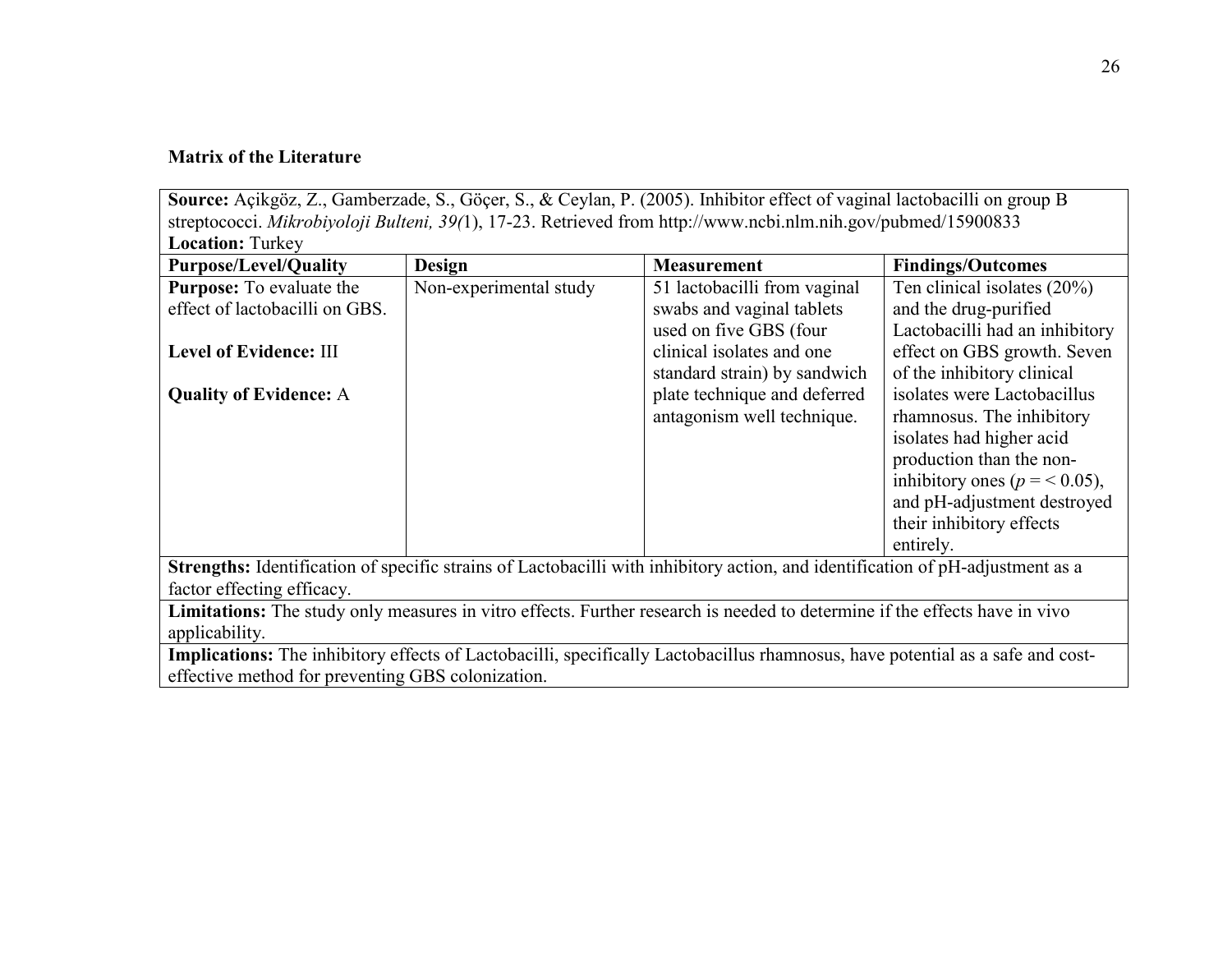**Source:** Adriaanse, A., Kollée, L., Muytjens, H., Nijhuis, J., de Haan, A., & Eskes, T. (1995). Randomized study of vaginal chlorhexidine disinfection during labor to prevent vertical transmission of group B streptococci. *European Journal of Obstetrics & Gynecology and Reproductive Biology, 61*(2). 135-141. Retrieved from http://www.ncbi.nlm.nih.gov/pubmed/7556834

**Location:** The Netherlands

| <b>Purpose/Level/Quality</b>                                                                                                     | <b>Design</b>                | <b>Measurement</b>              | <b>Findings/Outcomes</b>             |  |
|----------------------------------------------------------------------------------------------------------------------------------|------------------------------|---------------------------------|--------------------------------------|--|
| <b>Purpose:</b> Study the effect of                                                                                              | Randomized controlled trial. | A sample of 1020 women          | The vertical transmission rate       |  |
| chlorhexidine disinfection on                                                                                                    |                              | were randomly assigned to       | of <i>S. agalactiae</i> was lower in |  |
| the rate of GBS transmission                                                                                                     |                              | three $groups - the$            | the chlorhexidine group, but         |  |
| to the neonate.                                                                                                                  |                              | intervention group, the         | the difference did not reach         |  |
|                                                                                                                                  |                              | placebo group, and the          | significance (two-tailed             |  |
| Level of Evidence: I                                                                                                             |                              | control group who received      | Fisher's exact text, $p =$           |  |
|                                                                                                                                  |                              | no treatment. Chlorhexidine     | $0.069$ ).                           |  |
| <b>Quality of Evidence: B</b>                                                                                                    |                              | gel (containing chlorhexidine)  |                                      |  |
|                                                                                                                                  |                              | digluconate $0.3g$ ) was        |                                      |  |
|                                                                                                                                  |                              | applied once active labor was   |                                      |  |
|                                                                                                                                  |                              | determined, and again 10        |                                      |  |
|                                                                                                                                  |                              | hours later if delivery had not |                                      |  |
|                                                                                                                                  |                              | occurred.                       |                                      |  |
| <b>Strengths:</b> Three groups – intervention, placebo, and control.                                                             |                              |                                 |                                      |  |
| <b>Limitations:</b> The intervention was not initiated until active labor was determined.                                        |                              |                                 |                                      |  |
| <b>Implications:</b> It has a modest effect, but the results are not compelling enough to suggest this become standard practice. |                              |                                 |                                      |  |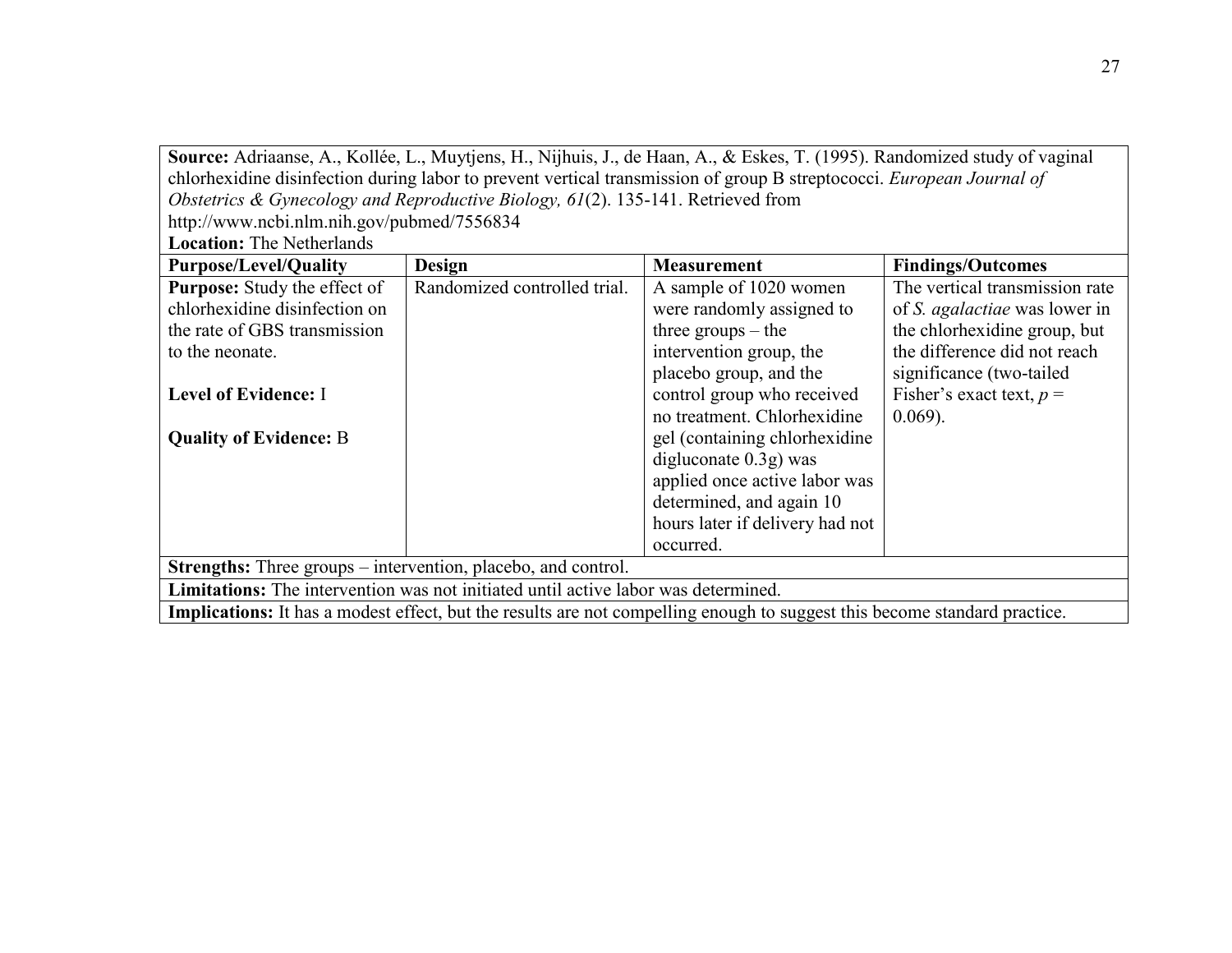**Source:** Ankri, S., & Mirelman, D. (1999). Antimicrobial properties of allicin from garlic. *Microbes and Infection / Institut Pasteur, 1*(2), 125-129. doi:S1286-4579(99)80003-3

| <b>Location: Israel</b>                                                                                                              |                   |                    |                                |  |
|--------------------------------------------------------------------------------------------------------------------------------------|-------------------|--------------------|--------------------------------|--|
| <b>Purpose/Level/Quality</b>                                                                                                         | Design            | <b>Measurement</b> | <b>Findings/Outcomes</b>       |  |
| <b>Purpose:</b> Review the                                                                                                           | Literature review | <b>NA</b>          | Allicin in its purest form has |  |
| literature to evaluate the                                                                                                           |                   |                    | antibacterial, antifungal, and |  |
| antimicrobial properties of                                                                                                          |                   |                    | antiviral activity.            |  |
| allicin (garlic) compounds.                                                                                                          |                   |                    |                                |  |
|                                                                                                                                      |                   |                    |                                |  |
| <b>Level of Evidence: V</b>                                                                                                          |                   |                    |                                |  |
|                                                                                                                                      |                   |                    |                                |  |
| <b>Quality of Evidence: B</b>                                                                                                        |                   |                    |                                |  |
|                                                                                                                                      |                   |                    |                                |  |
|                                                                                                                                      |                   |                    |                                |  |
| Strengths: The article specifically referred to the action of allicin on GBS. There was detailed explanation of how allicin          |                   |                    |                                |  |
| compounds antibacterial functions.                                                                                                   |                   |                    |                                |  |
| Limitations: The article did not have any information as to how the review was conducted, and there were statements made             |                   |                    |                                |  |
| with citing a source.                                                                                                                |                   |                    |                                |  |
| Implications: GBS is a Gram-negative bacterium, and allicin has antibacterial activity against several strains of Gram-              |                   |                    |                                |  |
| negative bacteria. While this article did state that GBS is resistant to allicin, it bears further sources and research before being |                   |                    |                                |  |
| considered definitive.                                                                                                               |                   |                    |                                |  |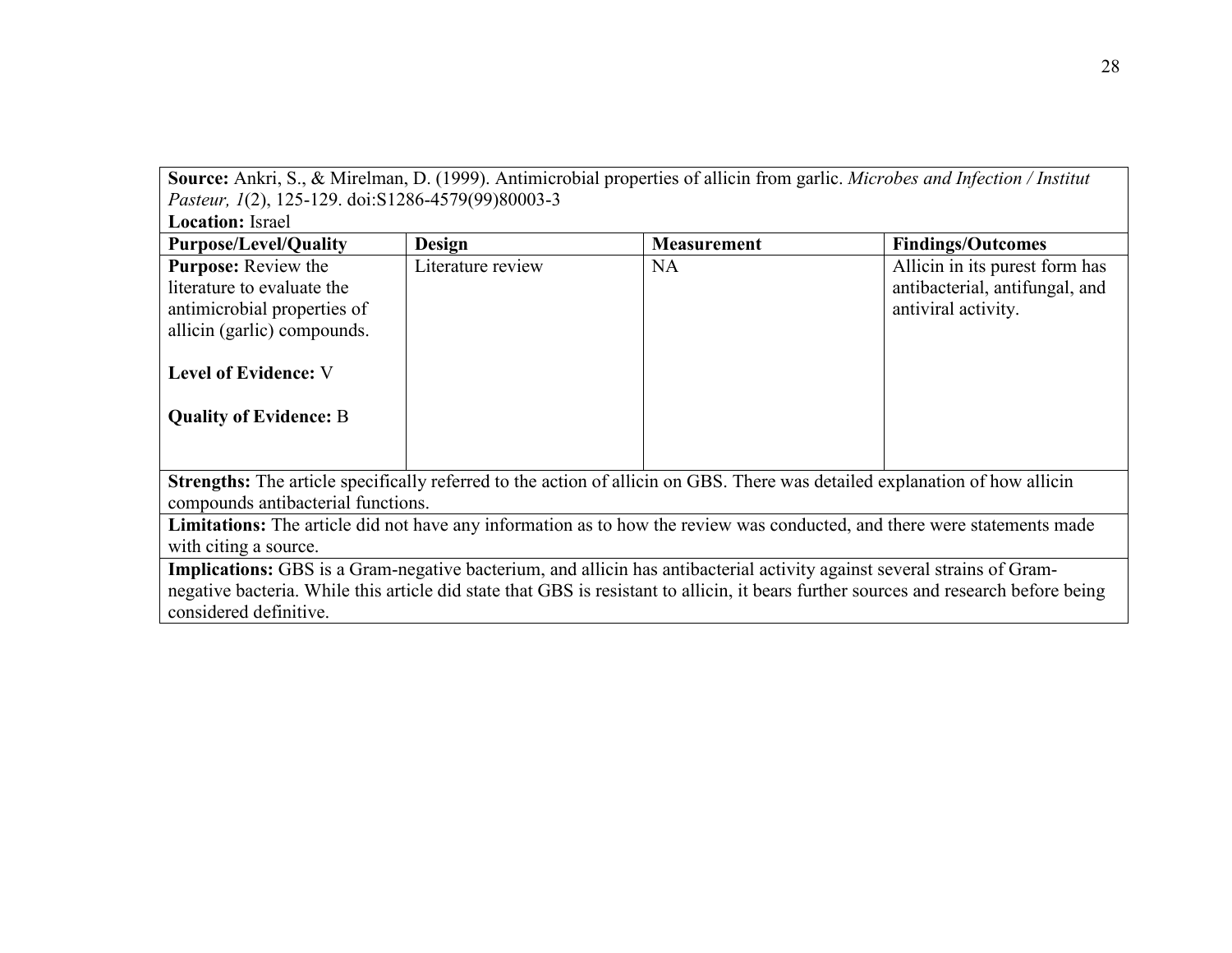**Source:** Burman, L., Christensen, P., Christensen, K., Fryklund, B., Helgesson, A., Svenningsen, N., & Tulles, K. (1992). Prevention of excess neonatal morbidity associated with group B streptococci by vaginal chlorhexidine disinfection during labour. The Swedish Chlorhexidine Study Group. *Lancet, 340*(8811), 65-69. Retrieved from http://www.ncbi.nlm.nih.gov/pubmed/1352011

**Location:** Sweden

| <b>Purpose/Level/Quality</b>                                                                                                   | <b>Design</b>                | <b>Measurement</b>            | <b>Findings/Outcomes</b>        |  |
|--------------------------------------------------------------------------------------------------------------------------------|------------------------------|-------------------------------|---------------------------------|--|
| <b>Purpose:</b> To evaluate the                                                                                                | Randomized controlled trial. | The analysis included 4483    | The reduction in admissions     |  |
| effect of vaginal                                                                                                              |                              | mothers and their full-term   | after chlorhexidine             |  |
| chlorhexidine flushes on rates                                                                                                 |                              | infants. Vaginal cultures     | prophylaxis vs. placebo was     |  |
| of admission to special-care                                                                                                   |                              | were obtained from 4384       | greater among infants born of   |  |
| neonatal units.                                                                                                                |                              | women on arrival in the       | GBS carrier mothers (5.4% to    |  |
|                                                                                                                                |                              | delivery ward. 2238 women     | 2.8%; RR 1.95, 95% CI 0.94-     |  |
| Level of Evidence: I                                                                                                           |                              | had vaginal flushings with    | 4.03) than among those          |  |
|                                                                                                                                |                              | chlorhexidine, and 2245 with  | whose mothers were non-         |  |
| <b>Quality of Evidence: A</b>                                                                                                  |                              | placebo, at least once before | carriers $(24\%$ to $19\%$ ; RR |  |
|                                                                                                                                |                              | delivery.                     | 127, 95% CI 0.81-2.00)          |  |
|                                                                                                                                |                              |                               | (Burman & Christensen,          |  |
|                                                                                                                                |                              |                               | 1992).                          |  |
| Strengths: There was a pre-culture to determine GBS status, and evaluation of differences in admission rates between the       |                              |                               |                                 |  |
| GBS carriers, regardless of whether they were in the intervention or control groups.                                           |                              |                               |                                 |  |
| Limitations: Admission to the special-care nursery may or may not be for issues related to GBS colonization, and is subject to |                              |                               |                                 |  |
| provider comfort level. No mention of whether or not mothers were previously cultured for GBS, and if any of the mothers       |                              |                               |                                 |  |
| were treated with antepartum antibiotics.                                                                                      |                              |                               |                                 |  |

**Implications:** Vaginal chlorhexidine offers a modest amount of benefit in preventing admissions to special-care neonatal units.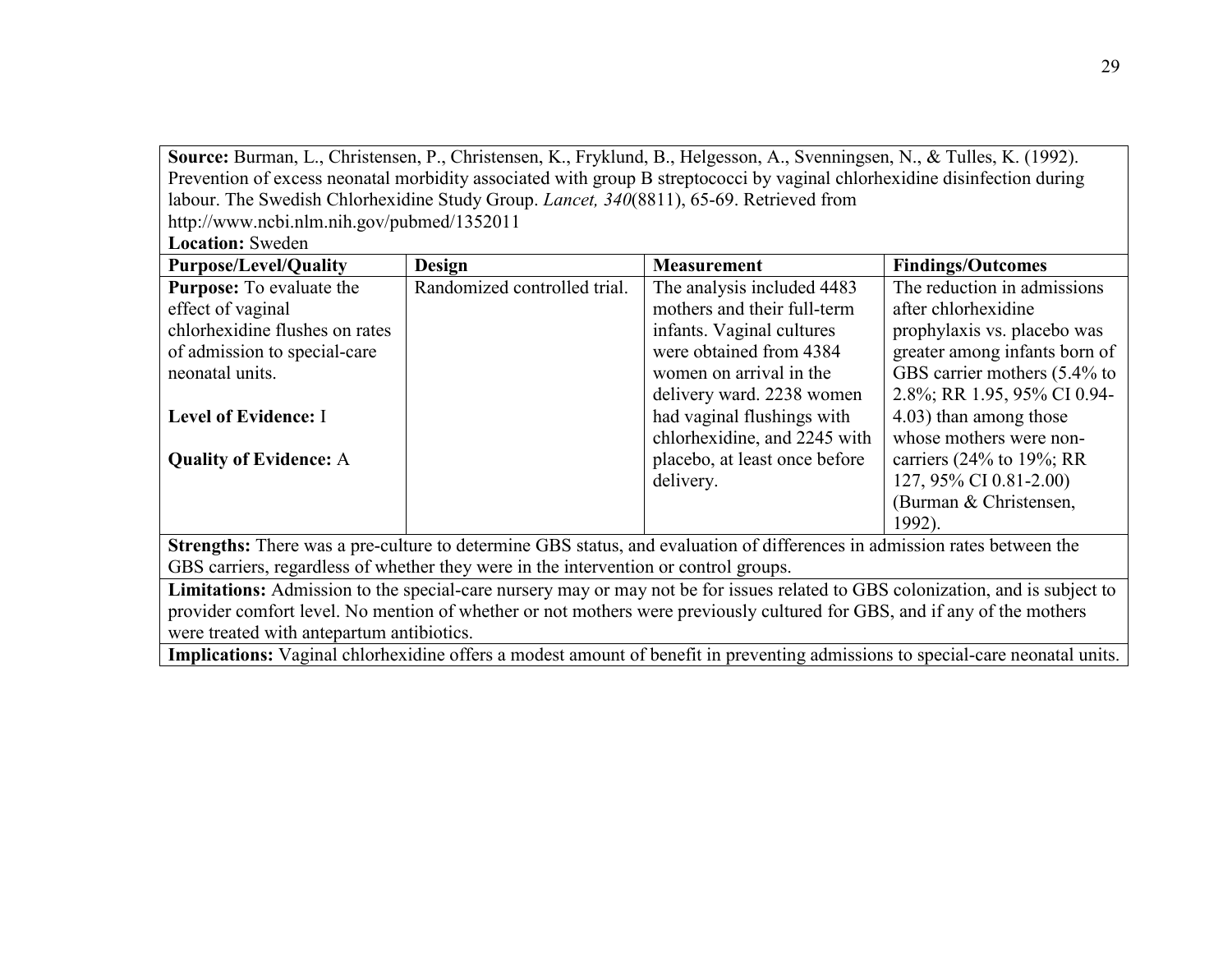Source: Cohain, J. (2009). Long-term symptomatic group B streptococcal vulvovaginitis: Eight cases resolved with freshly cut garlic. *European Journal of Obstetrics, Gynecology, and Reproductive Biology, 146*(1), 110-111. doi:10.1016/j.ejogrb.2009.05.028

Location: Israel

| <b>Purpose/Level/Quality</b>                                                                                                  | <b>Design</b> | <b>Measurement</b>              | <b>Findings/Outcomes</b>      |  |
|-------------------------------------------------------------------------------------------------------------------------------|---------------|---------------------------------|-------------------------------|--|
| <b>Purpose:</b> To report the results                                                                                         | Case reports  | Eight patients with confirmed   | All eight women had           |  |
| of the use of intravaginal                                                                                                    |               | symptomatic vaginal GBS of      | resolution of their symptoms. |  |
| garlic in the setting of chronic                                                                                              |               | 6 months to 4 years duration,   |                               |  |
| GBS vulvovaginitis.                                                                                                           |               | not resolved by courses of      |                               |  |
|                                                                                                                               |               | oral antibiotics. The women     |                               |  |
| <b>Level of Evidence: V</b>                                                                                                   |               | used half a freshly cut clove   |                               |  |
|                                                                                                                               |               | of garlic inserted vaginally at |                               |  |
| <b>Quality of Evidence: B</b>                                                                                                 |               | night and removed in the        |                               |  |
|                                                                                                                               |               | morning for 3-6 weeks           |                               |  |
|                                                                                                                               |               | followed by maintenance         |                               |  |
|                                                                                                                               |               | doses of once every 2-4 days.   |                               |  |
| Strengths: The only article that had in vivo use of garlic on vaginal GBS colonization.                                       |               |                                 |                               |  |
| Limitations: The regimen was not detailed regarding the specifics of the regimen for treatment or maintenance. It was unclear |               |                                 |                               |  |
| if the patients were pre-cultured to establish that it was GBS.                                                               |               |                                 |                               |  |
| Implications: Sustained use of intravaginal garlic could be explored as a potential method of reducing GBS colonization.      |               |                                 |                               |  |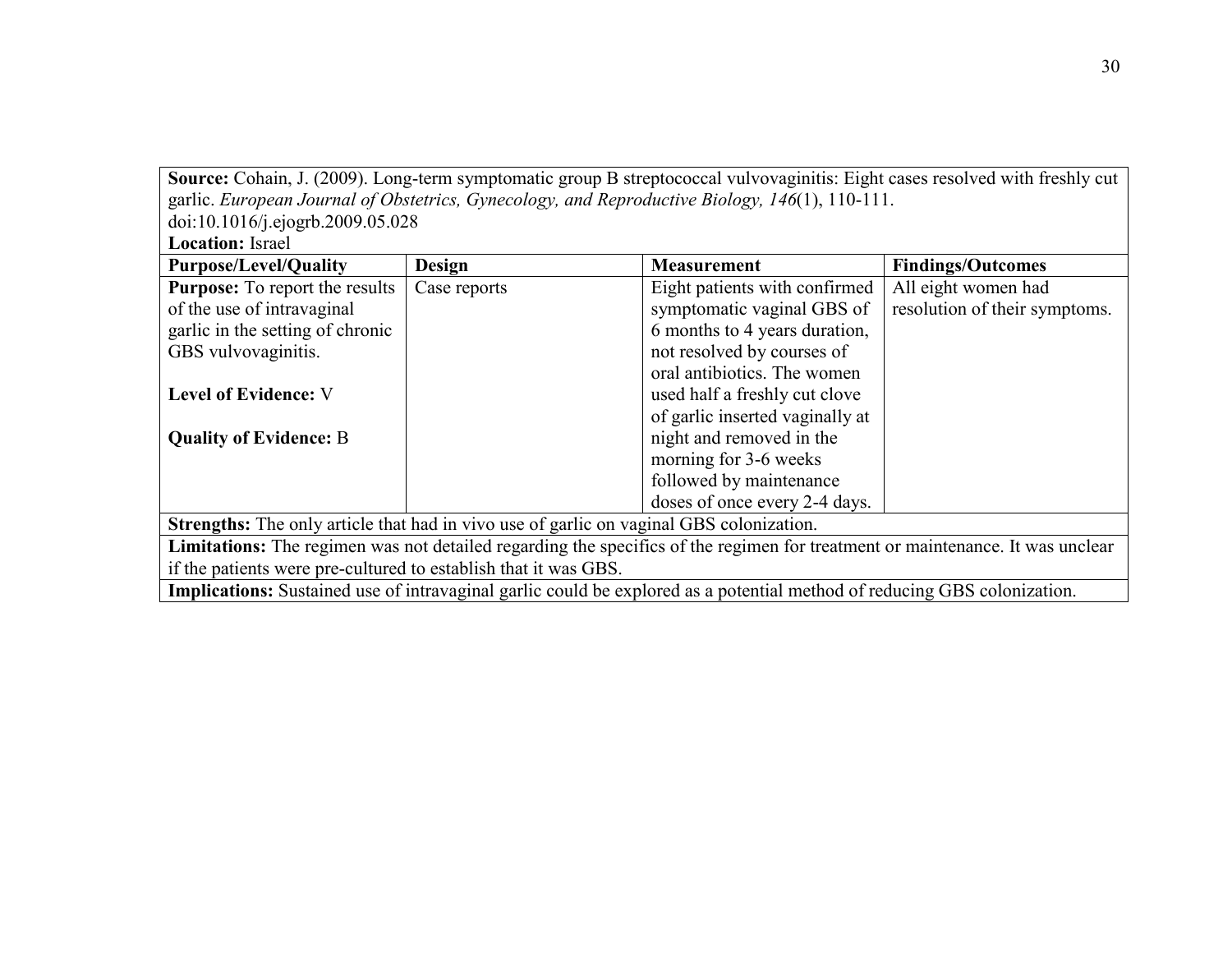Source: Cutland, C. L., Madhi, S. A., Zell, E. R., Kuwanda, L., Laque, M., Groome, M., . . . PoPS Trial Team. (2009). Chlorhexidine maternal-vaginal and neonate body wipes in sepsis and vertical transmission of pathogenic bacteria in South Africa: A randomised, controlled trial. *Lancet, 374*(9705), 1909-1916. doi:10.1016/S0140-6736(09)61339-8 **Location:** South Africa

| Locauon. Soum Anica                                                                                                          |                                                                 |                              |                                            |
|------------------------------------------------------------------------------------------------------------------------------|-----------------------------------------------------------------|------------------------------|--------------------------------------------|
| <b>Purpose/Level/Quality</b>                                                                                                 | Design                                                          | <b>Measurement</b>           | <b>Findings/Outcomes</b>                   |
| <b>Purpose:</b> To determine if                                                                                              | Randomized controlled trial                                     | 8011 women (aged 12-51)      | Rates of neonatal sepsis did               |
| chlorhexidine applied                                                                                                        |                                                                 | years) were randomly         | not differ between the groups              |
| intravaginally in labor, or                                                                                                  |                                                                 | assigned in a $1:1$ ratio to | (chlorhexidine 141 $[3\%]$ of              |
| neonatal washes at birth                                                                                                     |                                                                 | chlorhexidine vaginal wipes  | 4072 vs control 148 $[4\%]$ of             |
| reduce neonatal sepsis.                                                                                                      |                                                                 | or external genitalia water  | 4057; $p = 0.6518$ ).                      |
|                                                                                                                              |                                                                 | wipes during active labor,   |                                            |
| Level of Evidence: I                                                                                                         |                                                                 | and their 8129 newborn       | 289 cases of early-onset                   |
|                                                                                                                              |                                                                 | babies were assigned to full | sepsis occurred, with no                   |
| <b>Quality of Evidence: A</b>                                                                                                |                                                                 | body (intervention group) or | difference in rates in the                 |
|                                                                                                                              |                                                                 | foot (control group) washes  | chlorhexidine (34.6 per 1000               |
|                                                                                                                              |                                                                 | with chlorhexidine at birth. | births) and control groups                 |
|                                                                                                                              |                                                                 | In a subset of mothers       | $(36.5 \text{ per } 1000 \text{ births}).$ |
|                                                                                                                              |                                                                 | $(n=5144)$ maternal lower    |                                            |
|                                                                                                                              |                                                                 | vaginal swabs and neonatal   |                                            |
|                                                                                                                              |                                                                 | skin swabs were obtained     |                                            |
|                                                                                                                              |                                                                 | after delivery to determine  |                                            |
|                                                                                                                              |                                                                 | colonization with GBS.       |                                            |
|                                                                                                                              | Strengths: Large, randomized sample. Done in developing nation. |                              |                                            |
| Limitations: Lack of screening for GBS colonization prior to labor, and the midwives knew who received the intervention and  |                                                                 |                              |                                            |
| who did not. Some mothers received antibiotics per protocol, usually due to meconium-stained amniotic fluid.                 |                                                                 |                              |                                            |
| Implications: Because screening mothers for GBS colonization is not routine, its unclear whether or not chlorhexidine had an |                                                                 |                              |                                            |
| affect on existing GBS colonization. However the study does demonstrate that intravaginal and neonatal application of        |                                                                 |                              |                                            |
| chlorhexidine does not affect neonatal sepsis rates.                                                                         |                                                                 |                              |                                            |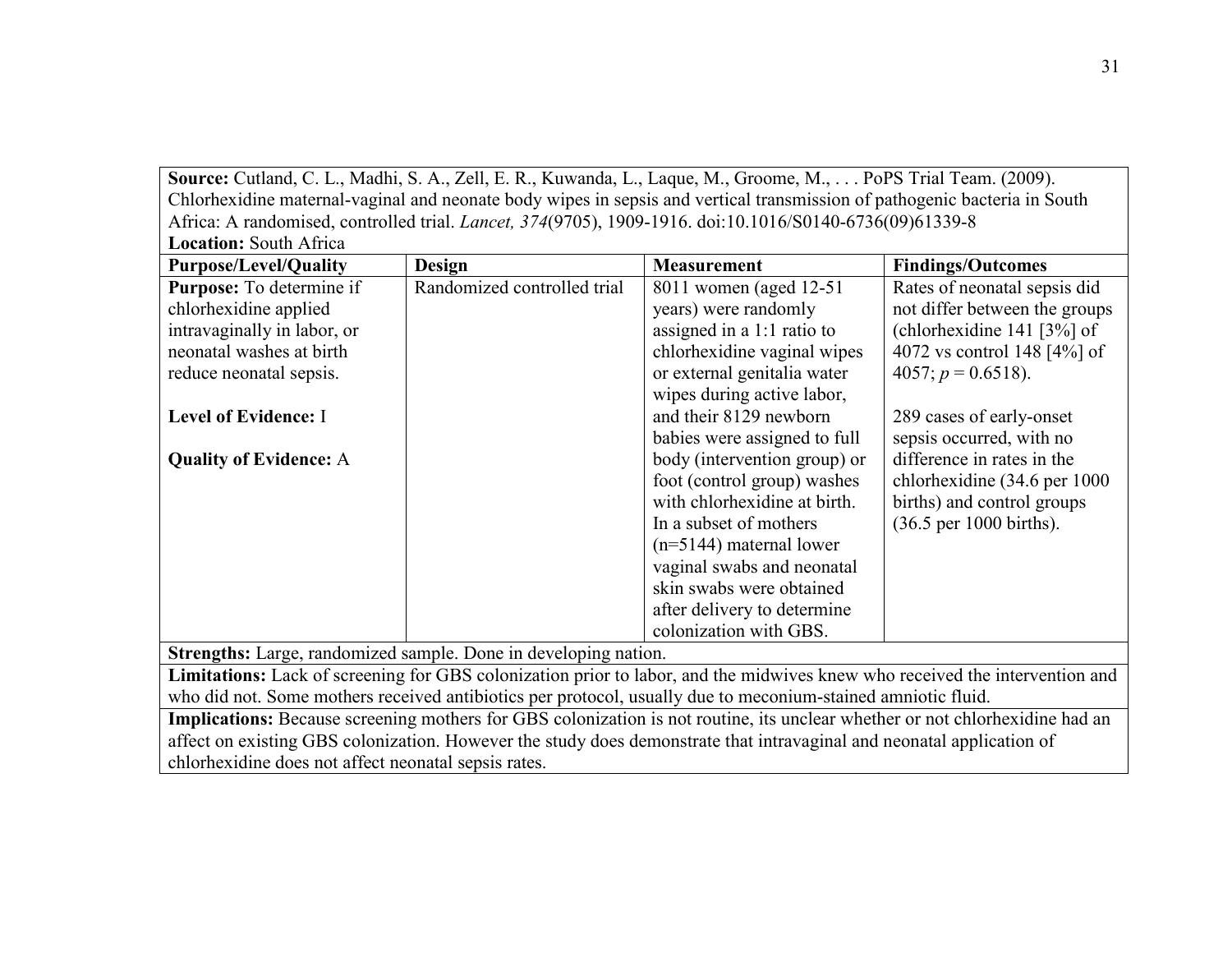**Source:** Cutler, R. R., Odent, M., Hajj-Ahmad, H., Maharjan, S., Bennett, N. J., Josling, P. D., . . . Dall'Antonia, M. (2009). In vitro activity of an aqueous allicin extract and a novel allicin topical gel formulation against Lancefield group B streptococci. *Journal of Antimicrobial Chemotherapy, 63*(1), 151-154. doi:10.1093/jac/dkn457

**Location:** United Kingdom **Purpose/Level/Quality Design Measurement Findings/Outcomes Purpose:** To investigate the in Non-experimental study Seventy-six non-duplicate By 8 hours there was **Purpose:** To investigate the in vitro activity of a novel allicin extract in aqueous and gel formulation against 76 clinical isolates of Lancefield GBS. **Level of Evidence:** III **Quality of Evidence:** A Seventy-six non-duplicate clinical isolates of GBS, from vaginal swabs were streaked on blood agar plates and incubated overnight. A 5000mg/L solution of novel stabilized AEAllicin, and an allicin gel mixture was created by mixing the solution with a commercially available gel. Growth in the presence of a range of concentrations of AEAllicin between 2500 and 2.5 mg/L and growth in Iso-Sensitest broth containing no antimicrobial agent (negative control) were assessed by spectroscopy. By 8 hours there was  $a > 6 \log$ reduction in bacterial load in all cases compared with the growth control and there was no detectable growth (detection limit 100 cfu/mL) after 8 or 24 hours of treatment. A purified allicin extract was active against all GBS strains tested, with MICs ranging between 35 and 95 mg/L.

**Strengths:** This is the first study to demonstrate differences in types of preparation, and supports gel formulations as a viable method for using allicin extract.

**Limitations:** The study was done in vitro and may not have the same applicability in vivo without further research being performed.

**Implications:** Allicin extract is active against GBS, and different types of preparations (cream, gel) can impact its efficacy.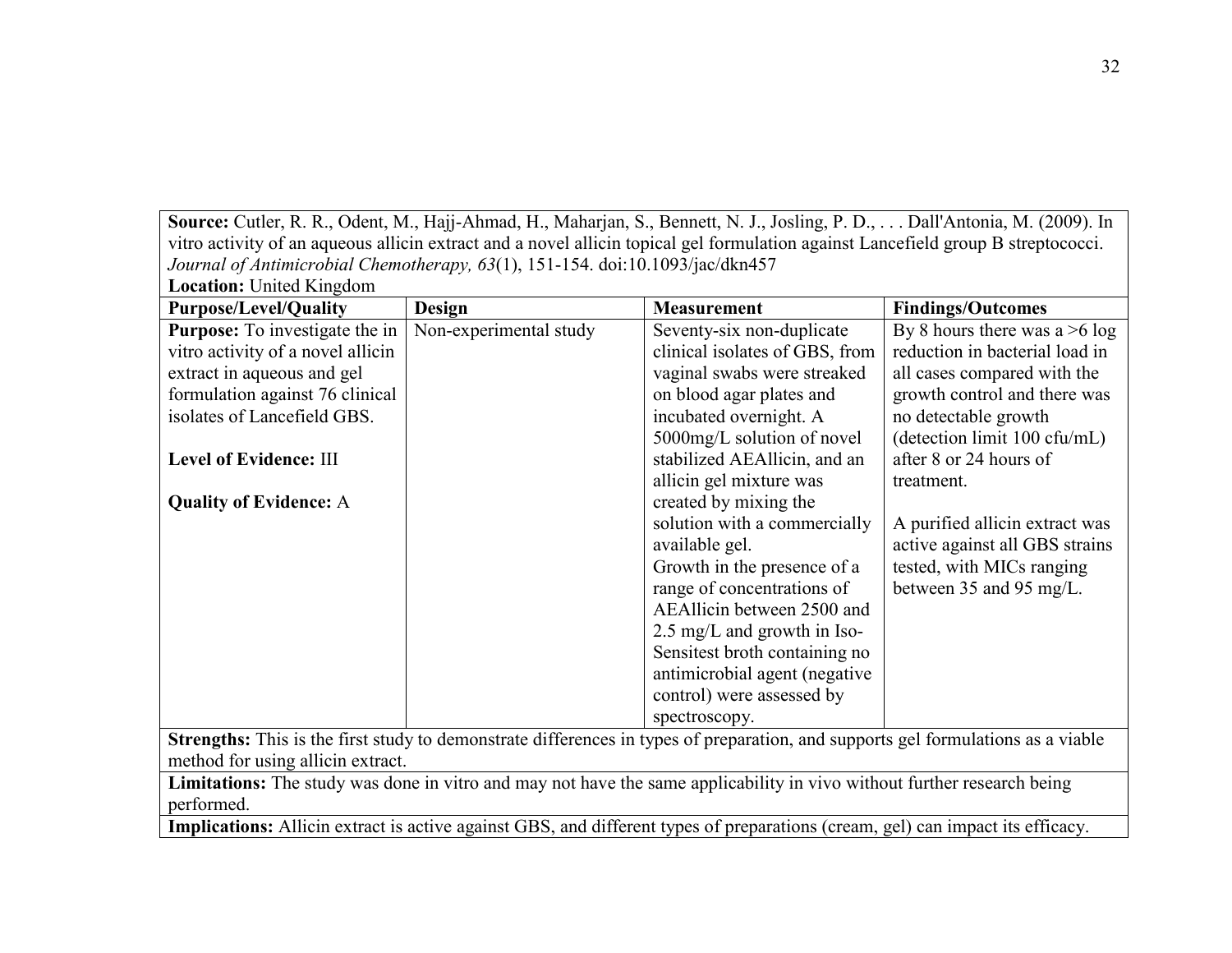**Source:** Ephraim E., Schultz R. D., Duster M., Warrack S., Spiegel C.A., & Safdar N. (2012). In-vitro evaluation of the antagonistic effects of the probiotics Lactobacillus rhamnosus HN001 and Florajen 3 against Group B Streptococci. *International Journal of Probiotics and Prebiotics, 7*(3/4), 113-120. Retrieved from

http://connection.ebscohost.com/c/articles/85948295/in-vitro-evaluation-antagonistic-effects-probiotics-lactobacillusrhamnosus-hn001-florajen-3-against-group-b-streptococci

**Location:** United States

| <b>Purpose/Level/Quality</b>                                                                                                     | <b>Design</b>     | <b>Measurement</b>                   | <b>Findings/Outcomes</b>              |  |
|----------------------------------------------------------------------------------------------------------------------------------|-------------------|--------------------------------------|---------------------------------------|--|
| <b>Purpose:</b> To evaluate the                                                                                                  | Non-experimental. | The probiotics ( <i>L. rhamnosus</i> | When co-cultured, L.                  |  |
| effects of two probiotics                                                                                                        |                   | HN001 and Florajen 3) and            | rhamnosus HN001 inhibited             |  |
| (Lactobacillus rhamnosus                                                                                                         |                   | all the GBS isolates were            | the growth of GBS 0191 and            |  |
| HN001 and Florajen 3)                                                                                                            |                   | grown in MRS and Columbia            | 0192 and decreased that of            |  |
| against GBS.                                                                                                                     |                   | broth, respectively, overnight       | GBS 0193 significantly ( $p =$        |  |
|                                                                                                                                  |                   | and serially diluted in              | $\leq 0.0001$ ). Florajen 3 inhibited |  |
| Level of Evidence: III                                                                                                           |                   | Columbia broth to achieve            | the growth of GBS 0191 and            |  |
|                                                                                                                                  |                   | the required colony forming          | ATCC 12386 and decreased              |  |
| <b>Quality of Evidence: A</b>                                                                                                    |                   | units per ml (CFU/ml). Three         | that of GBS 0192 by 5 logs.           |  |
|                                                                                                                                  |                   | ml of each GBS isolate was           | Both probiotics could attach          |  |
|                                                                                                                                  |                   | co-cultured with 3ml of each         | well to MDCK and Vero cells           |  |
|                                                                                                                                  |                   | probiotic, and co-cultures           | and both protected Vero cells         |  |
|                                                                                                                                  |                   | were grown in Columbia               | from GBS 0193 adhesion.               |  |
|                                                                                                                                  |                   | broth which should not favor         | Both probiotics decreased the         |  |
|                                                                                                                                  |                   | the growth of one organism           | number of adherent GBS                |  |
|                                                                                                                                  |                   | or another. The number of            | 0192 significantly ( $p =$            |  |
|                                                                                                                                  |                   | GBS at 0 hours, 24 hours and         | $< 0.05$ ).                           |  |
|                                                                                                                                  |                   | 48 hours was determined by           |                                       |  |
|                                                                                                                                  |                   | plate dilution method on             |                                       |  |
|                                                                                                                                  |                   | SBA plates.                          |                                       |  |
| Strengths: Multiple features that make probiotic strains more effective were identified.                                         |                   |                                      |                                       |  |
| Limitations: In vitro study may not be applicable to in vivo use.                                                                |                   |                                      |                                       |  |
| Implications: This study demonstrated that both <i>L. rhamnosus</i> HN001 and Florajen 3 have potential efficacy in reducing GBS |                   |                                      |                                       |  |
| colonization.                                                                                                                    |                   |                                      |                                       |  |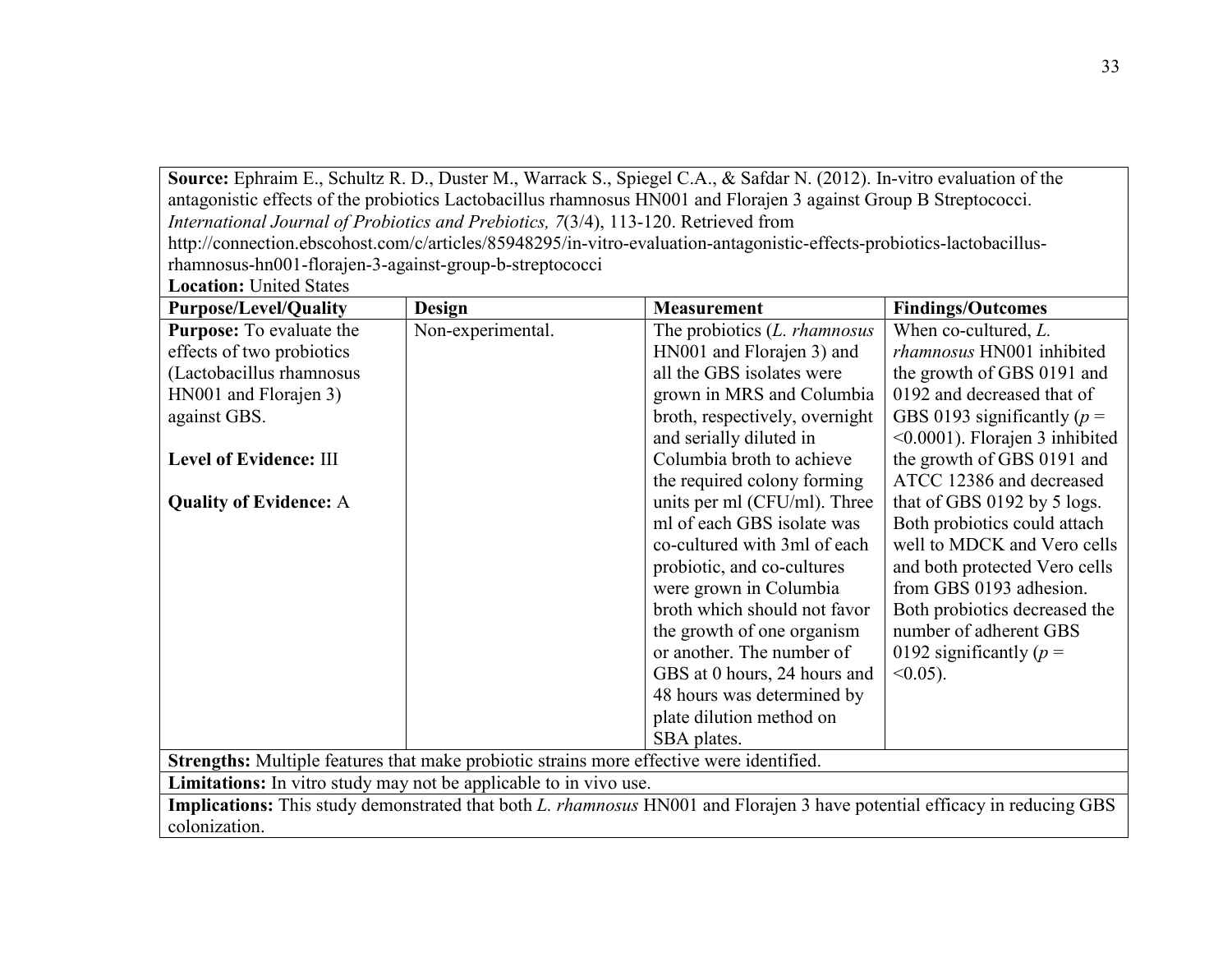**Source:** Goldenberg, R. L., McClure, E. M., Saleem, S., Rouse, D., & Vermund, S. (2006). Use of vaginally administered chlorhexidine during labor to improve pregnancy outcomes. *Obstetrics and Gynecology, 107*(5), 1139-1146. doi:107/5/1139 **Location:** United States

| <b>Purpose/Level/Quality</b>                                                                 | <b>Design</b>     | <b>Measurement</b>                                                                                             | <b>Findings/Outcomes</b>                                      |  |
|----------------------------------------------------------------------------------------------|-------------------|----------------------------------------------------------------------------------------------------------------|---------------------------------------------------------------|--|
| <b>Purpose:</b> To analyze the                                                               | Systematic review | <b>NA</b>                                                                                                      | While the studies from                                        |  |
| literature to determine the                                                                  |                   |                                                                                                                | developed countries did not                                   |  |
| efficacy of vaginal and                                                                      |                   |                                                                                                                | show a significant                                            |  |
| neonatal washes in reducing                                                                  |                   |                                                                                                                | improvement in maternal and                                   |  |
| GBS infections.                                                                              |                   |                                                                                                                | neonatal outcomes, there were                                 |  |
| <b>Level of Evidence: III</b><br><b>Quality of Evidence: B</b>                               |                   |                                                                                                                | improvements of those<br>outcomes in developing<br>countries. |  |
|                                                                                              |                   |                                                                                                                |                                                               |  |
| Strengths: The studies were split between developed and developing countries.                |                   |                                                                                                                |                                                               |  |
| Limitations: The two largest studies in developing countries were not randomized or blinded. |                   |                                                                                                                |                                                               |  |
|                                                                                              |                   | Implications: Chlorhexidine may offer a low cost, low risk method of improving maternal and neonatal outcomes. |                                                               |  |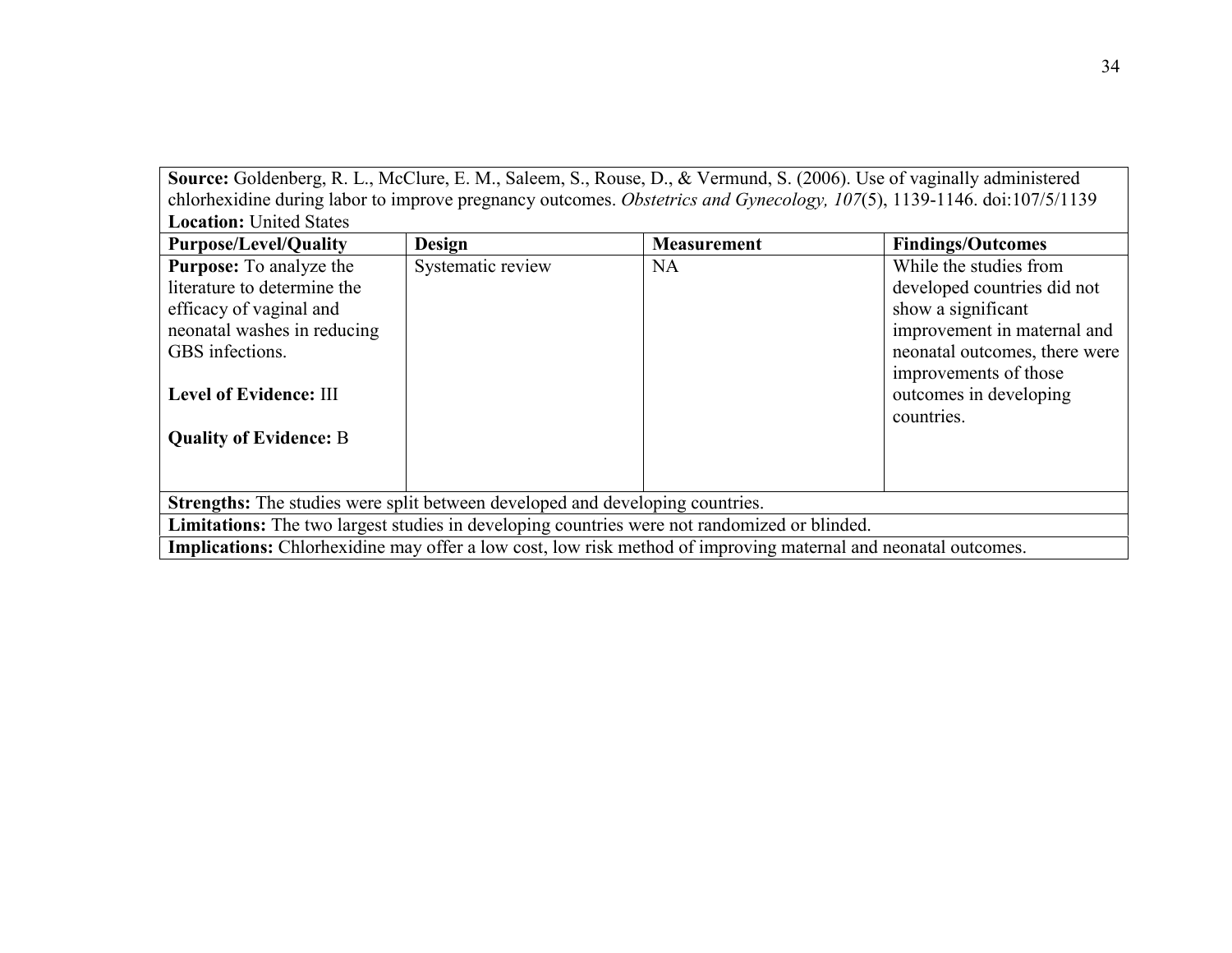**Source:** Hanson, L., VandeVusse, L., Duster, M., Warrack, S., & Safdar, N. (2014). Feasibility of oral prenatal probiotics against maternal group B streptococcus vaginal and rectal colonization. *Journal of Obstetric, Gynecologic, & Neonatal Nursing, 43*(3), 294-304. doi:10.1111/1552-6909.12308

**Location:** United States

| <b>Purpose/Level/Quality</b>                                        | <b>Design</b>             | <b>Measurement</b>                                                                                                             | <b>Findings/Outcomes</b>        |  |
|---------------------------------------------------------------------|---------------------------|--------------------------------------------------------------------------------------------------------------------------------|---------------------------------|--|
| <b>Purpose:</b> To evaluate the                                     | Quasi-experimental study. | A convenience sample of 20                                                                                                     | No adverse effects were noted   |  |
| effects of probiotic use on                                         |                           | healthy women at 28 weeks                                                                                                      | in the probiotic group. Two     |  |
| GBS colonization in pregnant                                        |                           | $(+/- 2$ weeks) gestation was                                                                                                  | women in each group had         |  |
| women.                                                              |                           | recruited from a midwifery                                                                                                     | positive GBS colonization at    |  |
|                                                                     |                           | clinic in a large Midwestern                                                                                                   | 36 weeks, however those         |  |
| Level of Evidence: II                                               |                           | city. Ten women received an                                                                                                    | women averaged 68%              |  |
|                                                                     |                           | oral probiotic to be taken                                                                                                     | adherence to the probiotic      |  |
| <b>Quality of Evidence: C</b>                                       |                           | once daily, and ten women                                                                                                      | regimen compared to the 8       |  |
|                                                                     |                           | served as the control group.                                                                                                   | who were negative $(90\%)$      |  |
|                                                                     |                           | All women completed a                                                                                                          | based on returned pill counts.  |  |
|                                                                     |                           | questionnaire about dietary                                                                                                    | Of note, women who              |  |
|                                                                     |                           | intake, vaginal cleansing                                                                                                      | consumed yogurt were            |  |
|                                                                     |                           | practices, and sexual activity.                                                                                                | significantly more likely to be |  |
|                                                                     |                           | All participants had wet                                                                                                       | GBS negative ( $p = 0.02$ ).    |  |
|                                                                     |                           | mount and vaginal and rectal                                                                                                   |                                 |  |
|                                                                     |                           | cultures at 28, 32, and 36                                                                                                     |                                 |  |
|                                                                     |                           | weeks gestation $(+/- 2)$                                                                                                      |                                 |  |
|                                                                     |                           | weeks).                                                                                                                        |                                 |  |
| Strengths: Compliance with the regimen was evaluated and addressed. |                           |                                                                                                                                |                                 |  |
|                                                                     |                           | Limitations: Very small sample size. Researchers, midwives, and participants were aware of group assignment. The control       |                                 |  |
| group participants did not receive a placebo.                       |                           |                                                                                                                                |                                 |  |
|                                                                     |                           | Implications: This could potentially have clinical applicability but needs to be studied further, preferably with a randomized |                                 |  |
| controlled trial.                                                   |                           |                                                                                                                                |                                 |  |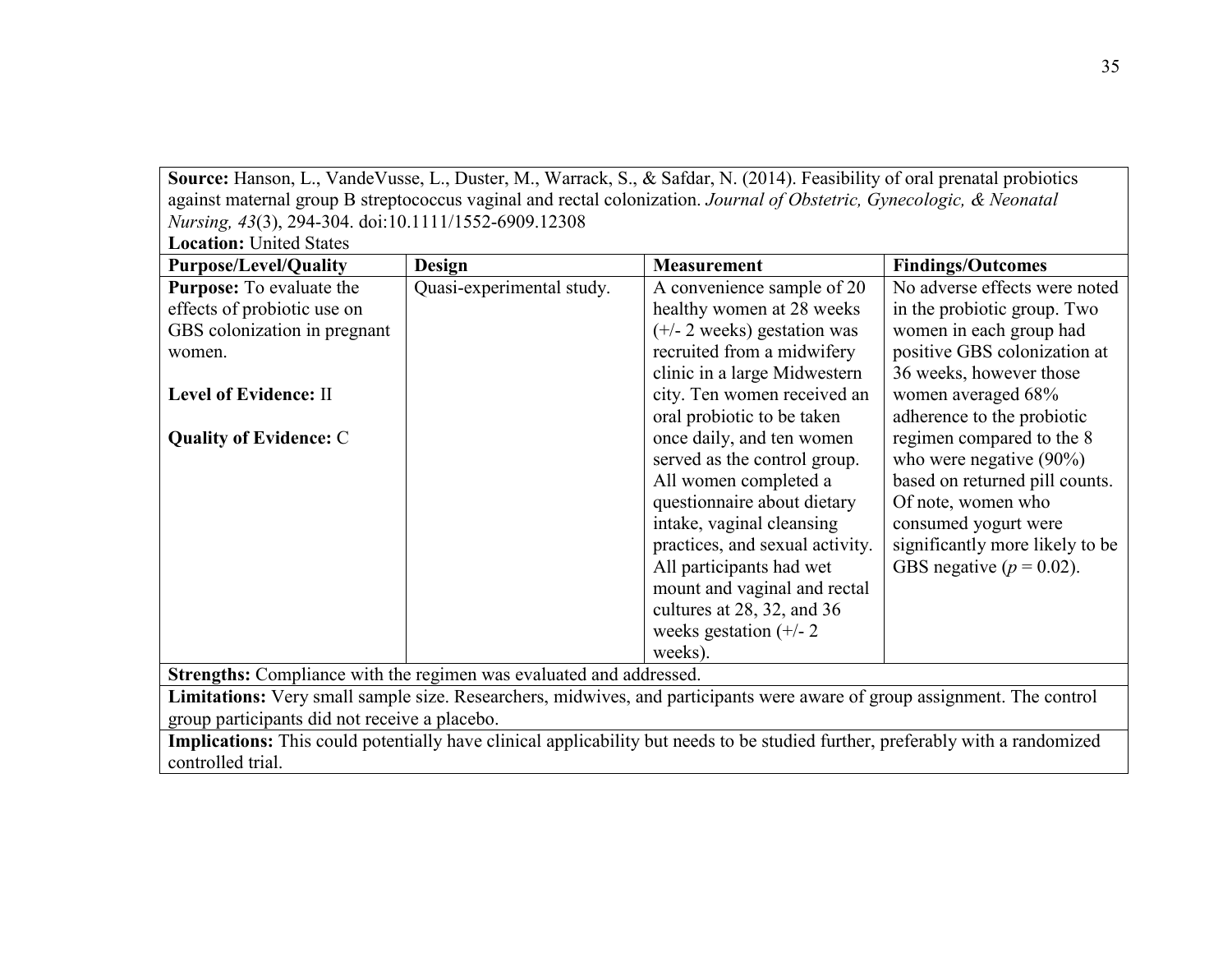**Source:** Hennquin, Y., Tecco, L., & Vokaer, A. (1995). Use of chlorhexidine during labor: How effective against neonatal group B streptococci colonization? *Acta Obstetricia et Gynecologica Scandinavica, 74*(2), 168. doi:10.3109/00016349509008931

**Location:** Belgium

| <b>Purpose/Level/Quality</b>        | <b>Design</b>                                                                                        | <b>Measurement</b>                                                                                         | <b>Findings/Outcomes</b>              |
|-------------------------------------|------------------------------------------------------------------------------------------------------|------------------------------------------------------------------------------------------------------------|---------------------------------------|
| <b>Purpose:</b> To evaluate the use | Randomized controlled trial.                                                                         | 59 pregnant women                                                                                          | 11 newborns out of $28(39%)$          |
| of chlorhexidine lubricated         |                                                                                                      | antenatally screened as GBS                                                                                | were colonized in the treated         |
| gloves on the rates of              |                                                                                                      | carriers were prospectively                                                                                | groups versus 13 out of 31            |
| colonization on the rates of        |                                                                                                      | and randomly allocated in                                                                                  | $(42\%)$ in the control group $(x^2)$ |
| neonatal GBS colonization.          |                                                                                                      | two groups at the onset of                                                                                 | $= 0.003$ ).                          |
|                                     |                                                                                                      | labor: vaginal examinations                                                                                |                                       |
| <b>Level of Evidence: I</b>         |                                                                                                      | of the treated group with                                                                                  |                                       |
|                                     |                                                                                                      | systematically performed                                                                                   |                                       |
| <b>Quality of Evidence: B</b>       |                                                                                                      | with gloves lubricated with 5                                                                              |                                       |
|                                     |                                                                                                      | ml chlorhexidine digluconate                                                                               |                                       |
|                                     |                                                                                                      | 1% cream; the control group                                                                                |                                       |
|                                     |                                                                                                      | was examined with uncoated                                                                                 |                                       |
|                                     |                                                                                                      | gloves. Swabs for                                                                                          |                                       |
|                                     |                                                                                                      | microbiological examination                                                                                |                                       |
|                                     |                                                                                                      | were sampled on different                                                                                  |                                       |
|                                     |                                                                                                      | cutaneous areas of the                                                                                     |                                       |
|                                     |                                                                                                      | newborn at delivery.                                                                                       |                                       |
|                                     |                                                                                                      | Strengths: The premise of lubrication rather than vaginal washings has increased comfort level for mother. |                                       |
|                                     | <b>Limitations:</b> Small study group. Letter to the editor, this was not publication of the study.  |                                                                                                            |                                       |
|                                     | <b>Implications:</b> Chlorhexidine lubricant is not effective in reducing neonatal GBS colonization. |                                                                                                            |                                       |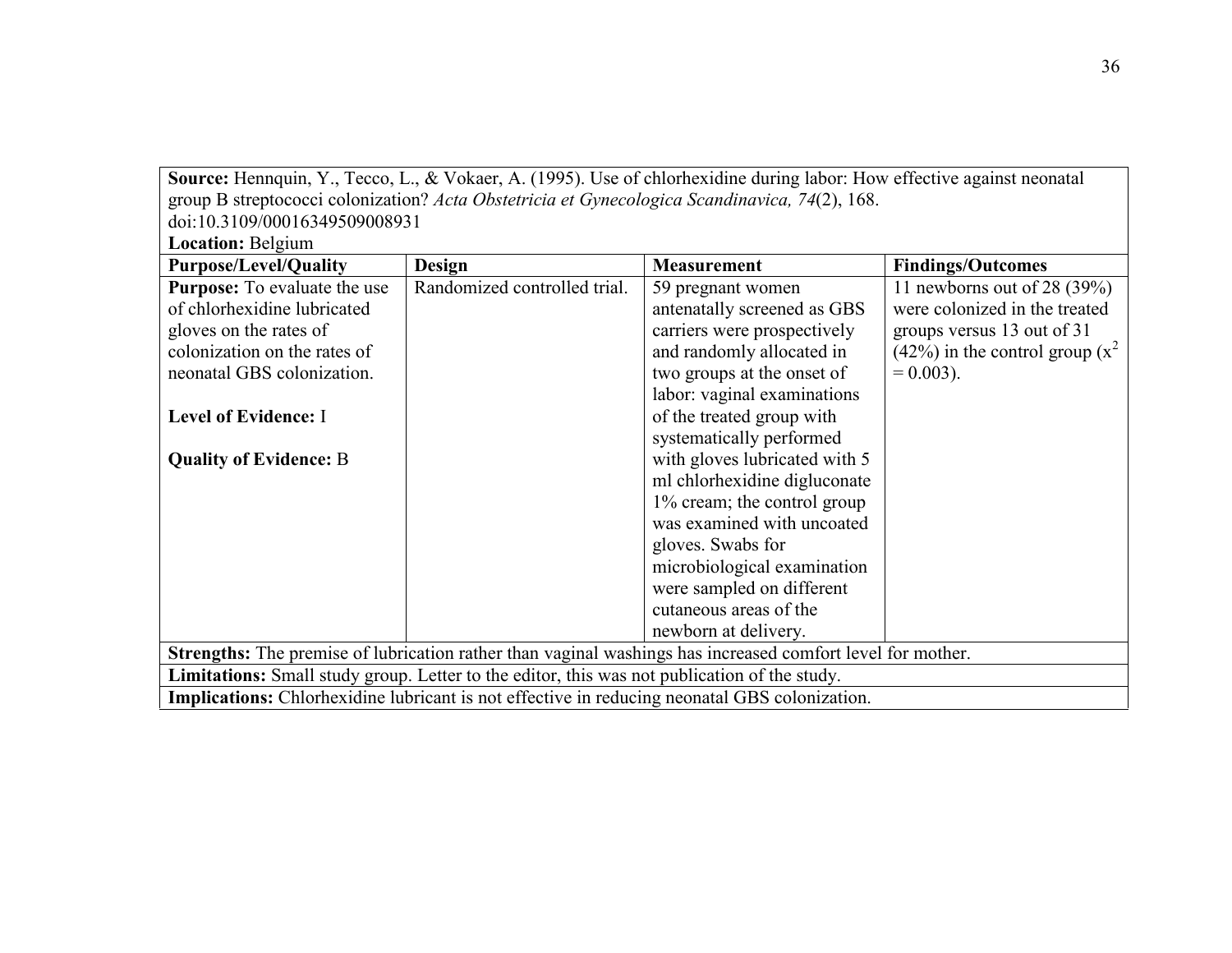**Source:** Lindsay, K. L., Brennan, L., & McAuliffe, F. M. (2014). Acceptability of and compliance with a probiotic capsule intervention in pregnancy*. International Journal of Gynaecology and Obstetrics: The Official Organ of the International Federation of Gynaecology and Obstetrics, 125*(3), 279-280. doi:10.1016/j.ijgo.2014.01.004 **Location:** Ireland

| <b>Purpose/Level/Quality</b>            | Design                                                                                | <b>Measurement</b>                                                                                                              | <b>Findings/Outcomes</b>        |
|-----------------------------------------|---------------------------------------------------------------------------------------|---------------------------------------------------------------------------------------------------------------------------------|---------------------------------|
| <b>Purpose:</b> To evaluate the         | Randomized controlled trial.                                                          | A total of 140 obese pregnant                                                                                                   | Completed questionnaires        |
| acceptability of and                    |                                                                                       | women completed a                                                                                                               | were returned by 121 women      |
| compliance with a probiotic             |                                                                                       | randomized controlled trial                                                                                                     | (57 probiotic, 64 placebo).     |
| regimen during pregnancy.               |                                                                                       | of a daily probiotic or                                                                                                         | Acceptability of and            |
|                                         |                                                                                       | placebo capsule for 4 weeks                                                                                                     | compliance with the             |
| Level of Evidence: I                    |                                                                                       | between 24 and 28 weeks of                                                                                                      | intervention was high: 97% of   |
|                                         |                                                                                       | pregnancy. A questionnaire                                                                                                      | women reported a willingness    |
| <b>Quality of Evidence: B</b>           |                                                                                       | evaluated the willingness to                                                                                                    | to take a probiotic in a future |
|                                         |                                                                                       | consider taking a probiotic in                                                                                                  | pregnancy, over 80% reported    |
|                                         |                                                                                       | a future pregnancy, ease of                                                                                                     | missing no more than 2          |
|                                         |                                                                                       | use, and level of                                                                                                               | capsules. Only 2 participants   |
|                                         |                                                                                       | convenience.                                                                                                                    | did not complete the study.     |
|                                         |                                                                                       |                                                                                                                                 | Non-responders to the           |
|                                         |                                                                                       |                                                                                                                                 | questionnaire did not differ    |
|                                         |                                                                                       |                                                                                                                                 | from responders in terms of     |
|                                         |                                                                                       |                                                                                                                                 | capsule compliance (58%         |
|                                         |                                                                                       |                                                                                                                                 | responders vs 63% non-          |
|                                         |                                                                                       |                                                                                                                                 | responders missed 1 or more     |
|                                         |                                                                                       |                                                                                                                                 | capsules; $p = 0.317$ ) or      |
|                                         |                                                                                       |                                                                                                                                 | baseline characteristics (age,  |
|                                         |                                                                                       |                                                                                                                                 | ethnicity, parity, education    |
|                                         |                                                                                       |                                                                                                                                 | level).                         |
|                                         |                                                                                       | Strengths: The study being randomized and controlled is a strength, as well as the sample size.                                 |                                 |
|                                         | Limitations: The sample size may not be sufficient to make the results generalizable. |                                                                                                                                 |                                 |
|                                         |                                                                                       | Implications: If probiotic regimens are supported in the literature as beneficial, this study supports women being receptive to |                                 |
| and compliant with a probiotic regimen. |                                                                                       |                                                                                                                                 |                                 |

37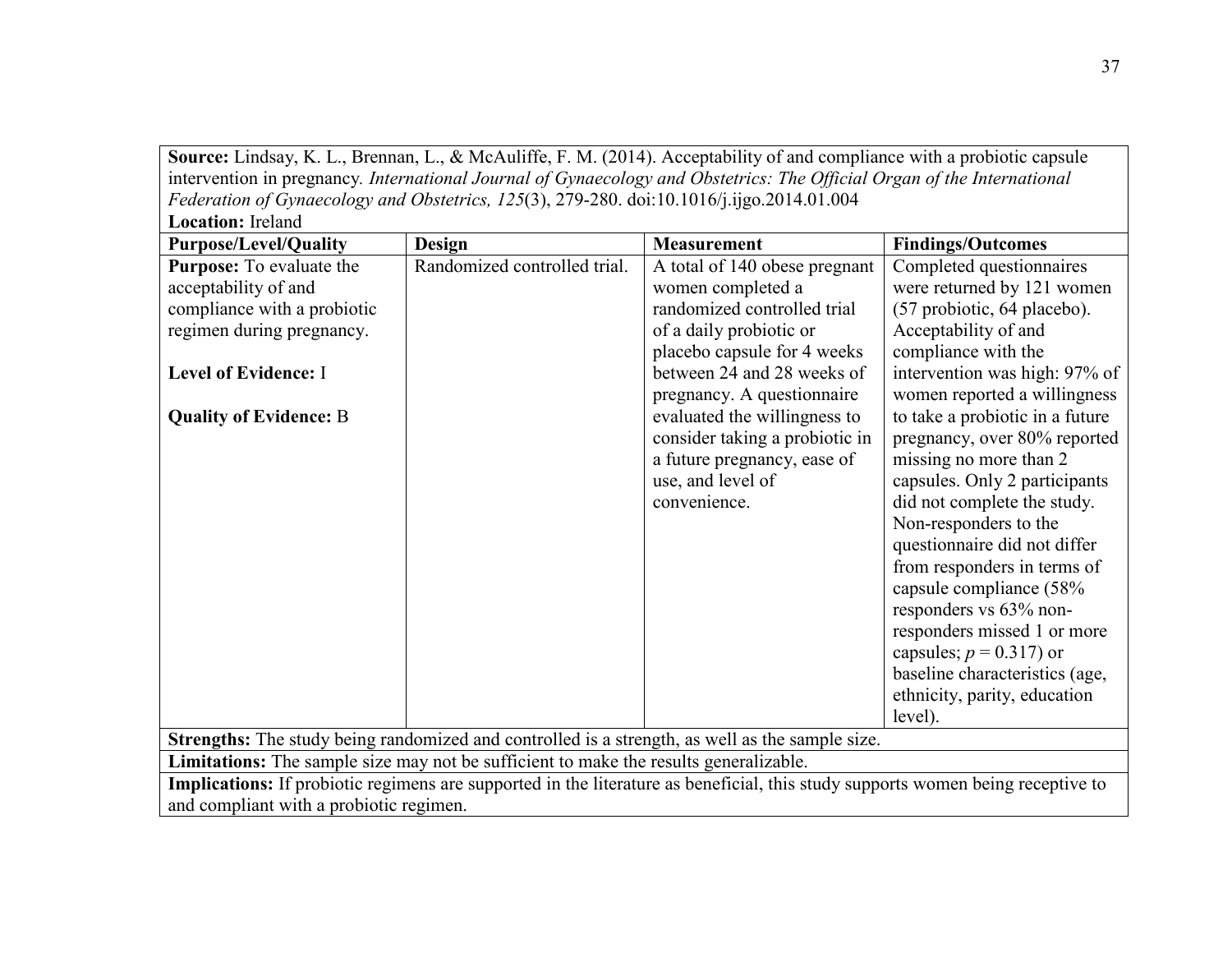**Source:** Mosca, A., Russo, F., & Miragliotta, G. (2006). In vitro antimicrobial activity of benzalkonium chloride against clinical isolates of streptococcus agalactiae. *Journal of Antimicrobial Chemotherapy, 57*(3), 566-568. doi:10.1093/jac/dki474 **Location:** Italy

| посистом. так<br><b>Purpose/Level/Quality</b>                               | <b>Design</b>                                                                                               | <b>Measurement</b>                     | <b>Findings/Outcomes</b>               |  |  |
|-----------------------------------------------------------------------------|-------------------------------------------------------------------------------------------------------------|----------------------------------------|----------------------------------------|--|--|
|                                                                             |                                                                                                             |                                        |                                        |  |  |
| <b>Purpose:</b> To evaluate the                                             | Non-experimental study                                                                                      | The MIC or the MBC was                 | When the capacity of                   |  |  |
| inhibitory effect of                                                        |                                                                                                             | determined by broth                    | benzalkonium chloride to               |  |  |
| benzalkonium chloride against                                               |                                                                                                             | macrodilution. After 24 hours          | interfere with GBS growth              |  |  |
| GBS.                                                                        |                                                                                                             | of incubation at $37^{\circ}$ C, the   | was evaluated, all the isolates        |  |  |
|                                                                             |                                                                                                             | MIC value was recorded as              | tested were inhibited at MIC           |  |  |
| Level of Evidence: III                                                      |                                                                                                             | the lowest concentration of            | values ranging from 0.39 and           |  |  |
|                                                                             |                                                                                                             | benzalkonium chloride that             | 6.25 ml/L. The MIC <sub>90</sub> (that |  |  |
| <b>Quality of Evidence: B</b>                                               |                                                                                                             | inhibited visible growth               | inhibited 90% of the strains)          |  |  |
|                                                                             |                                                                                                             | when compared with that in             | was $3.12 \text{ mg/L}$ . The MBC      |  |  |
|                                                                             |                                                                                                             | the control growth tube.               | values ranged between 0.78             |  |  |
|                                                                             |                                                                                                             | After 24 hours of incubation           | and $12.50 \text{ mg/L}$ and were      |  |  |
|                                                                             |                                                                                                             | at $37^{\circ}$ C in a candle jar, the | similar or slightly higher than        |  |  |
|                                                                             |                                                                                                             | CFU were counted and MBC               | the MIC values. Neither                |  |  |
|                                                                             |                                                                                                             | was defined as the lowest              | prolonged incubation (up to            |  |  |
|                                                                             |                                                                                                             | concentration of                       | 48 hours) nor the use of               |  |  |
|                                                                             |                                                                                                             | benzalkonium chloride                  | different culture media                |  |  |
|                                                                             |                                                                                                             | resulting in the death of              | interfered with the                    |  |  |
|                                                                             |                                                                                                             | 99.9% or more of the initial           | benzalkonium chloride                  |  |  |
|                                                                             |                                                                                                             | inoculum.                              | antibacterial activity.                |  |  |
| Strengths: Study was done on benzalkonium chloride and several antibiotics. |                                                                                                             |                                        |                                        |  |  |
| <b>Limitations:</b> In vitro                                                |                                                                                                             |                                        |                                        |  |  |
|                                                                             | Implications: Benzalkonium chloride could be considered as a potential method for reducing GBS colonization |                                        |                                        |  |  |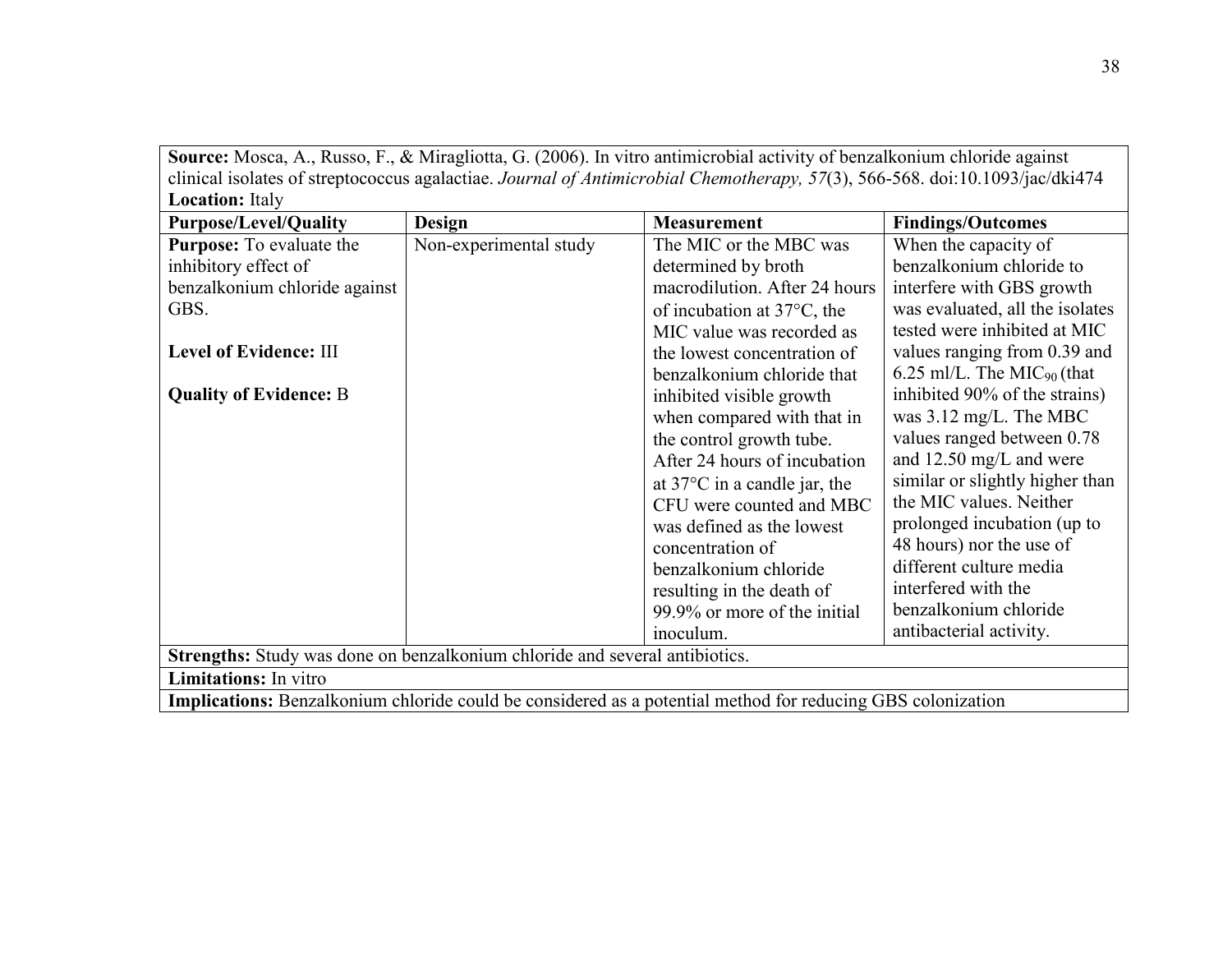Source: Ohlsson, A., Shah, V., & Stade, B. (2014). Vaginal chlorhexidine during labour to prevent early-onset neonatal group B streptococcal infection. Cochrane Database of Systematic Reviews, (12). Retrieved from

http://www.ncbi.nlm.nih.gov/pubmed/25504106

**Location:** Canada

| <b>Purpose/Level/Quality</b>                                                                      | Design                                                                                           | <b>Measurement</b>            | <b>Findings/Outcomes</b>         |  |  |
|---------------------------------------------------------------------------------------------------|--------------------------------------------------------------------------------------------------|-------------------------------|----------------------------------|--|--|
| <b>Purpose:</b> Determine the                                                                     | Systematic review with                                                                           | Randomized and quasi-         | There was no statistically       |  |  |
| effectiveness of chlorhexidine                                                                    | meta-analysis                                                                                    | randomized trials comparing   | significant difference in early- |  |  |
| during labor in women who                                                                         |                                                                                                  | vaginal disinfection with     | onset GBS disease                |  |  |
| are colonized with GBS for                                                                        |                                                                                                  | chlorhexidine (vaginal wash   |                                  |  |  |
| preventing neonatal GBS                                                                           |                                                                                                  | or gel/cream) versus placebo, |                                  |  |  |
| infection.                                                                                        |                                                                                                  | or no treatment were          |                                  |  |  |
|                                                                                                   |                                                                                                  | retrieved for review The      |                                  |  |  |
| Level of Evidence: II                                                                             |                                                                                                  | authors evaluated for risk of |                                  |  |  |
|                                                                                                   |                                                                                                  | bias, measurement of          |                                  |  |  |
| <b>Quality of Evidence: B</b>                                                                     |                                                                                                  | treatment effect, unit of     |                                  |  |  |
|                                                                                                   |                                                                                                  | analysis, missing data, and   |                                  |  |  |
|                                                                                                   |                                                                                                  | reporting biases.             |                                  |  |  |
| <b>Strengths:</b> Reviewed only randomized controlled trials.                                     |                                                                                                  |                               |                                  |  |  |
| <b>Limitations:</b> Quality of the trials varied as did the risk of bias and quality of evidence. |                                                                                                  |                               |                                  |  |  |
|                                                                                                   | <b>Implications:</b> Does not support the wide use of chlorhexidine to prevent GBS transmission. |                               |                                  |  |  |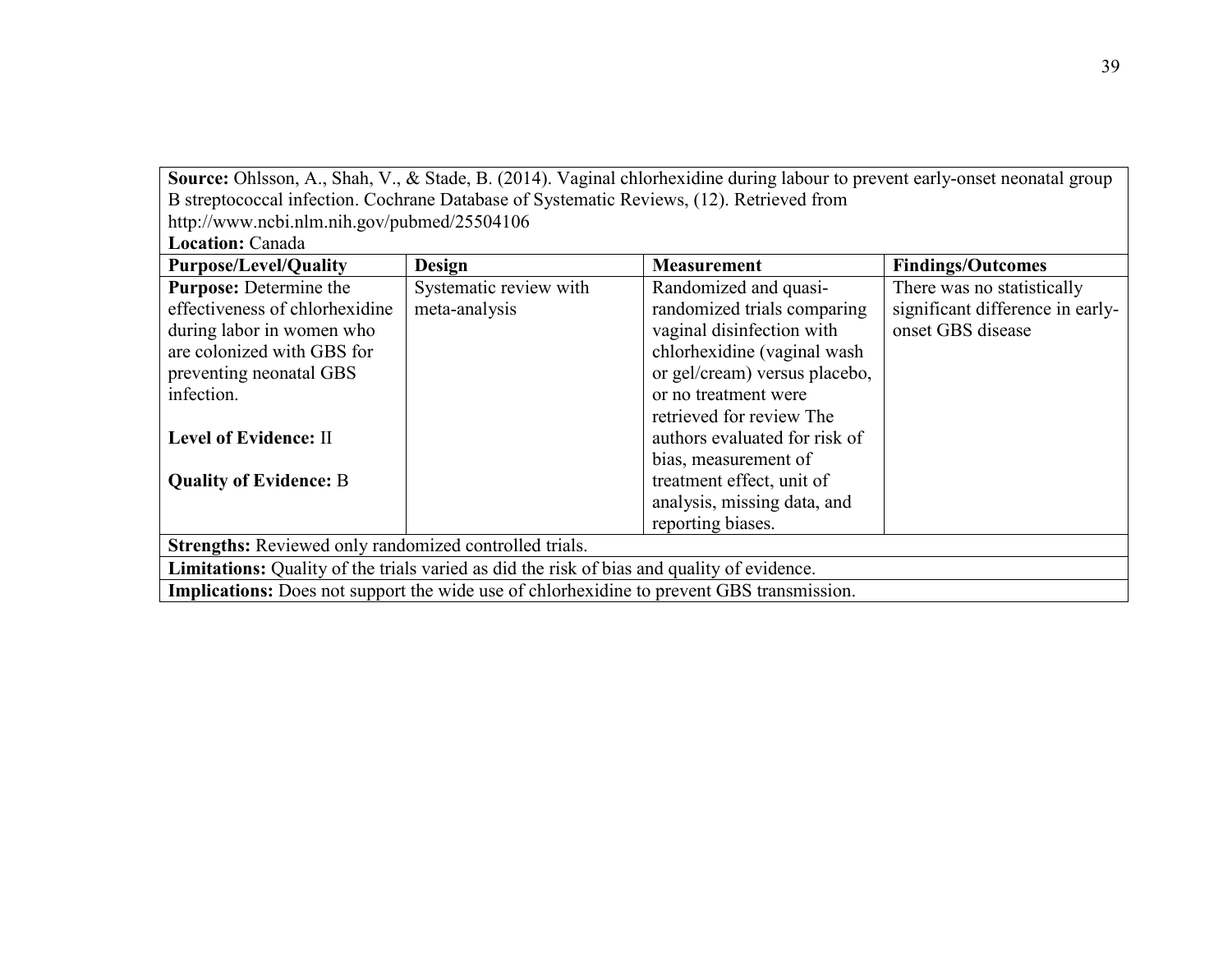**Source:** Ortiz, L., Ruiz, F., Pascual, L., & Barberis, L. (2014). Effect of two probiotic strains of Lactobacillus on in vitro adherence of Listeria monocytogenes, Streptococcus agalactiae, and Staphylococcus aureus to vaginal epithelial cells. *Current Microbiology, 68*(6), 679-684. Retrieved from

http://ovidsp.ovid.com/ovidweb.cgi?T=JS&CSC=Y&NEWS=N&PAGE=fulltext&D=emed12&AN=2014259859 **Location:** Argentina

| <b>Purpose/Level/Quality</b>                                                                                  | Design                 | <b>Measurement</b>                      | <b>Findings/Outcomes</b>            |
|---------------------------------------------------------------------------------------------------------------|------------------------|-----------------------------------------|-------------------------------------|
| <b>Purpose:</b> To evaluate the                                                                               | Non-experimental study | Exclusion assay: VEC and                | The lactobacilli showed a           |
| effect of two Lactobacilli                                                                                    |                        | lactobacilli were mixed in a            | great capacity of adherence         |
| strains and adherence of GBS                                                                                  |                        | 1:1 ratio and incubated with            | with a mean of $83.5 +/- 26.67$     |
| on vaginal epithelial cells                                                                                   |                        | agitation at $37^{\circ}$ C for 1 hour. | L. fermentum cells and 56.2         |
| (VECs) by exclusion,                                                                                          |                        | Pathogens were added later,             | $+/- 20.87 L.$ rhamnosus cells      |
| competition, and displacement.                                                                                |                        | the resulting suspension was            | per VEC. In competition             |
|                                                                                                               |                        | incubated.                              | assays, the reduction of $S$ .      |
| <b>Level of Evidence: III</b>                                                                                 |                        | Competition assay: VEC,                 | aureus and GBS adherence            |
|                                                                                                               |                        | lactobacilli, and pathogenic            | observed ranged between 91.2        |
| <b>Quality of Evidence: A</b>                                                                                 |                        | bacteria were incubated                 | and 94.3 ( $p = 0.05$ ). L.         |
|                                                                                                               |                        | together with orbital shaking           | <i>fermentum</i> showed the highest |
|                                                                                                               |                        | for $60 \text{ min}$ .                  | capacity of adherence ( $p =$       |
|                                                                                                               |                        | Displacement assay: equal               | $\leq 0.05$ ). In displacement      |
|                                                                                                               |                        | volumes of pathogenic                   | assays, $L$ . fermentum and $L$ .   |
|                                                                                                               |                        | bacterial suspensions and               | <i>rhamnosus</i> were able to       |
|                                                                                                               |                        | vaginal cells were mixed and            | reduce the adherence of S.          |
|                                                                                                               |                        | incubated at 37°C with                  | <i>aureus</i> , GBS, and L.         |
|                                                                                                               |                        | orbital shaking for 60 min.             | <i>monocytogenes</i> in a           |
|                                                                                                               |                        | Then a suspension of                    | significant level in this assay     |
|                                                                                                               |                        | lactobacilli was added to               | $(p = 0.01)$ .                      |
|                                                                                                               |                        | determine if lactobacilli               |                                     |
|                                                                                                               |                        | displace adhered pathogens.             |                                     |
| <b>Strengths:</b> The GBS strains were obtained from pregnant patients.                                       |                        |                                         |                                     |
| <b>Limitations:</b> In vitro study that may not have the same applicability in vivo.                          |                        |                                         |                                     |
| <b>Implications:</b> These strains of lactobacillus have potential as a method to reduce colonization of GBS. |                        |                                         |                                     |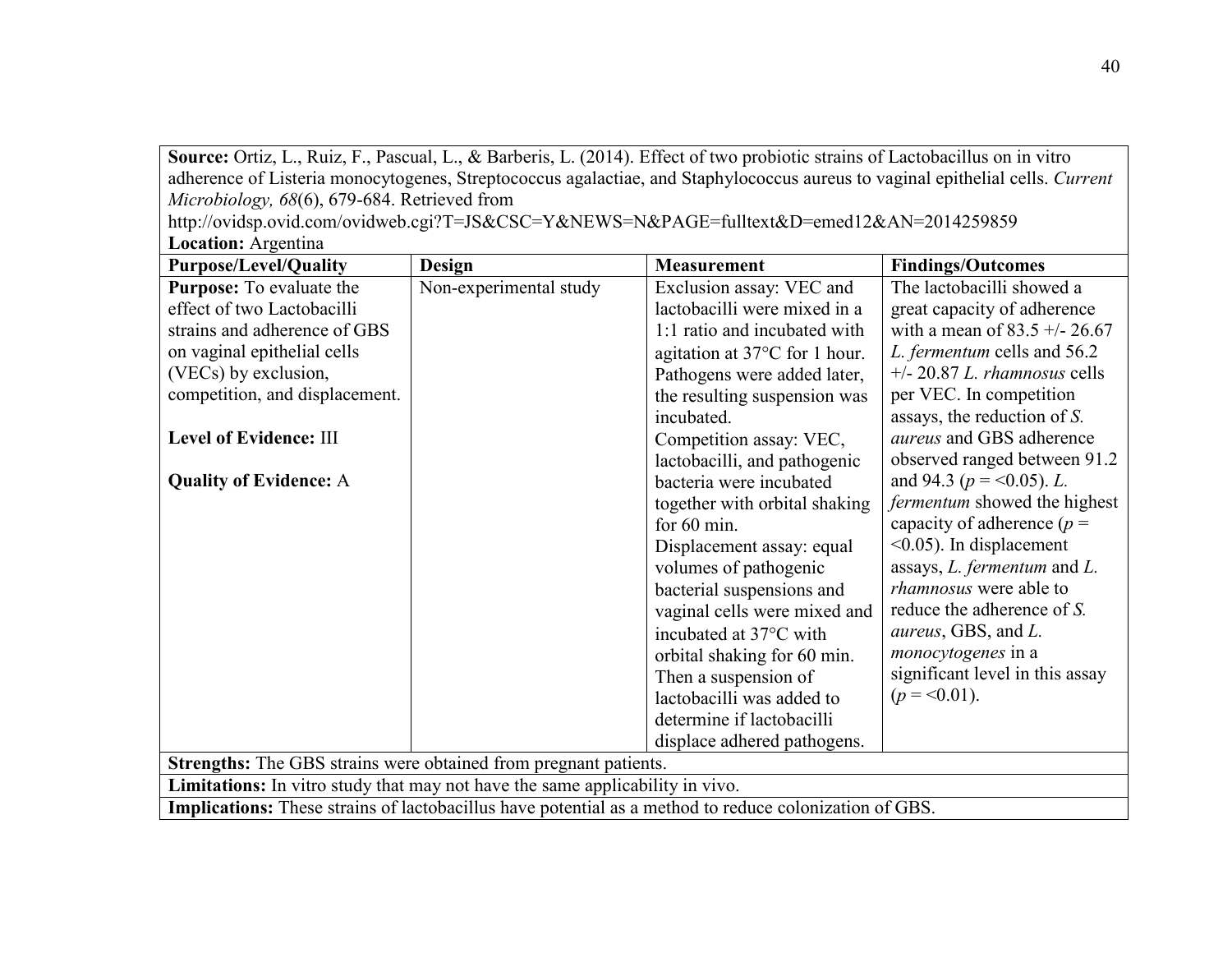Source: Pradhan, P., Mohanty, R., & Mishra, A. (2011). Selection of probiotic lactobacillus species to eradicate resistant urogenital pathogens in pregnant women. *International Journal of Probiotics and Prebiotics, 6*(1), 13-20. Retrieved from http://ovidsp.ovid.com/ovidweb.cgi?T=JS&CSC=Y&NEWS=N&PAGE=fulltext&D=emed11&AN=2013649332 **Location:** India

| Lucauvii. muid                                                                                                          |                        |                                                                                                                       |                                                                                                                                  |
|-------------------------------------------------------------------------------------------------------------------------|------------------------|-----------------------------------------------------------------------------------------------------------------------|----------------------------------------------------------------------------------------------------------------------------------|
| <b>Purpose/Level/Quality</b>                                                                                            | <b>Design</b>          | <b>Measurement</b>                                                                                                    | <b>Findings/Outcomes</b>                                                                                                         |
| <b>Purpose:</b> To evaluate the                                                                                         | Non-experimental study | Bacterial strains were                                                                                                | The antibacterial properties of                                                                                                  |
| antibacterial properties of                                                                                             |                        | cultivated in MRS broth                                                                                               | the <i>Lactobacillus</i> strains                                                                                                 |
| Lactobacillus strains on                                                                                                |                        | using well diffusion assay,                                                                                           | tested were very variable.                                                                                                       |
| common urogenital bacteria.                                                                                             |                        | and 100 ul of <i>Lactobacillus</i>                                                                                    | Only L. plantarum showed                                                                                                         |
|                                                                                                                         |                        | culture fluid were added to                                                                                           | inhibitory activity against                                                                                                      |
| Level of Evidence: III                                                                                                  |                        | each well. The inoculated                                                                                             | GBS.                                                                                                                             |
|                                                                                                                         |                        | plates were incubated for 24                                                                                          |                                                                                                                                  |
| <b>Quality of Evidence: B</b>                                                                                           |                        | hours at 37 <sup>o</sup> C and the                                                                                    |                                                                                                                                  |
|                                                                                                                         |                        | diameter of the inhibition                                                                                            |                                                                                                                                  |
|                                                                                                                         |                        | zone was measured.                                                                                                    |                                                                                                                                  |
|                                                                                                                         |                        |                                                                                                                       | Strengths: Several actions evaluated, including hydrogen peroxide activity and tolerability of acidic environments (i.e., the GI |
| tract).                                                                                                                 |                        |                                                                                                                       |                                                                                                                                  |
| Limitations: Focused on urogenital pathogens, specifically patients who had clinical symptoms of UTI and positive urine |                        |                                                                                                                       |                                                                                                                                  |
| cultures.                                                                                                               |                        |                                                                                                                       |                                                                                                                                  |
|                                                                                                                         |                        | Implications: Lactobacilli are commonly found in the human vagina and stool, and may have efficacy against urogenital |                                                                                                                                  |
| pathogens.                                                                                                              |                        |                                                                                                                       |                                                                                                                                  |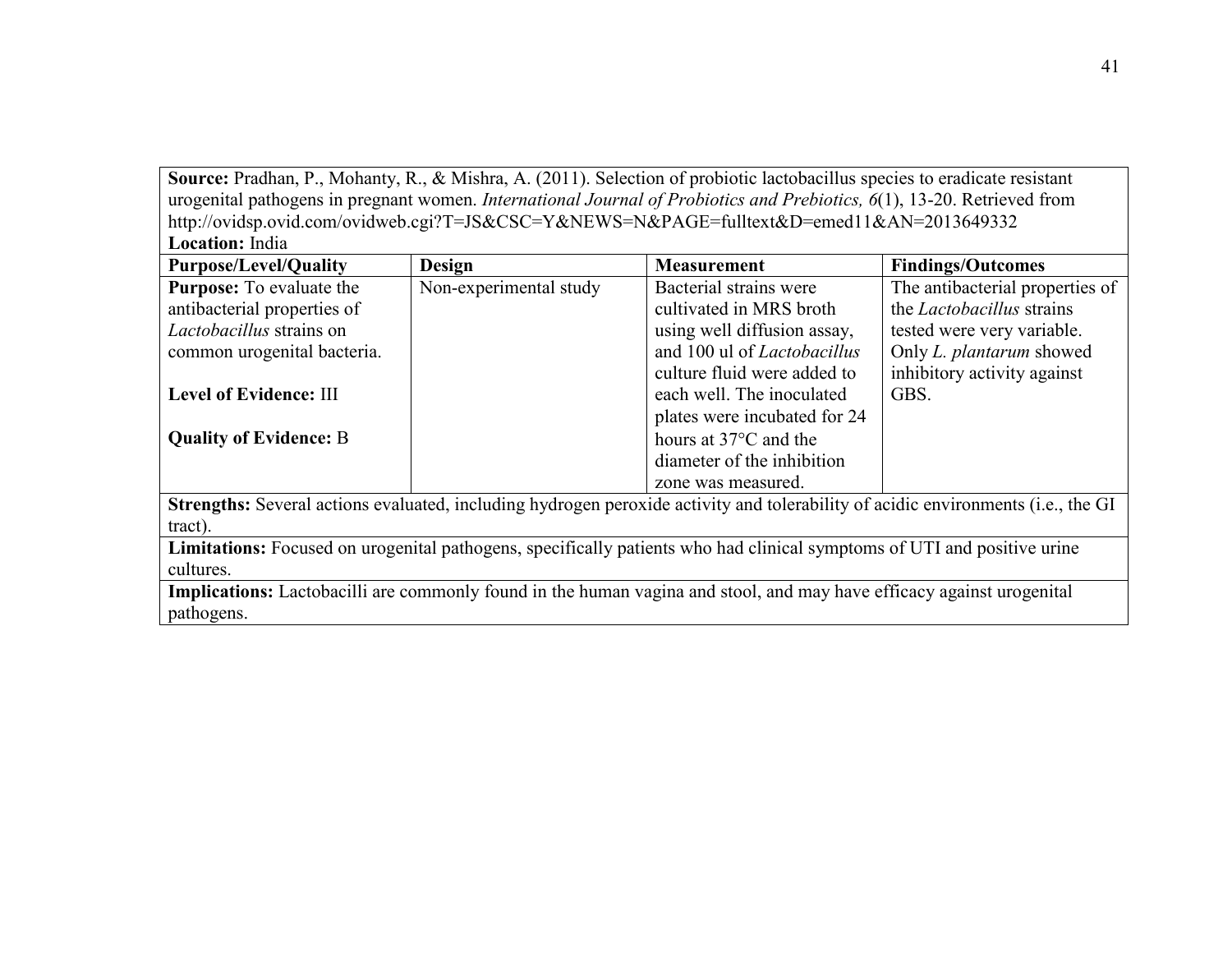**Source:** Reid, G., Charbonneau, D., Erb, J., Kochanowski, B., Beuerman, D., Poehner, R., & Bruce, A. W. (2003). Oral use of lactobacillus rhamnosus GR-1 and L. fermentum RC-14 significantly alters vaginal flora: Randomized, placebo-controlled trial in 64 healthy women. *FEMS Immunology and Medical Microbiology, 35*(2), 131-134. doi:S0928824402004650 **Location:** Canada

| росипон. Сапада                                                                       |                              |                                 |                                   |  |
|---------------------------------------------------------------------------------------|------------------------------|---------------------------------|-----------------------------------|--|
| <b>Purpose/Level/Quality</b>                                                          | <b>Design</b>                | <b>Measurement</b>              | <b>Findings/Outcomes</b>          |  |
| <b>Purpose:</b> To evaluate the                                                       | Randomized controlled trial. | 64 women, ages 19-46, were      | The culture findings showed       |  |
| effect or an oral regimen of                                                          |                              | randomly allotted to receive    | that lactobacilli oral therapy    |  |
| two lactobacillus strains on                                                          |                              | either a capsule contained      | led to a significant ( $log 10$ ) |  |
| vaginal flora.                                                                        |                              | two lactobacillus strains or a  | increase in vaginal               |  |
|                                                                                       |                              | placebo. Two vaginal swabs      | lactobacilli within 4 weeks $(p)$ |  |
| <b>Level of Evidence: I</b>                                                           |                              | were collected at days $0, 7$ , | $= 0.01$ , plus a 0.8 log 10      |  |
|                                                                                       |                              | 28, 60, and 90, and cultured    | decrease in yeasts ( $p = 0.01$ ) |  |
| <b>Quality of Evidence: B</b>                                                         |                              | for total lactobacilli, yeast,  | and coliforms ( $p = 0.001$ )     |  |
|                                                                                       |                              | and coliforms using standard    | compared to the placebo.          |  |
|                                                                                       |                              | diagnostic media and            |                                   |  |
|                                                                                       |                              | biochemical tests.              |                                   |  |
| Strengths: Demonstration that lactobacillus have effect with taken orally.            |                              |                                 |                                   |  |
| <b>Limitations:</b> Not specific to GBS.                                              |                              |                                 |                                   |  |
| <b>Implications:</b> Oral regimens of lactobacillus strains can impact vaginal flora. |                              |                                 |                                   |  |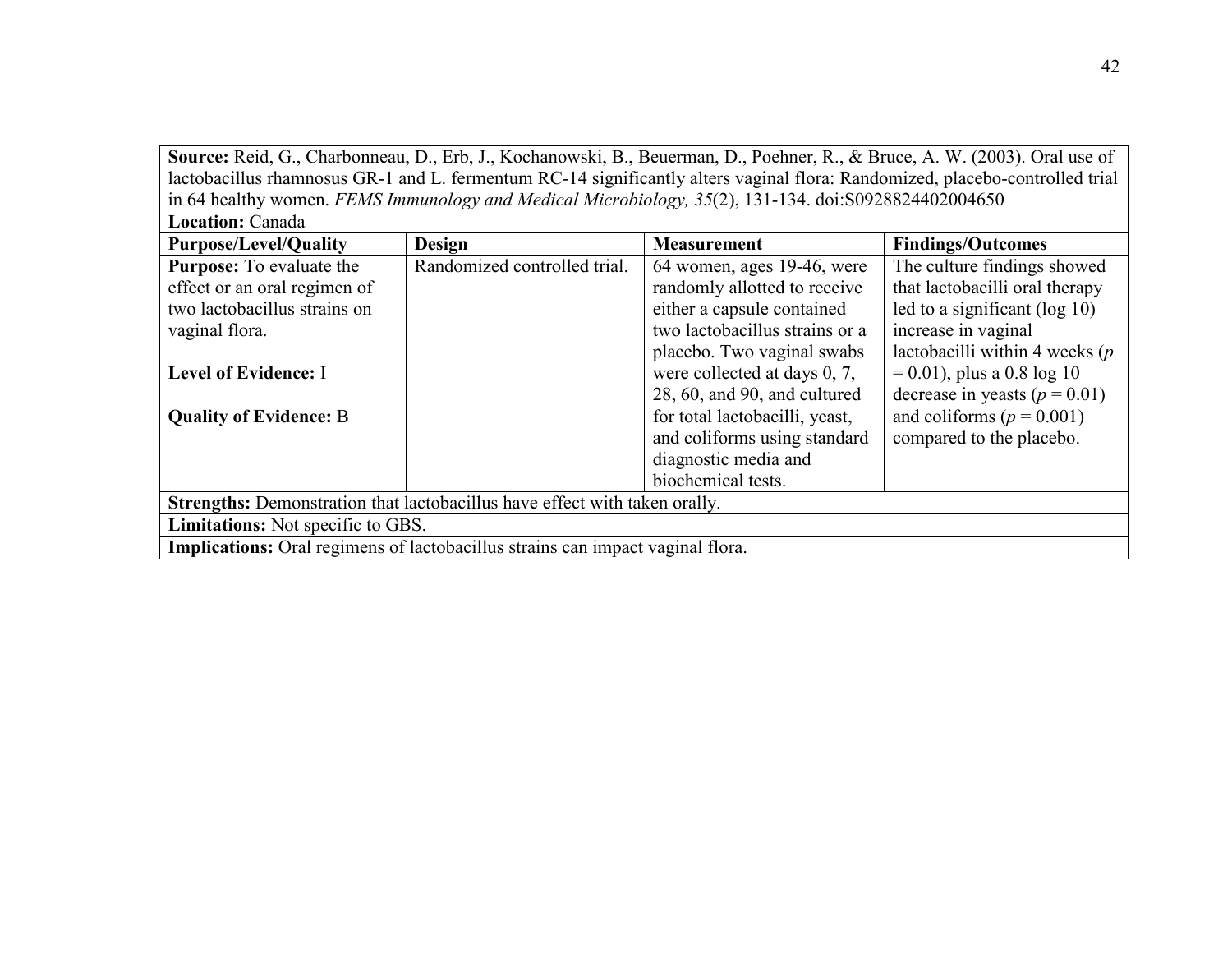| Source: Rönnqvist, P., Ström, H., Forsgren-Brusk, U., & Håkansson, E. G. (2005). Selection and characterization of a                                                                                                                                                                                                                                                          |                                                                 |                                                                                                                          |                                  |  |
|-------------------------------------------------------------------------------------------------------------------------------------------------------------------------------------------------------------------------------------------------------------------------------------------------------------------------------------------------------------------------------|-----------------------------------------------------------------|--------------------------------------------------------------------------------------------------------------------------|----------------------------------|--|
|                                                                                                                                                                                                                                                                                                                                                                               |                                                                 | lactobacillus plantarum strain promising as a urogenital probiotic. Microbial Ecology in Health & Disease, 17(2), 75-82. |                                  |  |
| doi:10.1080/08910600510037992                                                                                                                                                                                                                                                                                                                                                 |                                                                 |                                                                                                                          |                                  |  |
| <b>Location: Sweden</b>                                                                                                                                                                                                                                                                                                                                                       |                                                                 |                                                                                                                          |                                  |  |
| <b>Purpose/Level/Quality</b>                                                                                                                                                                                                                                                                                                                                                  | <b>Design</b>                                                   | <b>Measurement</b>                                                                                                       | <b>Findings/Outcomes</b>         |  |
| <b>Purpose:</b> To identify strains                                                                                                                                                                                                                                                                                                                                           | Non-experimental study.                                         | Lactobacillus strains ( $n =$                                                                                            | Lactobacillus plantarum          |  |
| of Lactobacillus that alter                                                                                                                                                                                                                                                                                                                                                   |                                                                 | 511) were isolated from the                                                                                              | LB931 exerted a bactericidal     |  |
| vaginal flora.                                                                                                                                                                                                                                                                                                                                                                |                                                                 | vaginas of healthy fertile                                                                                               | effect on 93% of all ITS ( $n =$ |  |
|                                                                                                                                                                                                                                                                                                                                                                               |                                                                 | women from the northern                                                                                                  | 311), furthermore the growth     |  |
| <b>Level of Evidence: III</b>                                                                                                                                                                                                                                                                                                                                                 |                                                                 | part of Sweden.                                                                                                          | of GBS was totally inhibited.    |  |
| <b>Quality of Evidence: B</b><br>Daily use of panty liners<br>Lactobacillus plantarum<br>LB931 could be isolated in<br>impregnated with freeze-<br>dried lactobacilli, and<br>the perineum in all girls as<br>adherence was measured as<br>long as the panty liner was<br>the number of lactobacilli<br>used.<br>transferred from the panty<br>liners to the urogenital area. |                                                                 |                                                                                                                          |                                  |  |
| Strengths: Testing in age ranges that are not typically colonized with their own lactobacilli.                                                                                                                                                                                                                                                                                |                                                                 |                                                                                                                          |                                  |  |
|                                                                                                                                                                                                                                                                                                                                                                               | Limitations: Not all strains may survive freeze-drying process. |                                                                                                                          |                                  |  |
| <b>Implications:</b> Lactobacilli has inhibitory action against urogenital bacteria.                                                                                                                                                                                                                                                                                          |                                                                 |                                                                                                                          |                                  |  |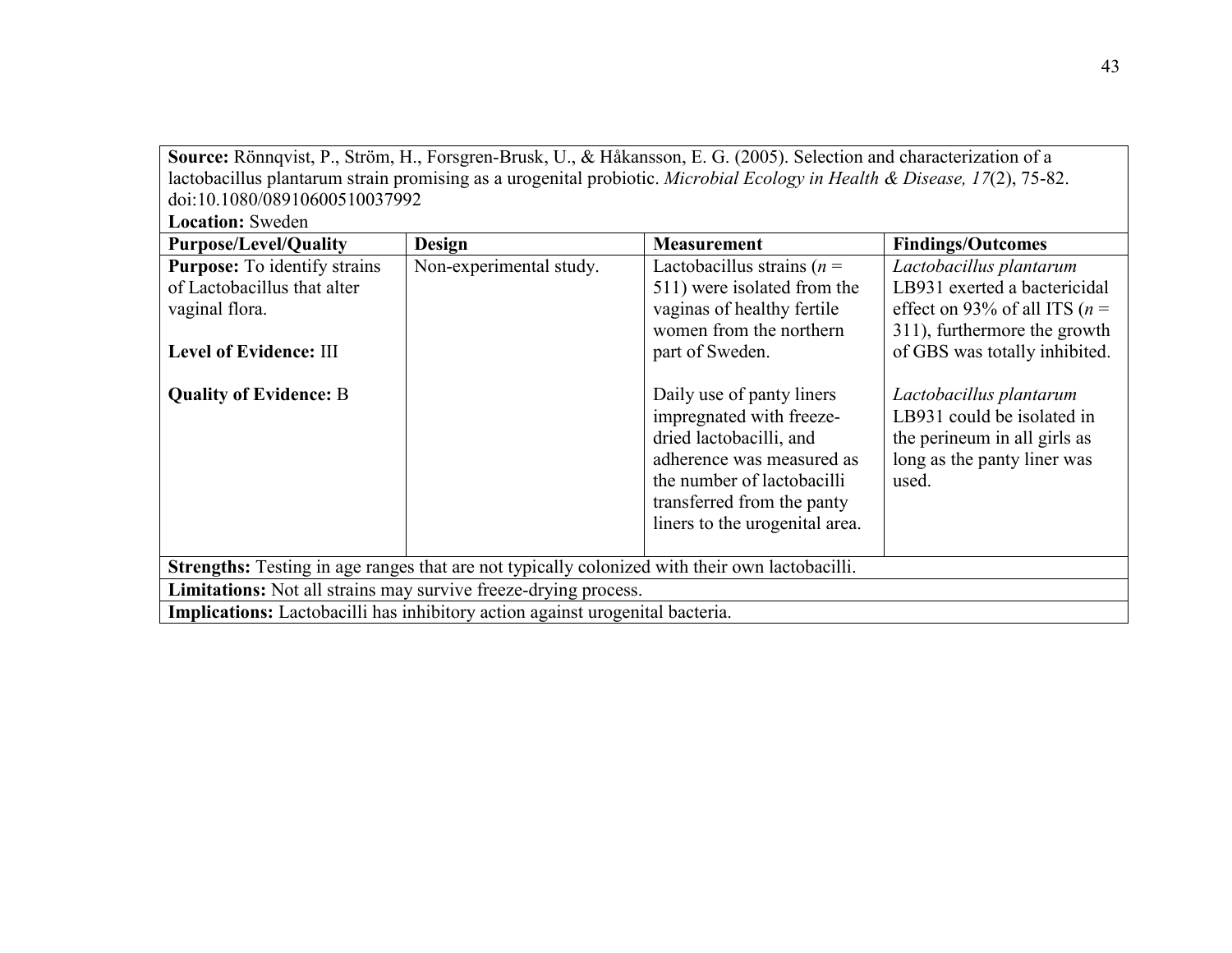**Source:** Ronnqvist, P. D., Forsgren-Brusk, U. B., & Grahn-Hakansson, E. E. (2006). Lactobacilli in the female genital tract in relation to other genital microbes and vaginal pH. *Acta Obstetricia Et Gynecologica Scandinavica, 85*(6), 726-735. doi:743725790

**Location:** Sweden

| <b>Purpose/Level/Quality</b>    | <b>Design</b>                                                                              | <b>Measurement</b>                                                                                                       | <b>Findings/Outcomes</b>       |
|---------------------------------|--------------------------------------------------------------------------------------------|--------------------------------------------------------------------------------------------------------------------------|--------------------------------|
| <b>Purpose:</b> To evaluate the | Randomized controlled trial.                                                               | One hundred and ninety-one                                                                                               | Women with high numbers of     |
| effect of lactobacilli on       |                                                                                            | (191) subjects were divided                                                                                              | lactobacilli were less         |
| vaginal pH.                     |                                                                                            | into intervention and control                                                                                            | prevalent with GBS than        |
|                                 |                                                                                            | groups. The LB931 group                                                                                                  | women with low numbers $(p)$   |
| <b>Level of Evidence: I</b>     |                                                                                            | wore vapor-permeable panty                                                                                               | $= 0.036$ ). High numbers of   |
|                                 |                                                                                            | liners impregnated with                                                                                                  | lactobacilli may contribute to |
| <b>Quality of Evidence: A</b>   |                                                                                            | Lactobacillus plantarum                                                                                                  | a low vaginal pH and seem to   |
|                                 |                                                                                            | LB931 24 hours a day for                                                                                                 | have a negative influence on   |
|                                 |                                                                                            | four consecutive menstrual                                                                                               | GBS.                           |
|                                 |                                                                                            | cycles. Microbiological                                                                                                  |                                |
|                                 |                                                                                            | samples were taken and                                                                                                   |                                |
|                                 |                                                                                            | vaginal pH was registered the                                                                                            |                                |
|                                 |                                                                                            | week preceding each                                                                                                      |                                |
|                                 |                                                                                            | menstruation during the study                                                                                            |                                |
|                                 |                                                                                            | period.                                                                                                                  |                                |
|                                 | <b>Strengths:</b> Alternative method of applying the Lactobacillus to the vagina.          |                                                                                                                          |                                |
|                                 |                                                                                            | Limitations: Other factors, such as sexual activity, that can be associated with GBS was not considered in the analysis. |                                |
|                                 | <b>Implications:</b> Panty liners may be a viable option for application of Lactobacillus. |                                                                                                                          |                                |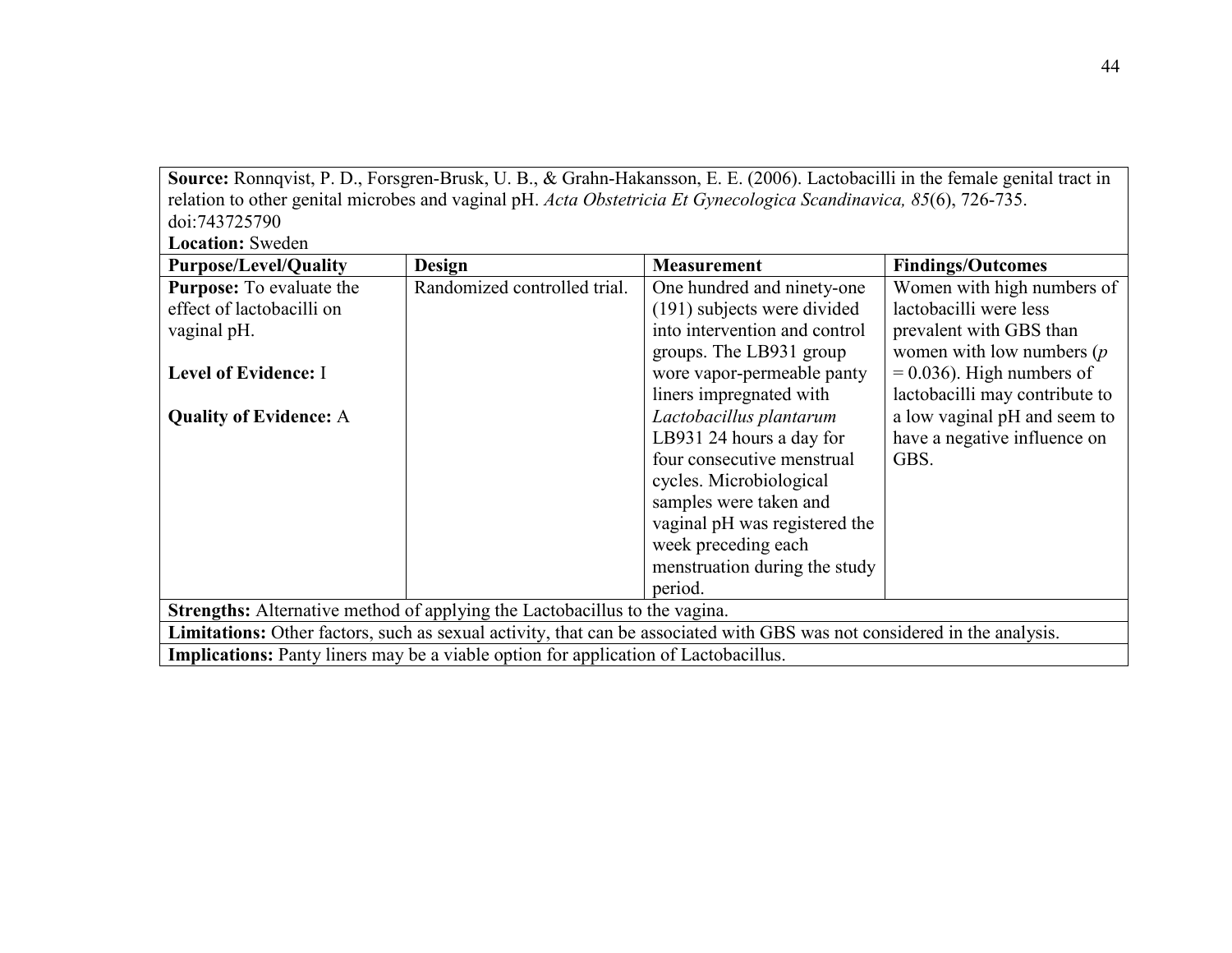**Source:** Ruiz, F. O., Gerbaldo, G., Garcia, M. J., Giordano, W., Pascual, L., & Barberis, I. L. (2012). Synergistic effect between two bacteriocin-like inhibitory substances produced by lactobacilli strains with inhibitory activity for streptococcus agalactiae. *Current Microbiology, 64*(4), 349-356. doi:10.1007/s00284-011-0077-0 **Location:** Argentina

| LUCALIUII, AI gUILIIIA                                                            |                         |                                                                                                                        |                                 |  |
|-----------------------------------------------------------------------------------|-------------------------|------------------------------------------------------------------------------------------------------------------------|---------------------------------|--|
| <b>Purpose/Level/Quality</b>                                                      | <b>Design</b>           | <b>Measurement</b>                                                                                                     | <b>Findings/Outcomes</b>        |  |
| <b>Purpose:</b> To evaluate the                                                   | Non-experimental study. | A total of 57 S. agalactiae                                                                                            | The 52 strains showed           |  |
| effect of two strains of                                                          |                         | strains were isolated from                                                                                             | different degree of             |  |
| lactobacillus on GBS.                                                             |                         | 760 pregnant women at 35-                                                                                              | susceptibility, but all of them |  |
|                                                                                   |                         | 37 weeks of gestation during                                                                                           | were sensitive to $L$ .         |  |
| Level of Evidence: III                                                            |                         | 36 months. Inhibitory effects                                                                                          | fermentum L23 and L.            |  |
|                                                                                   |                         | of the bacteriocin-like                                                                                                | rhamnosus L60. It was found     |  |
| <b>Quality of Evidence: A</b>                                                     |                         | inhibitory substance (BLIS)                                                                                            | that there is a synergistic     |  |
|                                                                                   |                         | was evaluated by well                                                                                                  | effect between the strains of   |  |
|                                                                                   |                         | diffusion test on agar plates,                                                                                         | lactobacillus when used         |  |
|                                                                                   |                         | on <i>S. agalactiae</i> as well as                                                                                     | against a pathogen.             |  |
|                                                                                   |                         | other pathogens.                                                                                                       |                                 |  |
|                                                                                   |                         |                                                                                                                        |                                 |  |
| <b>Strengths:</b> Sensitivity of pathogens to specific strain.                    |                         |                                                                                                                        |                                 |  |
| Limitations: In vitro work has limited applicability to in vivo use at this time. |                         |                                                                                                                        |                                 |  |
|                                                                                   |                         | <b>Implications:</b> The synergism aspect could support the use of multi-strain regimens, rather than just one strain. |                                 |  |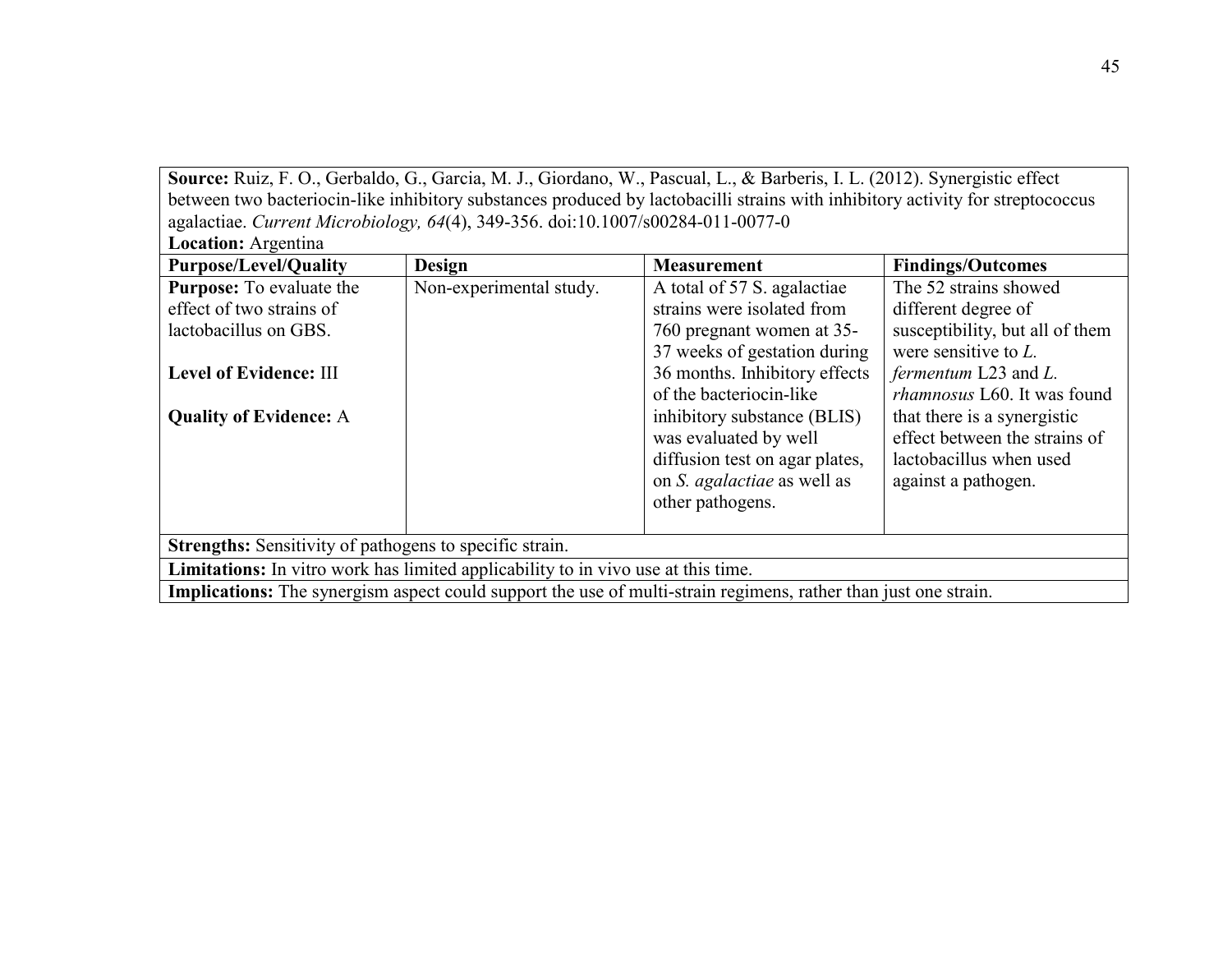**Source:** Stray-Pedersen, B., Bergan, T., Hafstad, A., Normann, E., Grøgaard, J., & Vangdal, M. (1999). Vaginal disinfection with chlorhexidine during childbirth. *International Journal of Antimicrobial Agents, 12*(3), 245-251. Retrieved from http://www.ncbi.nlm.nih.gov/pubmed/10461843

| <b>Location: Norway</b>                                                                    |                              |                               |                                  |  |
|--------------------------------------------------------------------------------------------|------------------------------|-------------------------------|----------------------------------|--|
| <b>Purpose/Level/Quality</b>                                                               | <b>Design</b>                | <b>Measurement</b>            | <b>Findings/Outcomes</b>         |  |
| <b>Purpose:</b> Determine whether                                                          | Randomized controlled trial. | Vaginal cultures were         | When comparing the two           |  |
| chlorhexidine vaginal                                                                      |                              | obtained, and then vaginal    | douched groups, the infants of   |  |
| douching reduced mother-to-                                                                |                              | douching with aqueous $0.2\%$ | the chlorhexidine group had      |  |
| child transmission of vaginal                                                              |                              | chlorhexidine solution or     | significantly less overall       |  |
| microorganisms including                                                                   |                              | sterile isotonic saline was   | neonatal morbidity of            |  |
| GBS.                                                                                       |                              | used every six hours until    | infectious diseases than those   |  |
|                                                                                            |                              | delivery. Cultures were       | of the saline group ( $p =$      |  |
| <b>Level of Evidence: I</b>                                                                |                              | routinely obtained from the   | $\leq 0.05$ , 95% CI 0.00-0.06). |  |
|                                                                                            |                              | throat, nose, and ear         |                                  |  |
| <b>Quality of Evidence: B</b>                                                              |                              | immediately after birth.      |                                  |  |
|                                                                                            |                              | Infants born to mothers with  |                                  |  |
|                                                                                            |                              | vaginal GBS had additional    |                                  |  |
|                                                                                            |                              | eye and throat cultures       |                                  |  |
|                                                                                            |                              | obtained.                     |                                  |  |
| <b>Strengths:</b> Direct application of chlorhexidine.                                     |                              |                               |                                  |  |
| <b>Limitations:</b> Addressing GBS transmission retrospectively.                           |                              |                               |                                  |  |
| <b>Implications:</b> Use of chlorhexidine could provide a reduction in neonatal morbidity. |                              |                               |                                  |  |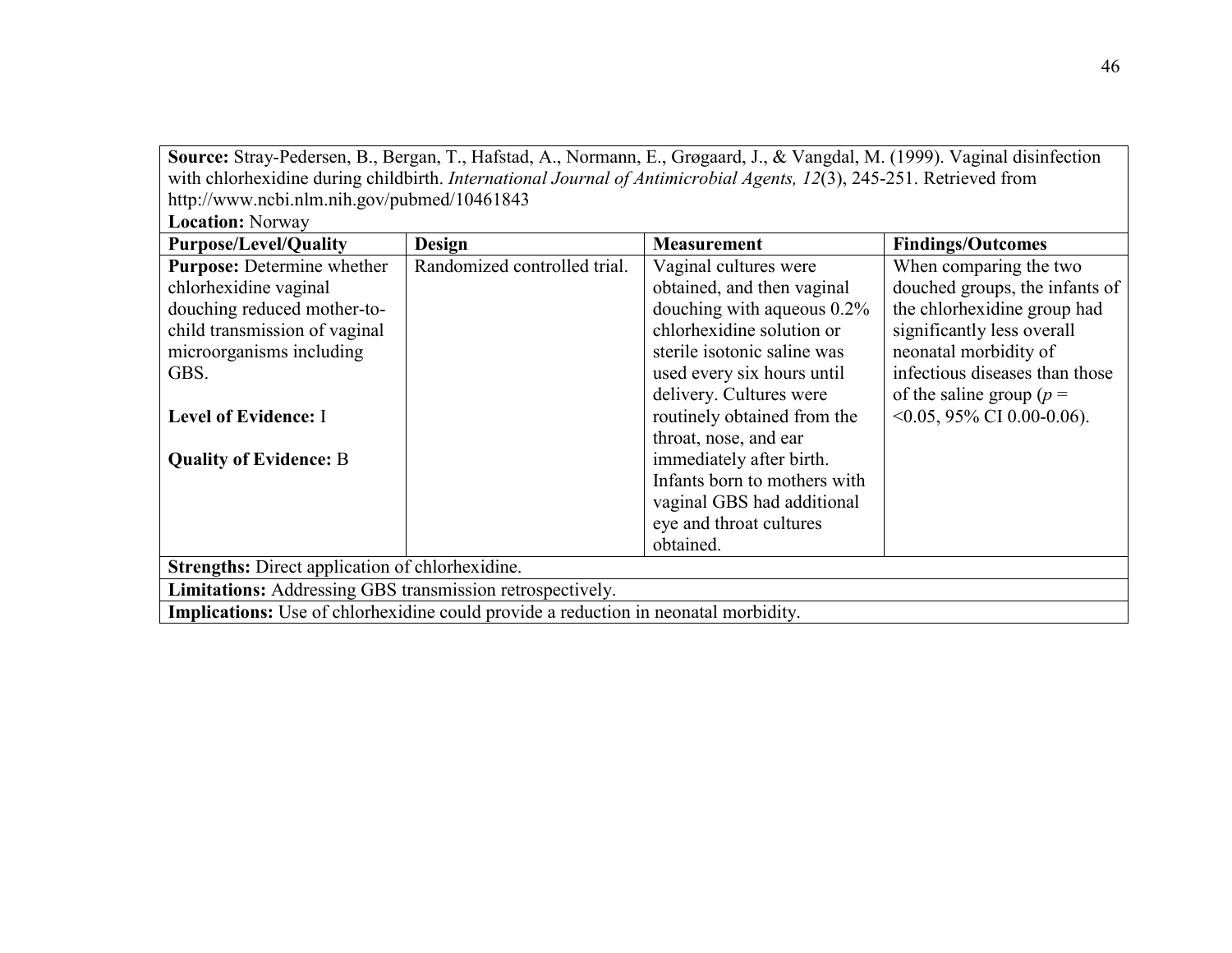**Source:** Zarate, G., & Nader-Macias, M. (2006). Influence of probiotic vaginal lactobacilli on in vitro adhesion of urogenital pathogens to vaginal epithelial cells. *Letters in Applied Microbiology, 43*(2), 174-180. doi:LAM1934

| <b>Location:</b> Argentina                                                                                                                                                                         |                         |                                                                                                                                                                                                                       |                                                                                                                                                       |  |
|----------------------------------------------------------------------------------------------------------------------------------------------------------------------------------------------------|-------------------------|-----------------------------------------------------------------------------------------------------------------------------------------------------------------------------------------------------------------------|-------------------------------------------------------------------------------------------------------------------------------------------------------|--|
| <b>Purpose/Level/Quality</b>                                                                                                                                                                       | <b>Design</b>           | <b>Measurement</b>                                                                                                                                                                                                    | <b>Findings/Outcomes</b>                                                                                                                              |  |
| <b>Purpose:</b> To evaluate the<br>ability of four vaginal<br>lactobacillus strains to block<br>the adherence of urogenital<br>pathogens to vaginal epithelial<br>cells.<br>Level of Evidence: III | Non-experimental study. | The inhibitory effect of<br>lactobacilli was measured by<br>blockage by exclusion,<br>competition, and<br>displacement. Bacterial<br>adhesion to VEC was<br>quantified by microscopy<br>$(x1000)$ after Gram's stain. | Only L. acidophilus CRL<br>1259 and L. paracasei CRL<br>1289 inhibited the attachment<br>of GBS to VEC by exclusion<br>and competition, respectively. |  |
| <b>Quality of Evidence: B</b>                                                                                                                                                                      |                         |                                                                                                                                                                                                                       |                                                                                                                                                       |  |
| Strengths: Identification of type of inhibition.                                                                                                                                                   |                         |                                                                                                                                                                                                                       |                                                                                                                                                       |  |
| <b>Limitations:</b> In vitro results may not have applicability for in vivo use.                                                                                                                   |                         |                                                                                                                                                                                                                       |                                                                                                                                                       |  |
| <b>Implications:</b> Lactobacillus strains have efficacy against urogenital pathogens.                                                                                                             |                         |                                                                                                                                                                                                                       |                                                                                                                                                       |  |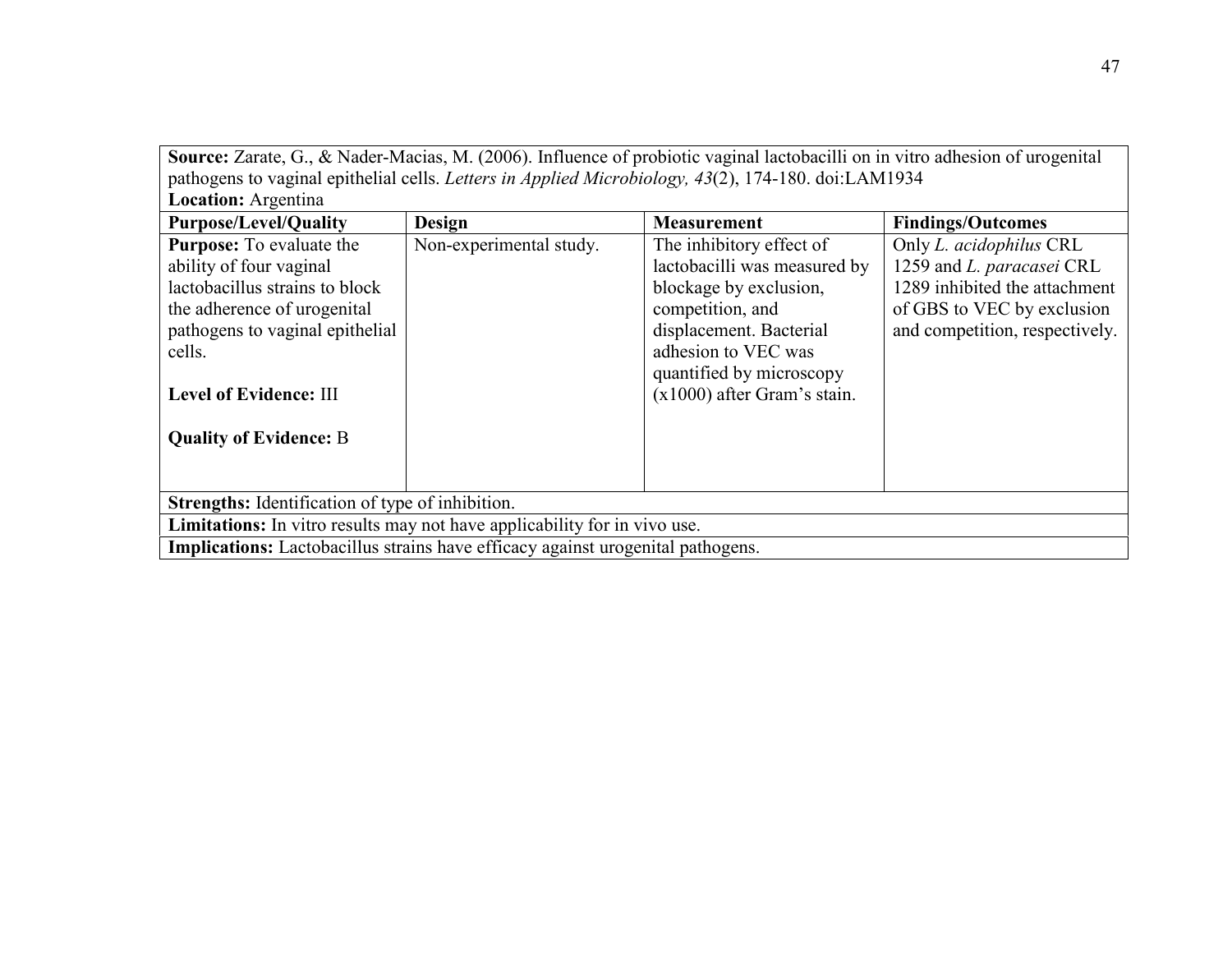#### **Chapter IV: Discussion, Implications, and Conclusion**

The research question posed was: *What are effective interventions of reducing GBS colonization and related intrapartum antibiotic administration?* Articles (n=22) on nonantibiotic methods that could potentially reduce GBS colonization were appraised using the Johns Hopkins Research Evidence Appraisal Tool (Dearholt  $\&$  Dang, 2012). The findings were then synthesized to evaluate the strength of research about the alternative methods, evaluate trends and gaps in the literature, and identify further research opportunities. Germ theory was applied as the theoretical framework.

#### **Trends**

The idea that there should be non-antibiotic methods to prevent EOGBSD in the neonate has always been a matter of discussion. However, the methods being studied have shifted according to the research interests of the time. Chlorhexidine was studied primarily in the 1990's, but the Cochrane Review published in 2002 (updated in 2004 and 2014) discussed the lack of compelling results, seeming to signal the end of the focus on chlorhexidine as a method of interest. In the 2000's the increasing popularity and interest in probiotics brought forth a considerable amount of research, evaluating the potential of probiotics effect on pathogens with particular interest in vaginal flora, which could then potentially affect GBS. The articles in this review are dated as recently as 2014, so it remains to be seen if probiotics will evolve from hypothesis into effective intervention, or if they will simply fade away from lack of compelling results.

From a consumer perspective the trends are being driven by demands for alternatives to antibiotics, in light of the concern about antibiotic resistance and "superbugs", as well as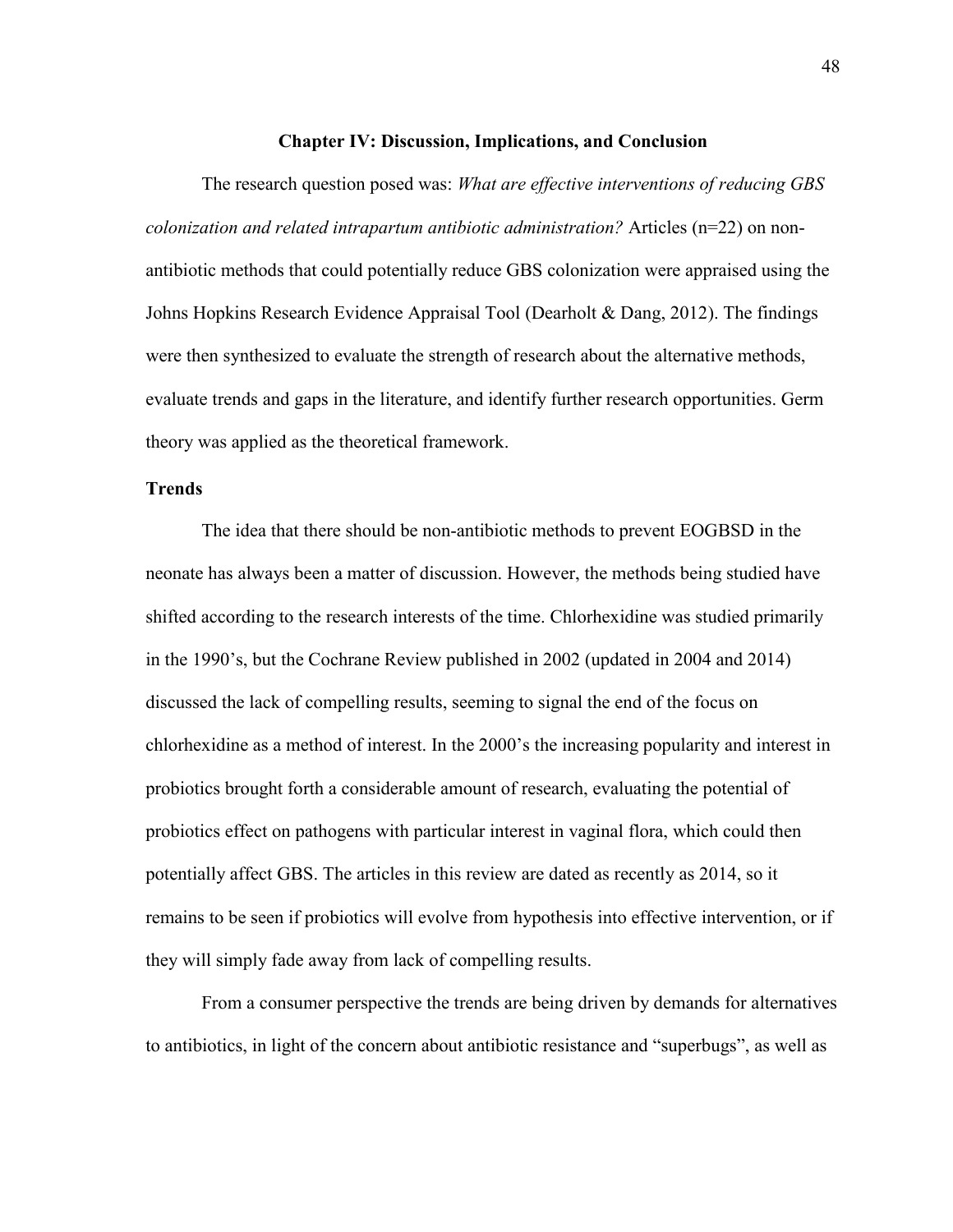the idea that antibiotics may not truly be an effective method of prevention of neonatal EOGBSD. Anecdotal evidence suggests that the use of alternative methods, particularly preventative probiotics, or regimens using garlic or *Melaleuca alternifolia* (tea tree oil) to treat known GBS colonization, are increasing. The rates of women who choose not to be tested at all are increasing as well, as they cite lack of treatment availability (a birth provider not authorized to administer antibiotics), concern about long-term effects of antibiotic use, or concern that antibiotics are not effective. Further research on the human microbiome gives further credence to the idea that altering the flora of a human can have long-term effects on their health.

#### **Gaps**

Current studies of probiotics effect may lack generalizability to in vivo use, as there are many potential variables that its impossible to draw conclusions from research that is conducted entirely in vitro. The specifics that need to be addressed include which strains are the most beneficial, determination of the mount of probiotic intake required to survive GI tract and be found in vagina (Hanson, VandeVusse, Duster, Warrack, & Safdar, 2012) as well as whether or not probiotics need to be taken continually for best effect or if 'one-time dose' methods are effective.

Benzalkonium chloride and garlic are currently not supported in the research, each with so few studies that make it impossible to draw any reasonable conclusions. Considerable research about preparations, route of administration, and in vivo effect would be required before benzalkonium chloride or garlic could be considered reasonable alternatives.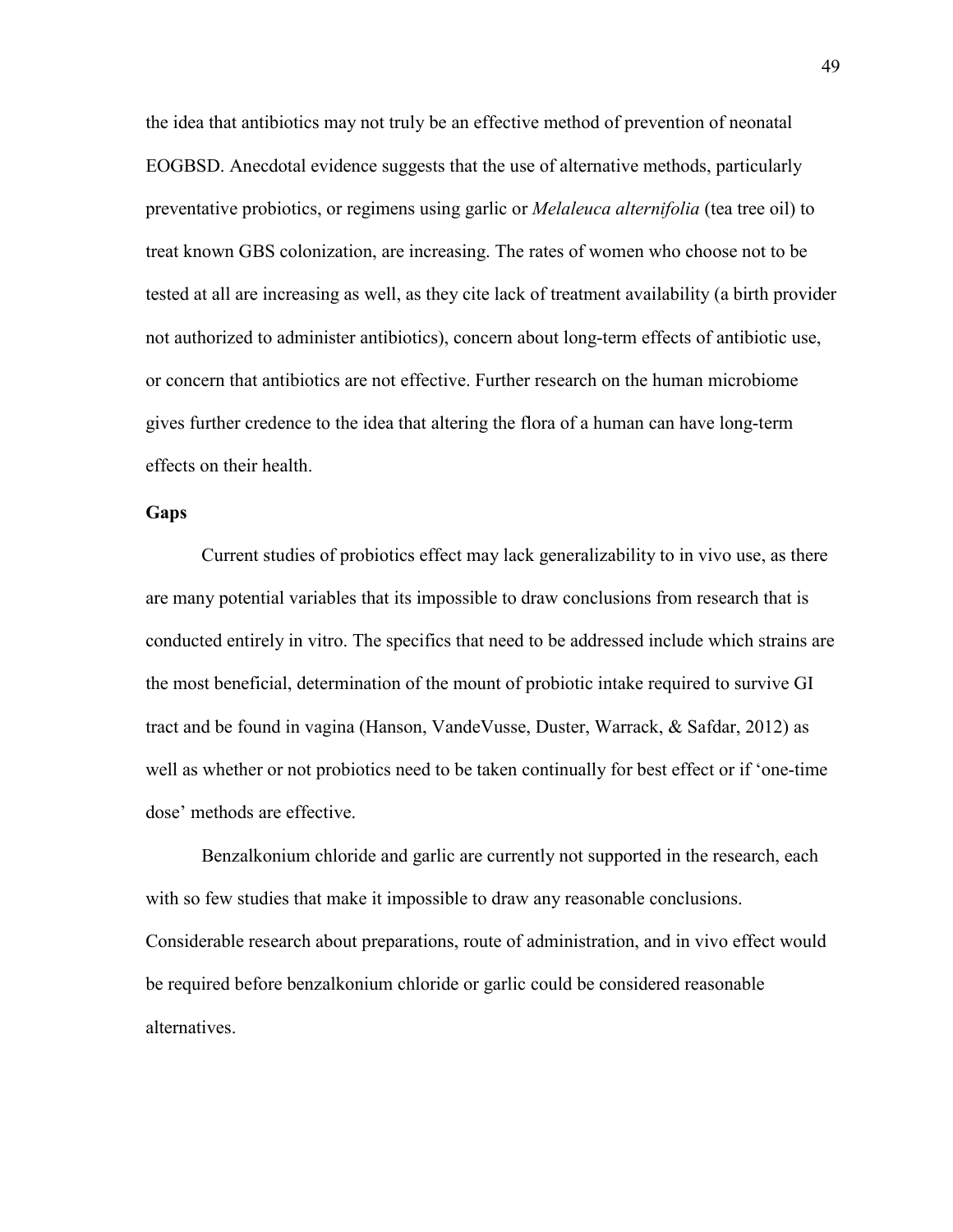The standard method of identifying GBS colonization is a culture carried out between 35 and 36 weeks, and the results are usually available within one week. However, Young, et al. (2011) found that the 35-36 week culture test only identified 69% of the women who actually had GBS during labor (as cited in Dekker, 2013).

Young, et al. (2011) found that 84% of those who tested positive at 35-36 weeks were still positive in labor, which suggests that 16% of that group were receiving unnecessary antibiotics. If this is broadened to the general population it would suggest that there is a percentage of women who are being treated with antibiotics but are GBS negative, but even more concerning are the women who were GBS negative at testing but are colonized with GBS at delivery and do not receive antibiotic prophylaxis. In women screened at 35-37 weeks, 91% of those who tested negative were still negative at labor (Young, et al., 2011) which suggests that 9% of women who became positive in that time were not receiving antibiotics.

Rapid tests that can provide results in labor are being developed and introduced to the market, however despite their use in Europe they have not become widely used in the United States. El Helali et al. (2012) followed a French hospital as it switched from prenatal testing to in-labor testing, and increased its rate of GBS identification, had fewer cases of early GBS infections in newborns, with the same financial cost. Its unclear why rapid tests are not being utilized in the United States, but they appear to have a potential to increase identification and lower the rates of GBS infections in infants. There is speculation that the time it takes to test and cost-effectiveness of this testing are contributing factors to its low utilization (Dekker, 2013).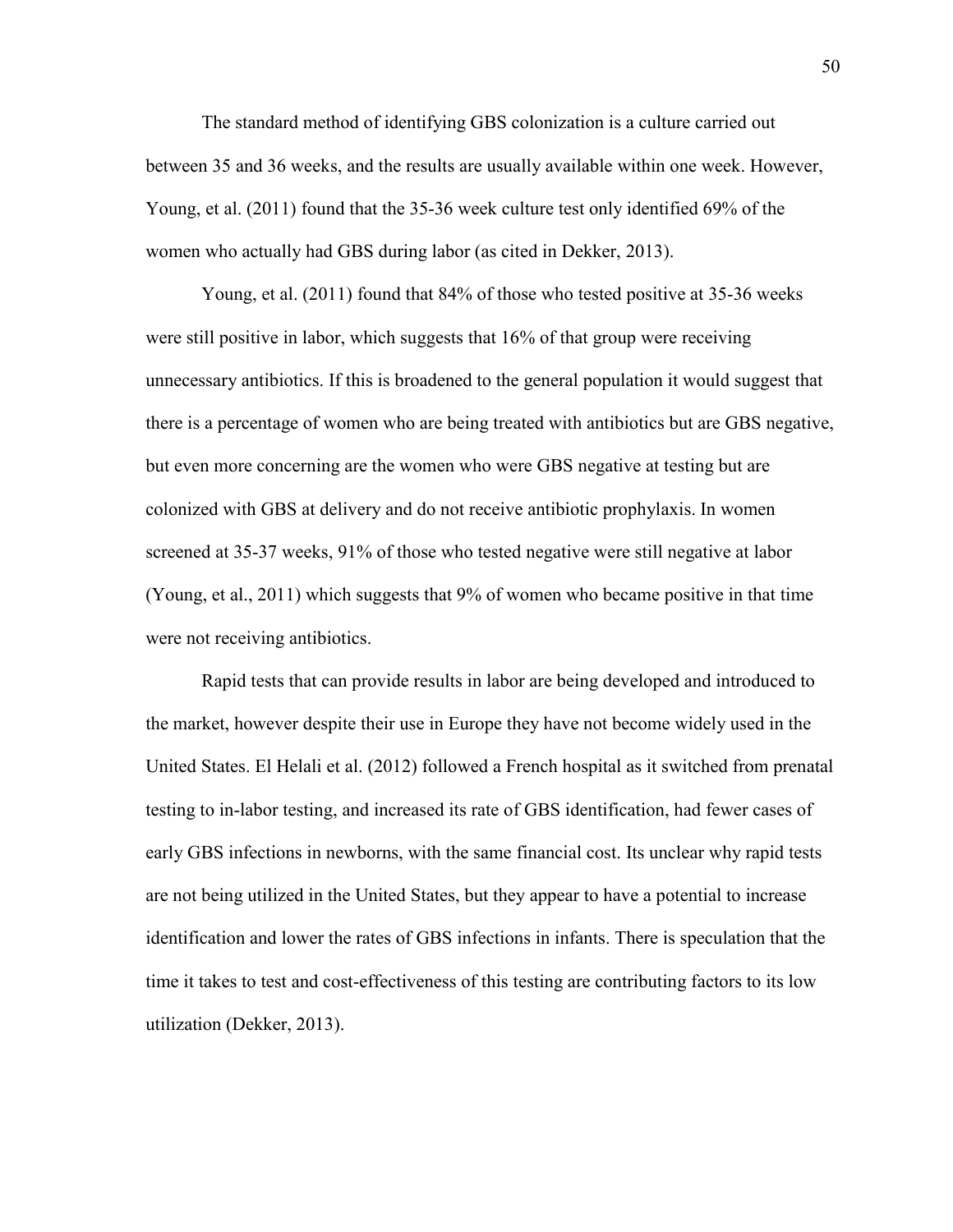#### **Future Research**

Use of probiotics in pregnant women has generally been regarded as safe, but there have been no studies published that specifically look at the effect of probiotic use on GBS colonization in pregnancy. Stanford University has a study currently ongoing, but the results of that study are not due to be published until November 2018 (ClinicalTrials.gov, 2016). Further research is needed on in vivo use of probiotics to reduce GBS colonization in pregnant women, as well as more strain-specific studies to determine what combination of strains has the most effect. Determining whether oral or vaginal probiotics are the most effective, and whether or not the regimen would be well-tolerated are important research considerations, as is the amount of probiotics that are required in order to survive the GI tract and alter vaginal flora.

Water birth had initially brought forth concerns about increased rates of GBS colonization. However, Jah (2014) specifically mentioned water birth as a method of reducing GBS colonization, citing the findings of Zanetti-Daellenbach, et al. (2006) that although the water had higher levels of GBS colonization, infants born in the water had decreased rates of GBS colonization, theorized as a "wash out effect". A later study by Zanetti-Daellenbach, et al. (2007) had a larger sample size and found that the outcomes of GBS colonization and EOGBSD of the neonate were comparable between the neonates born in the water versus those born out of the water. Further research would be warranted to determine if neonates born in the water to GBS positive mothers have lower rates of GBS colonization than infants born out of the water to GBS positive mothers.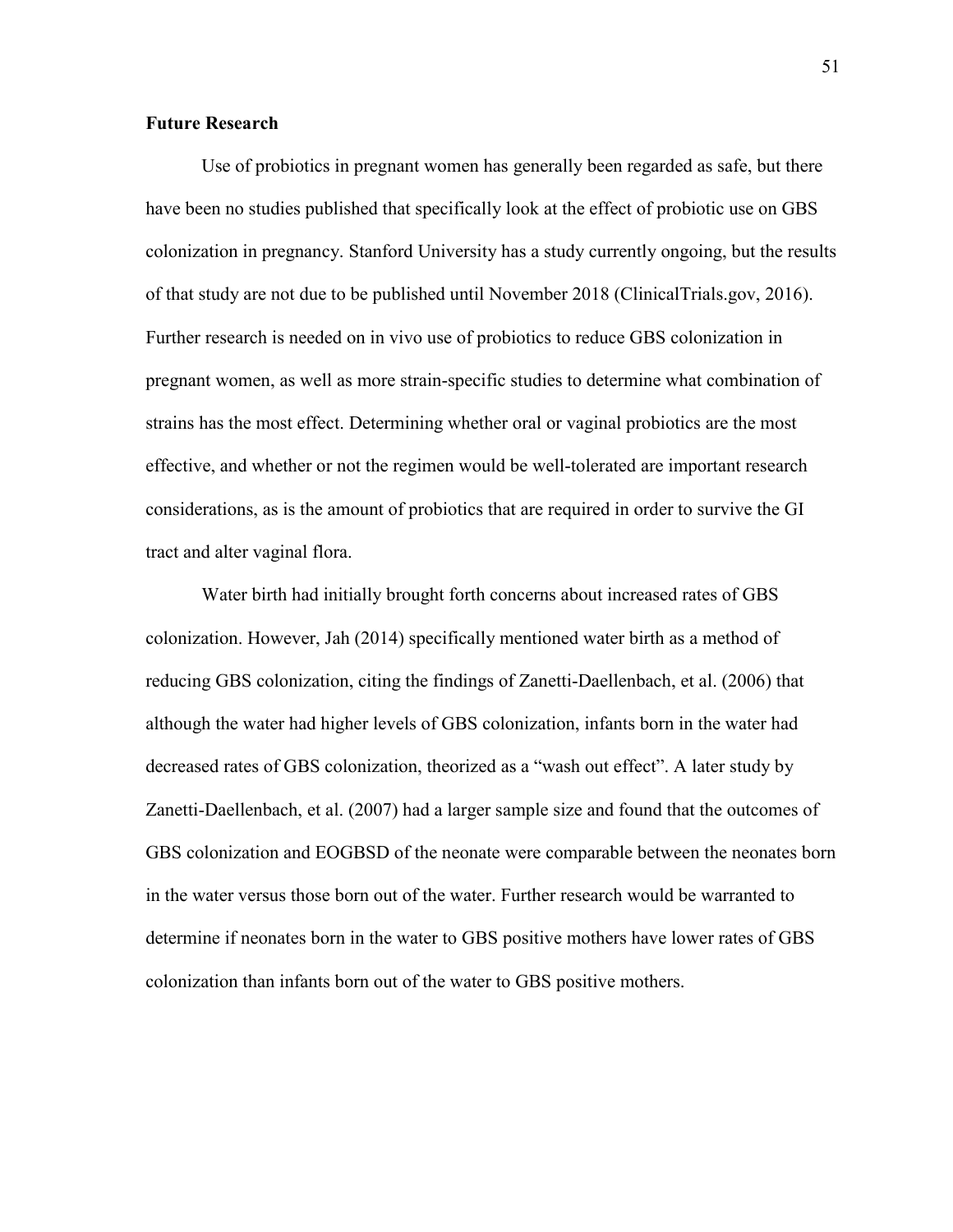#### **Implications**

While it would appear that antibiotics are the best solution at the current time, there is a paucity of research for any alternative methods that will be required soon if bacterial resistance continues its projected course. The fear of antibiotic resistance is well-founded, and it gives further urgency to the study of non-antibiotic methods, particularly methods that do not disrupt the existing microbiome.

#### **Application and Integration of Theoretical Framework**

No study of a microorganism's role in pathophysiology would be complete without the inclusion of germ theory. Once considered revolutionary, germ theory has become basic science that is part of the foundation of biomedicine. The challenge is that colonization with GBS is a normal part of vaginal flora, and rarely problematic in non-pregnant women. However benign it may be in the adult woman, it becomes a potentially life-threatening cause of infection if transmitted to the neonate. Unlike a surgical infection where new bacteria are introduced from an outside source, such as contaminated hands as a result of poor hand washing techniques, GBS is often pre-existing as a part of normal flora and only offers risk after reaching a certain threshold in specific situations. Concerns about the microbiome aside, the option of eliminating all vaginal flora with antibiotics will not remain an option forever in the era of antibiotic resistance. The ideal solution for preventing GBS colonization would be highly effective at eliminating GBS colonization in the vagina, minimally-invasive (i.e., not requiring intravenous access), low cost, be accessible without a prescription, readily available, easy to use or apply, and not disrupt the existing flora making up the host's microbiome.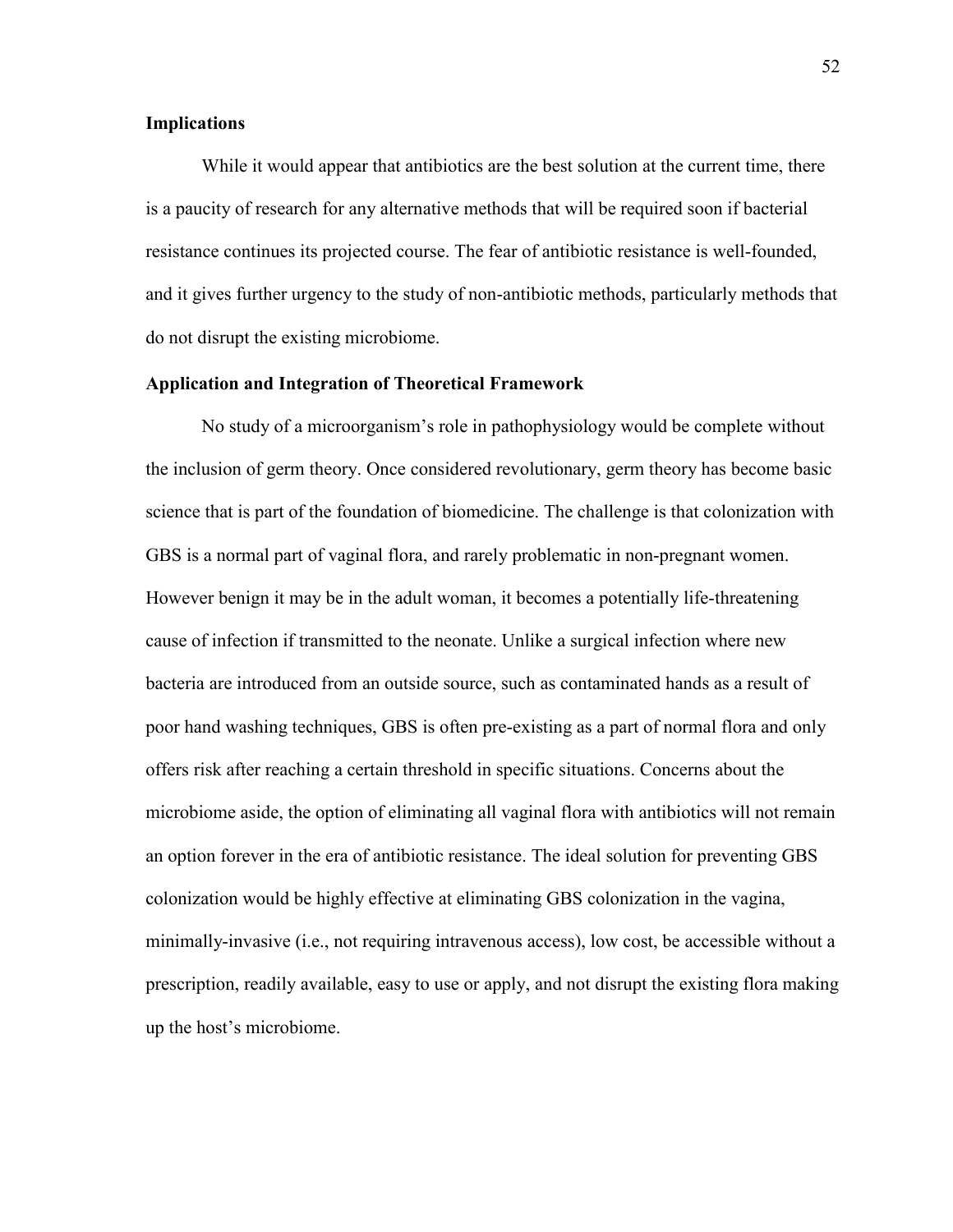#### **Conclusion**

The major finding of this review emphasizes that while non-antibiotic methods of reducing the colony count have limited support in the literature, it is almost without exception due to a lack of research, rather than the research not supporting the methods. The idea of garlic or probiotics as the answer to such a formidable foe as GBS seems prosaic, however it is not unlike the idea that hand washing can prevent death from infection. When Joseph Lister was practicing medicine, many refused to believe that tiny organisms could exist and, even when proven, most struggled with the concept that organisms existed in states of both health and disease (Jessney, 2012). It would be foolish to discount simpler methods for their simplicity, and the looming deadline of antibiotic resistance requires persistence and expediency. Researchers must aggressively focus on non-antibiotic methods of reducing neonatal EOGBSD to find reasonable alternatives, before once again babies are lost to a preventable disease.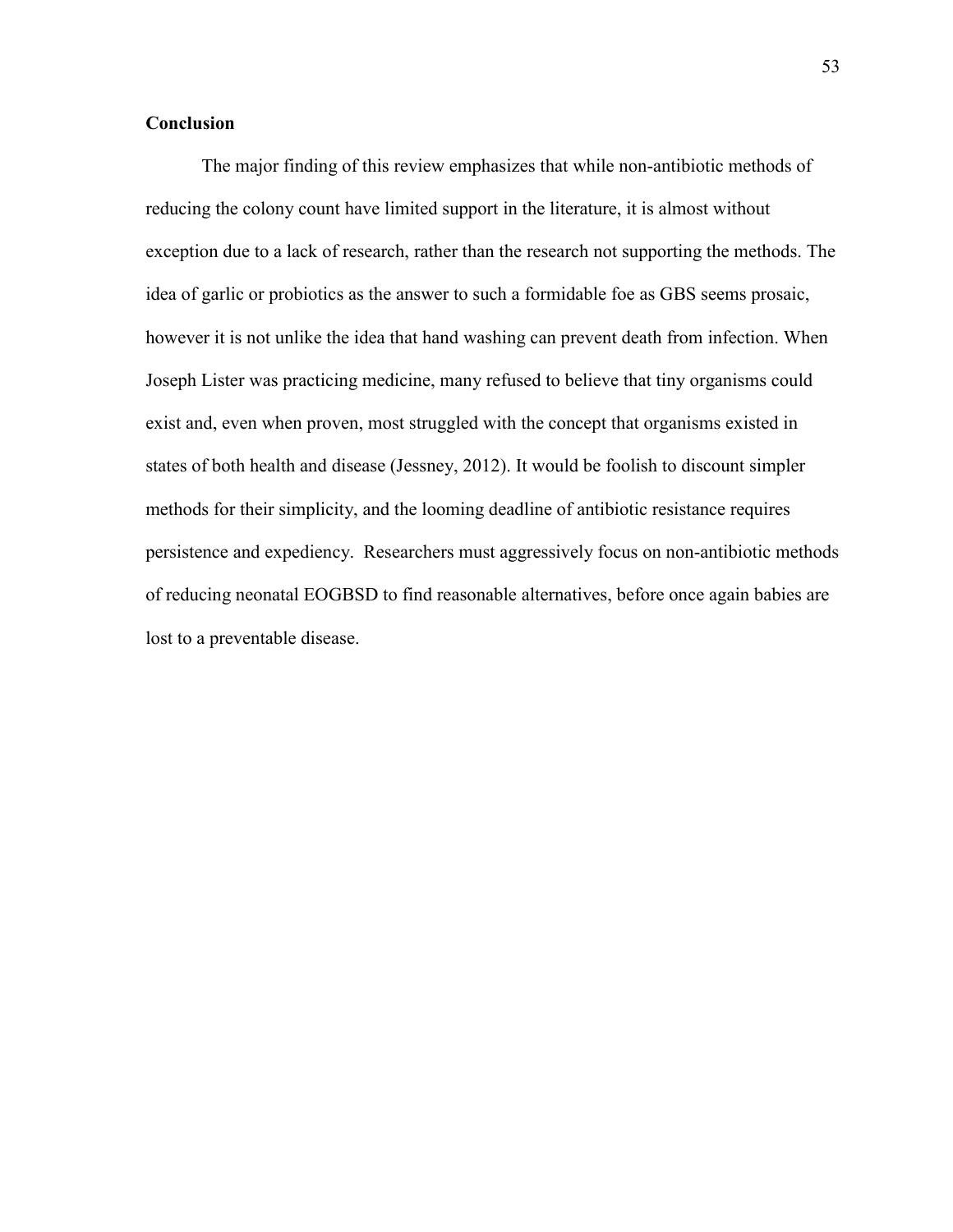#### **References**

- Açikgöz, Z., Gamberzade, S., Göçer, S., & Ceylan, P. (2005). Inhibitor effect of vaginal lactobacilli on group B streptococci. *Mikrobiyoloji Bulteni, 39(*1), 17-23. Retrieved from<http://www.ncbi.nlm.nih.gov/pubmed/15900833>
- Adriaanse, A., Kollée, L., Muytjens, H., Nijhuis, J., de Haan, A., & Eskes, T. (1995). Randomized study of vaginal chlorhexidine disinfection during labor to prevent vertical transmission of group B streptococci. *European Journal of Obstetrics & Gynecology and Reproductive Biology, 61*(2). 135-141. Retrieved from <http://www.ncbi.nlm.nih.gov/pubmed/7556834>
- Ankri, S., & Mirelman, D. (1999). Antimicrobial properties of allicin from garlic. *Microbes and Infection / Institut Pasteur, 1*(2), 125-129. doi:S1286-4579(99)80003-3
- Bland, M., Vermillion, S., Soper, D., & Austin, M. (2001). Antibiotic resistance patterns of group B streptococci in late third-trimester rectovaginal cultures. *American Journal of Obstetrics & Gynecology, 184*(6), 1125-1126. Retrieved from http://www.ajog.org/article/S0002-9378(01)08055-3/
- Boyer, K., & Gotoff, S. (1986). Prevention of early-onset neonatal group B streptococcal disease with selective intrapartum chemoprophylaxis. *New England Journal of Medicine, 314*(26), 1665-9. Retrieved from http://www.ncbi.nlm.nih.gov/pubmed/3520319
- Burman, L., Christensen, P., Christensen, K., Fryklund, B., Helgesson, A., Svenningsen, N., & Tulles, K. (1992). Prevention of excess neonatal morbidity associated with group B streptococci by vaginal chlorhexidine disinfection during labour. The Swedish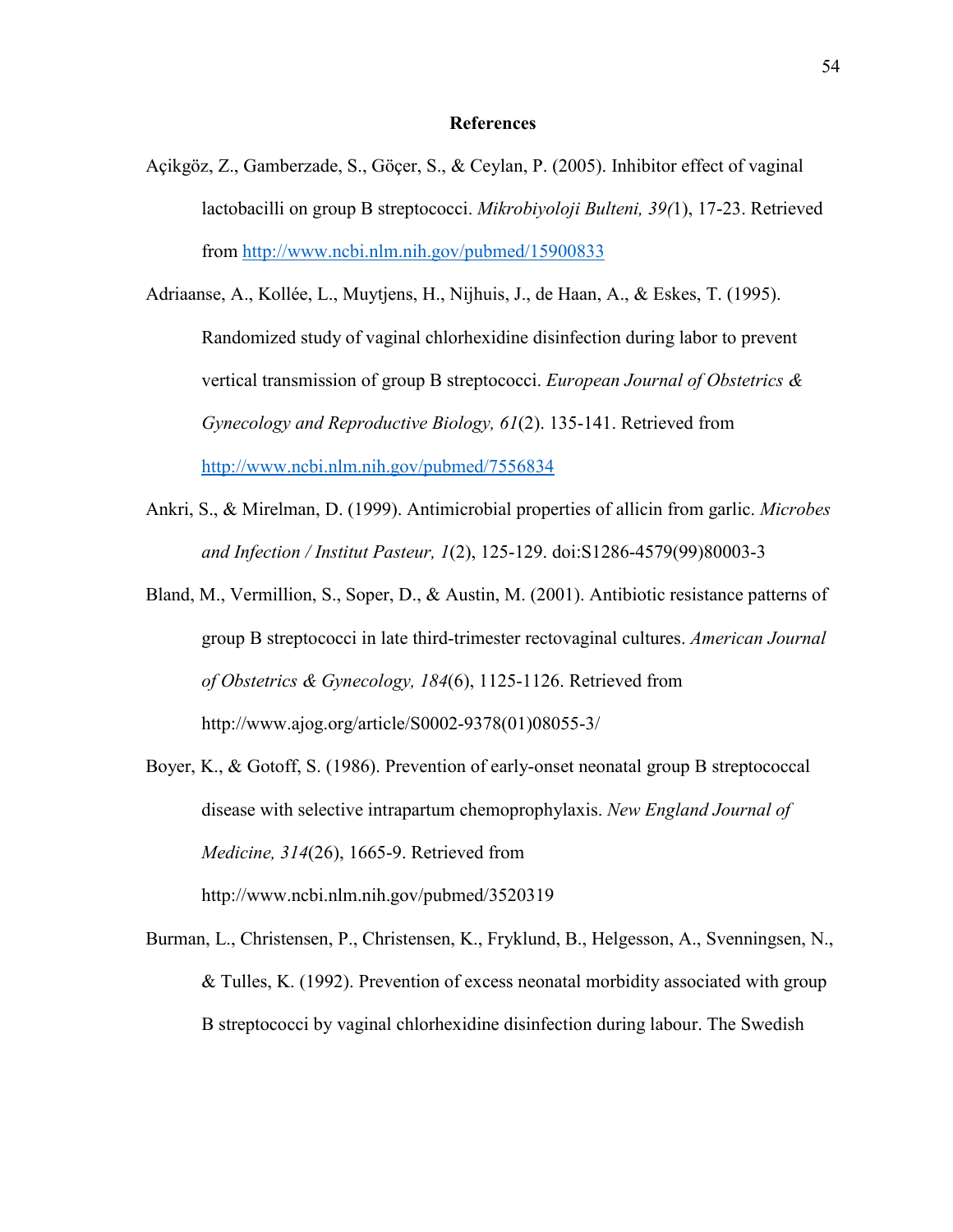Chlorhexidine Study Group. *Lancet, 340*(8811), 65-69. Retrieved from http://www.ncbi.nlm.nih.gov/pubmed/1352011

Centers for Disease Control (2010). *Prevention of Perinatal Group B Streptococcal Disease: Revised Guidelines from CDC, 2010.* Retrieved from http://www.cdc.gov/mmwr/preview/mmwrhtml/rr5910a1.htm?s\_cid=rr5910a1\_w

ClinicalTrials.gov (2016). *Effects of oral probiotic supplementation on group B strep (GBS) rectovaginal colonization in pregnancy.* Retrieved from https://clinicaltrials.gov/ct2/show/NCT01479478

- Cohain, J. (2009). Long-term symptomatic group B streptococcal vulvovaginitis: Eight cases resolved with freshly cut garlic. *European Journal of Obstetrics, Gynecology, and Reproductive Biology, 146*(1), 110-111. doi:10.1016/j.ejogrb.2009.05.028
- Conly, J., & Johnston, B. (2005). Where are all the new antibiotics? The new antibiotic paradox. *Canadian Journal of Infectious Diseases & Medical Microbiology, 16*(3), 159-160. Retrieved from http://www.ncbi.nlm.nih.gov/pmc/articles/PMC2095020/
- Cutland, C. L., Madhi, S. A., Zell, E. R., Kuwanda, L., Laque, M., Groome, M., . . . PoPS Trial Team. (2009). Chlorhexidine maternal-vaginal and neonate body wipes in sepsis and vertical transmission of pathogenic bacteria in South Africa: A randomised, controlled trial. *Lancet, 374*(9705), 1909-1916. doi:10.1016/S0140- 6736(09)61339-8
- Cutler, R. R., Odent, M., Hajj-Ahmad, H., Maharjan, S., Bennett, N. J., Josling, P. D., . . . Dall'Antonia, M. (2009). In vitro activity of an aqueous allicin extract and a novel allicin topical gel formulation against Lancefield group B streptococci. *Journal of*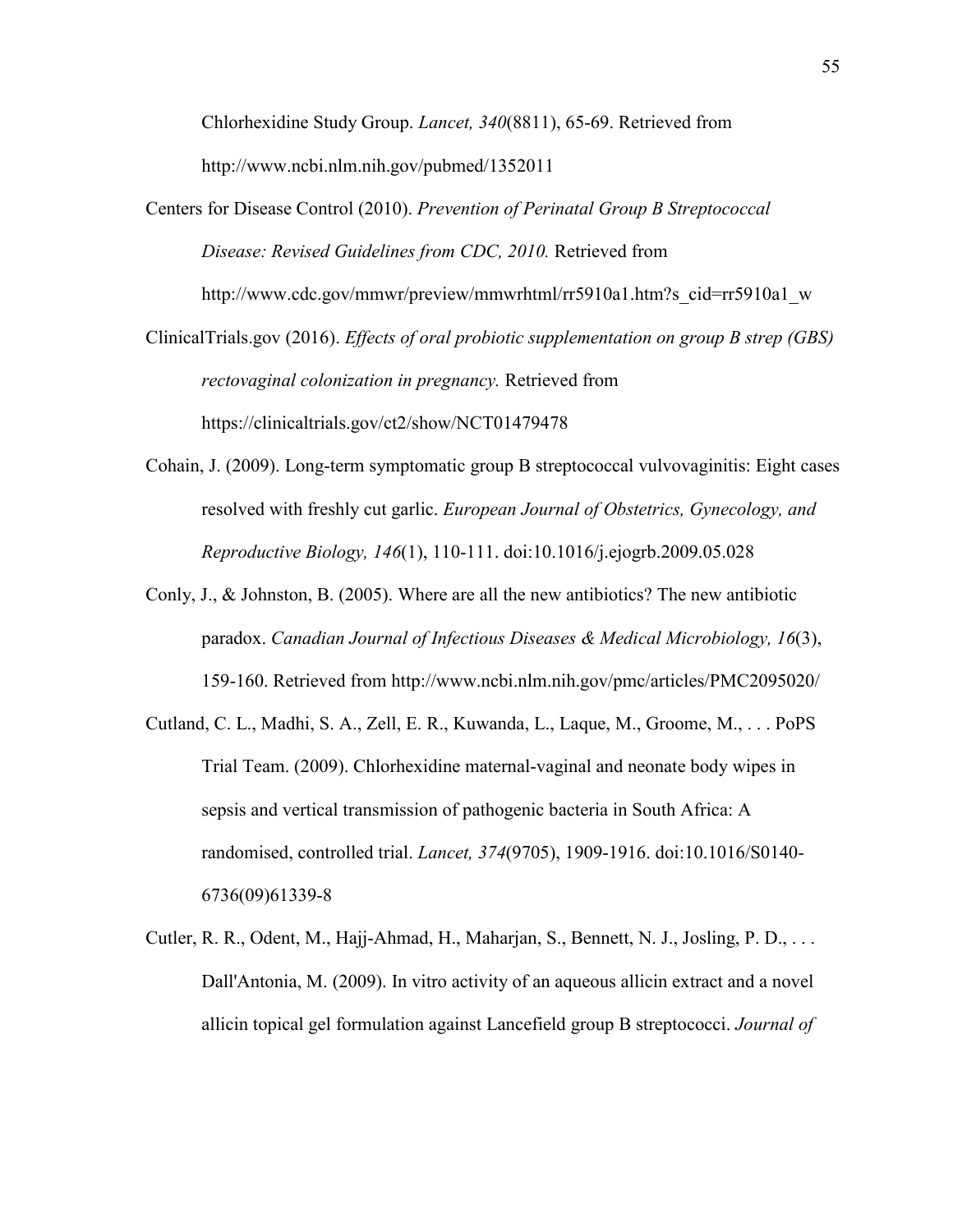*Antimicrobial Chemotherapy, 63*(1), 151-154. doi:10.1093/jac/dkn457

- Dabrowska-Szponar, M., & Galinski, J. (2001). Drug resistance of group B streptococci. *Pol Merkuriusz, 10*(60), 442-444.
- Dearholt, S., & Dang, D. (2012). Johns Hopkins Nursing Evidence-based Practice Model and Guidelines (2nd Ed.). Indianapolis, IN: Sigma Theta Tau International.
- Dekker, R. (2013). Group B strep in pregnancy: Evidence for antibiotics and alternatives. Retrieved from http://evidencebasedbirth.com/groupbstrep/
- Dinsmoor, M., Viloria, R., Lief, L., & Elder, S. (2005). Use of intrapartum antibiotics and the incidence of postnatal maternal and neonatal yeast infections. Obstetrics  $\&$ Gynecology, 106(1), 19-22. doi: 10.1097/01.AOG.0000164049.12159.bd
- El Helali, N., Giovangrandi, Y., Guyot, K., Chevet, K., Gutmann, L., & Durand-Zalewski, I. (2012). Cost and effectiveness of intrapartum group B streptococcus polymerase chain reaction screening for term deliveries. Obstetrics and Gynecology, 119(4), 822-829. doi:10.1097/AOG/0b013e31824b1461
- Ephraim, E., Schultz, R. D., Duster, M., Warrack, S., Spiegel, C.A., & Safdar, N. (2012). Invitro evaluation of the antagonistic effects of the probiotics Lactobacillus rhamnosus HN001 and Florajen 3 against Group B Streptococci. International Journal of Probiotics and Prebiotics, 7(3/4), 113-120. Retrieved from http://connection.ebscohost.com/c/articles/85948295/in-vitro-evaluationantagonistic-effects-probiotics-lactobacillus-rhamnosus-hn001-florajen-3-againstgroup-b-streptococci

Fouhy, F., Guinane, C., Hussey, S., Wall, R., Ryan, C., Dempsey, E., …, Cotter, P. (2012).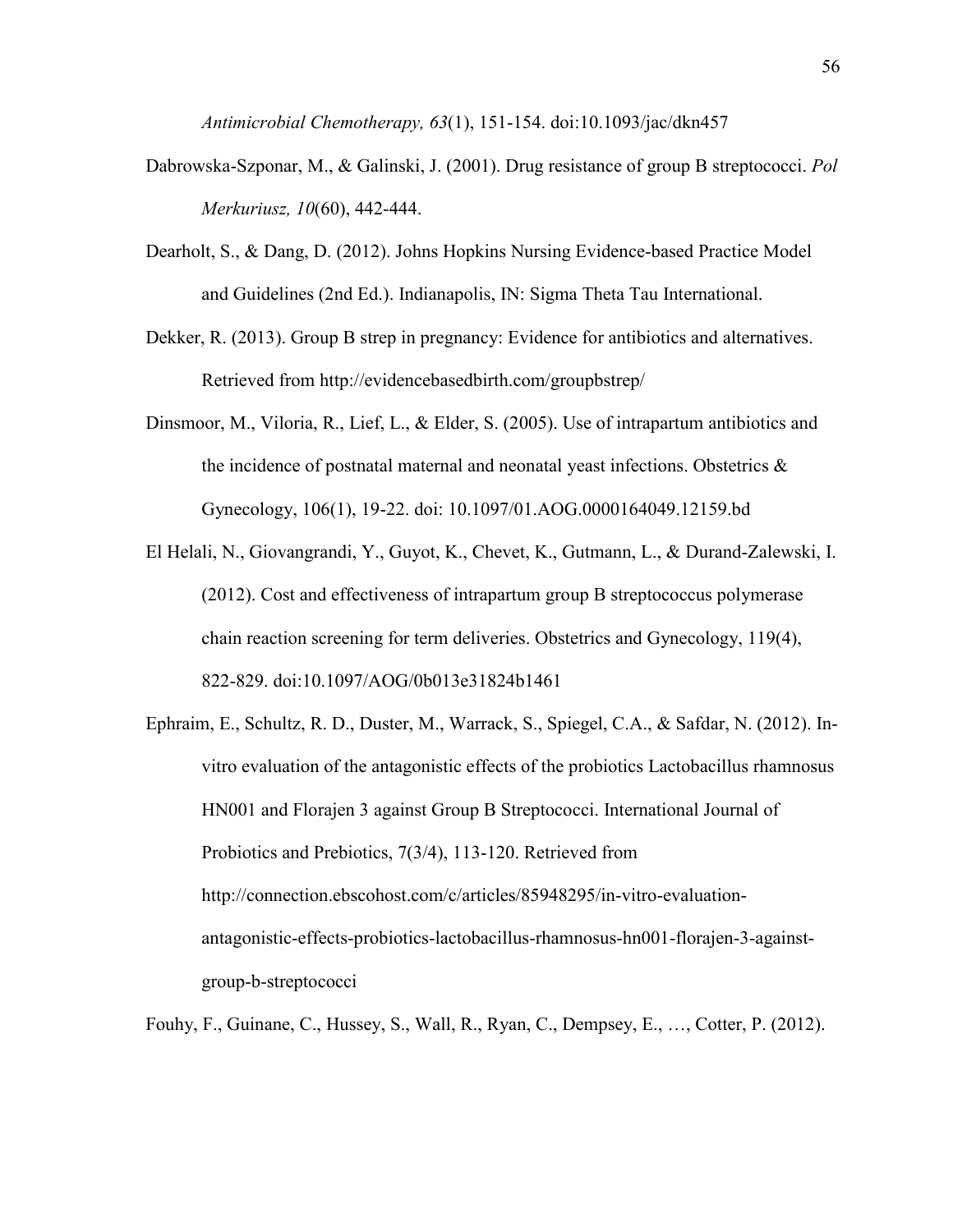High-throughput sequencing reveals the incomplete, short-term recovery of infant gut microbiota following the parenteral antibiotic treatment with ampicillin and gentamicin. Antimicrobial Agents & Chemotherapy, 56(11), 5811-5820. Retrieved from http://www.ncbi.nlm.nih.gov/pmc/articles/PMC3486619/

- Goldenberg, R. L., McClure, E. M., Saleem, S., Rouse, D., & Vermund, S. (2006). Use of vaginally administered chlorhexidine during labor to improve pregnancy outcomes. Obstetrics and Gynecology, 107(5), 1139-1146. doi:107/5/1139
- Hanson, L., VandeVusse, L., Duster, M., Warrack, S., & Safdar, N. (2014). Feasibility of oral prenatal probiotics against maternal group B streptococcus vaginal and rectal colonization. *Journal of Obstetric, Gynecologic, & Neonatal Nursing, 43*(3), 294- 304. doi:10.1111/1552-6909.12308
- Hennquin, Y., Tecco, L., & Vokaer, A. (1995). Use of chlorhexidine during labor: How effective against neonatal group B streptococci colonization? *Acta Obstetricia et Gynecologica Scandinavica, 74*(2), 168. doi:10.3109/00016349509008931
- Jah, C. (2014). GBS updates from a homebirth perspective. *Midwifery Today with International Midwife,* (110), 49-54. Retrieved from <http://www.ncbi.nlm.nih.gov/pubmed/25112072>
- Jessney, B. (2012). Joseph Lister (1827-1912): A pioneer of antiseptic surgery remembered a century after his death. *Journal of Medical Biography, 20*(3), 107-110. doi: 10.1258/jmb.2011.011074
- Johri, A., Paoletti, L., Glaser, P., Dua, M., Sharma, P., Grandi, G., & Rappuoli, R. (2006). Group B streptococcus: Global incidence and vaccine development. *Nature Reviews*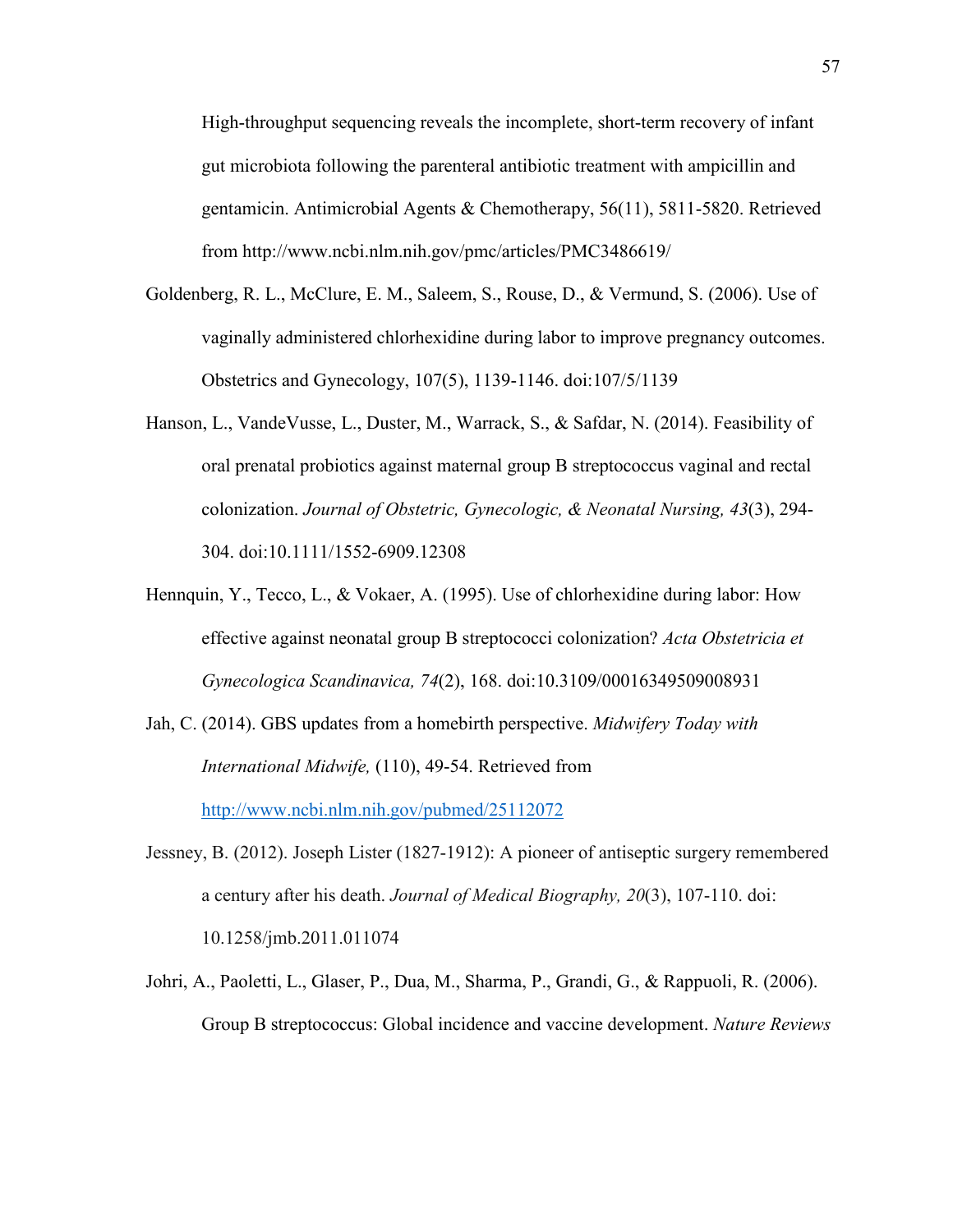*Microbiology, 4*(12), 932-942. Retrieved from

https://www.ncbi.nlm.nih.gov/pubmed/17088932

- Lindsay, K. L., Brennan, L., & McAuliffe, F. M. (2014). Acceptability of and compliance with a probiotic capsule intervention in pregnancy*. International Journal of Gynaecology and Obstetrics: The Official Organ of the International Federation of Gynaecology and Obstetrics, 125*(3), 279-280. doi:10.1016/j.ijgo.2014.01.004
- Matorras, R., García-Perea, A., Madero, R., & Usandizaga, J. (1991). Maternal colonization by group B streptococci and puerperal infection; Analysis of intrapartum chemoprophylaxis. *European Journal of Obstetrics, Gynecology, and Reproductive Biology, 38*(3), 203-7. Retrieved from

<http://www.ncbi.nlm.nih.gov/pubmed/2007445>

- McKeever, T., Lewis, S., Smith, C., & Hubbard, R. (2002). The importance of prenatal exposures on the development of allergic disease. *American Journal of Respiratory and Critical Care Medicine, 166*(6), 827-832. doi: 10.1164/rccm.200202-158OC
- Mosca, A., Russo, F., & Miragliotta, G. (2006). In vitro antimicrobial activity of benzalkonium chloride against clinical isolates of streptococcus agalactiae. *Journal of Antimicrobial Chemotherapy, 57*(3), 566-568. doi:10.1093/jac/dki474
- Ohlsson, A., & Shah, V. (2014). Intrapartum antibiotics for known maternal Group B streptococcal colonization. *Cochrane Database of Systematic Reviews, 2014*(1), 1- 101. doi:10.1002/14651858.CD007467.pub4.
- Ohlsson, A., Shah, V., & Stade, B. (2014). Vaginal chlorhexidine during labour to prevent early-onset neonatal group B streptococcal infection. *Cochrane Database of*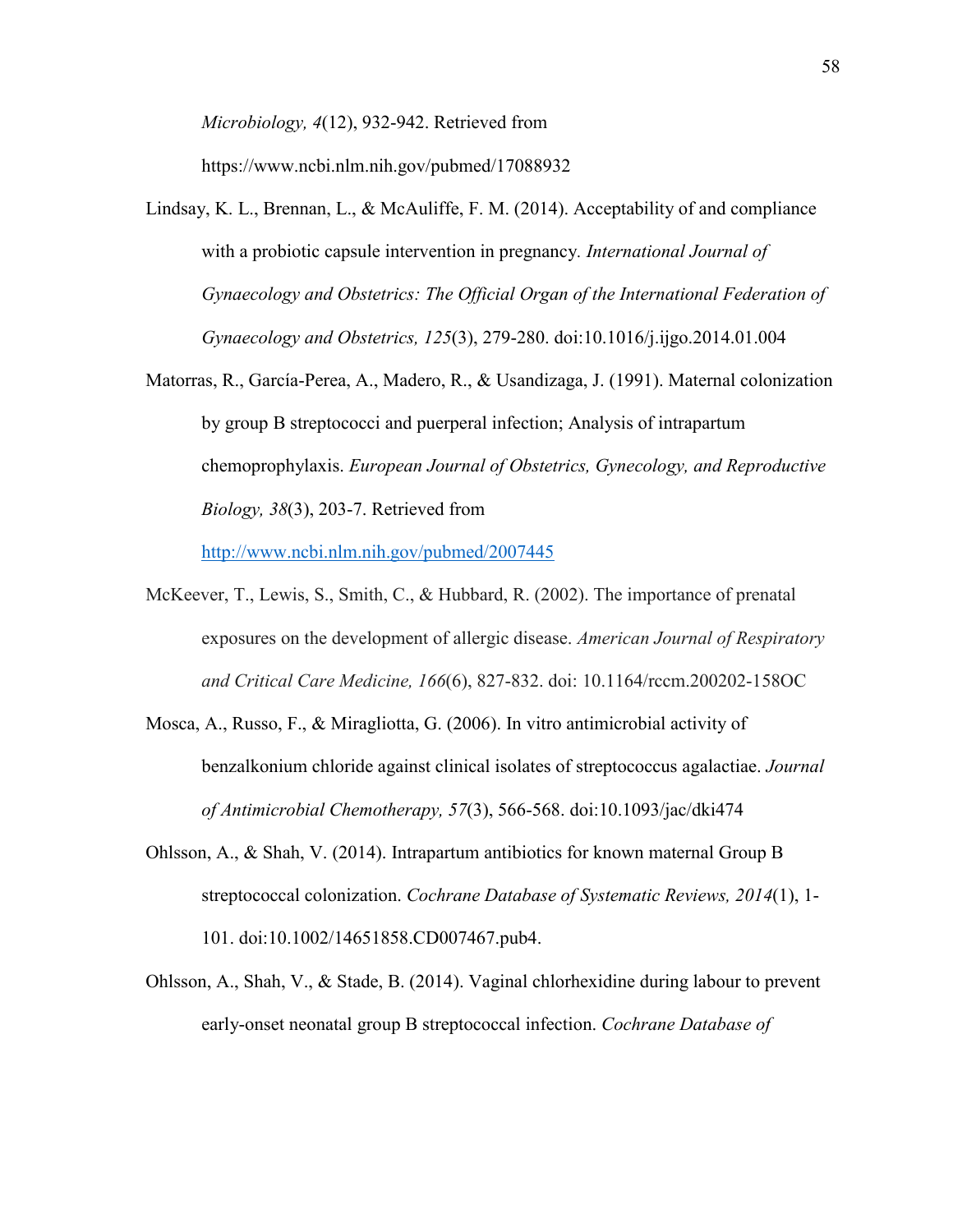*Systematic Reviews,* (12). Retrieved from

<http://www.ncbi.nlm.nih.gov/pubmed/25504106>

- Ortiz, L., Ruiz, F., Pascual, L., & Barberis, L. (2014). Effect of two probiotic strains of Lactobacillus on in vitro adherence of Listeria monocytogenes, Streptococcus agalactiae, and Staphylococcus aureus to vaginal epithelial cells. *Current Microbiology, 68*(6), 679-684. Retrieved from http://ovidsp.ovid.com/ovidweb.cgi?T=JS&CSC=Y&NEWS=N&PAGE=fulltext&D =emed12&AN=2014259859
- Pradhan, P., Mohanty, R., & Mishra, A. (2011). Selection of probiotic lactobacillus species to eradicate resistant urogenital pathogens in pregnant women. *International Journal of Probiotics and Prebiotics, 6*(1), 13-20. Retrieved from http://ovidsp.ovid.com/ovidweb.cgi?T=JS&CSC=Y&NEWS=N&PAGE=fulltext&D =emed11&AN=2013649332
- Reid, G., Charbonneau, D., Erb, J., Kochanowski, B., Beuerman, D., Poehner, R., & Bruce, A. W. (2003). Oral use of lactobacillus rhamnosus GR-1 and L. fermentum RC-14 significantly alters vaginal flora: Randomized, placebo-controlled trial in 64 healthy women. *FEMS Immunology and Medical Microbiology, 35*(2), 131-134. doi:S0928824402004650
- Rönnqvist, P., Ström, H., Forsgren-Brusk, U., & Håkansson, E. G. (2005). Selection and characterization of a lactobacillus plantarum strain promising as a urogenital probiotic. *Microbial Ecology in Health & Disease, 17*(2), 75-82.
- Ronnqvist, P. D., Forsgren-Brusk, U. B., & Grahn-Hakansson, E. E. (2006). Lactobacilli in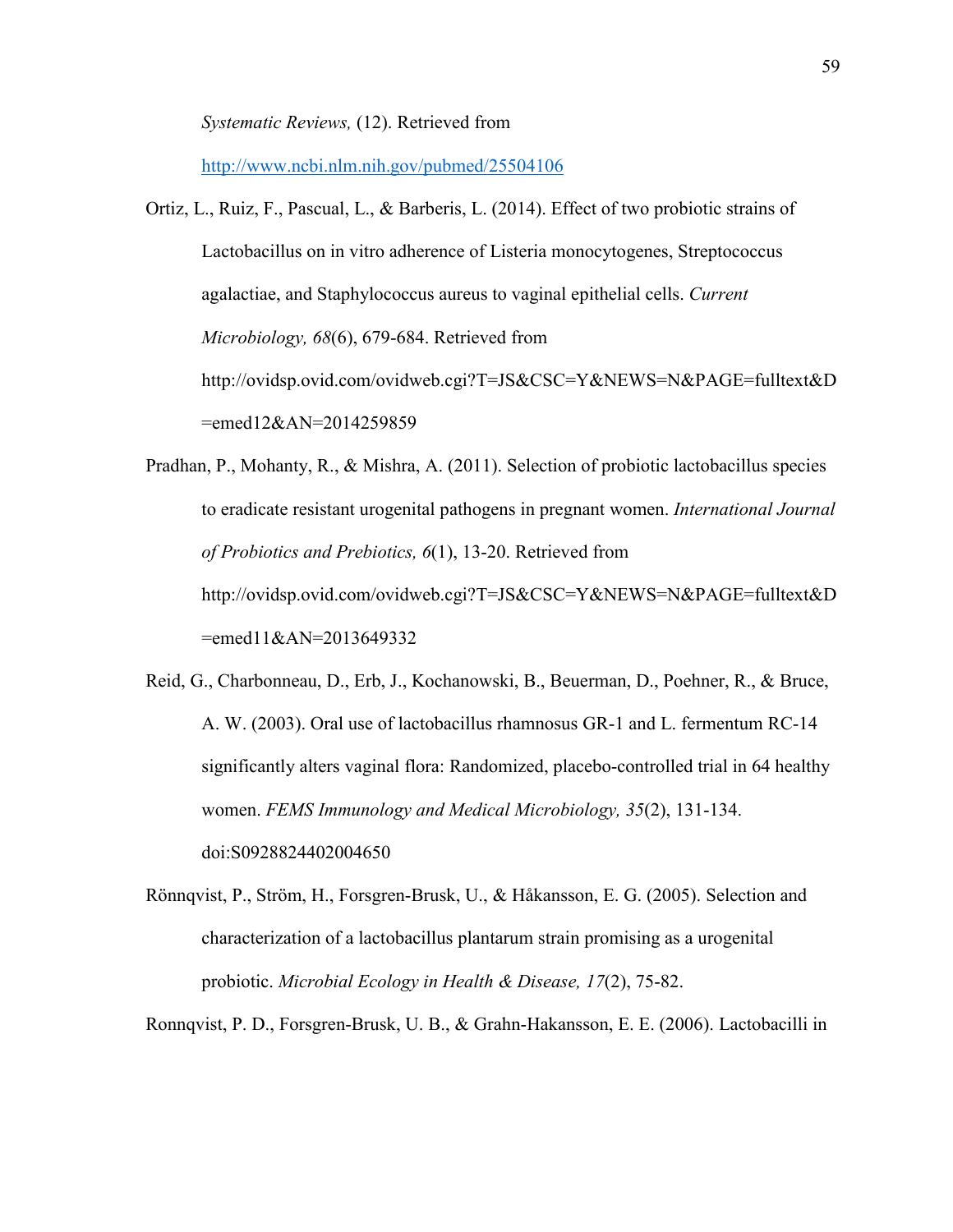the female genital tract in relation to other genital microbes and vaginal pH. *Acta Obstetricia Et Gynecologica Scandinavica, 85*(6), 726-735. doi:743725790

- Ruiz, F. O., Gerbaldo, G., Garcia, M. J., Giordano, W., Pascual, L., & Barberis, I. L. (2012). Synergistic effect between two bacteriocin-like inhibitory substances produced by lactobacilli strains with inhibitory activity for streptococcus agalactiae. *Current Microbiology, 64*(4), 349-356. doi:10.1007/s00284-011-0077-0
- Siewert, R., & Holida, D. (2010). Early- and late-onset Group B streptococcal infections: Overview and case studies. *Newborn and Infant Nursing Reviews, 10*(4), 182-186. doi:10.1053/j.nainr.2010.09.006
- Snowden, Frank. (2010). *Hist-234: Epidemics in western society since 1600. Lecture 14 The germ theory of disease [March 1, 2010]. Chapter 1. Germ Theory of Disease*. Retrieved from <http://oyc.yale.edu/transcript/608/hist-234>
- Stray-Pedersen, B., Bergan, T., Hafstad, A., Normann, E., Grøgaard, J., & Vangdal, M. (1999). Vaginal disinfection with chlorhexidine during childbirth. *International Journal of Antimicrobial Agents, 12*(3), 245-251. Retrieved from http://www.ncbi.nlm.nih.gov/pubmed/10461843
- Thagard, P. (1997). *The concept of disease: Structure and change.* Retrieved from <http://cogsci.uwaterloo.ca/Articles/Pages/Concept.html>

Tuppurainen, N. & Hallman, M. (1989). Prevention of neonatal group B streptococcal disease: Intrapartum detection and chemoprophylaxis of heavily colonized parturients. *Journal of Obstetrics & Gynecology, 73*(4), 583-7. Retrieved from <http://www.ncbi.nlm.nih.gov/pubmed/2494620>